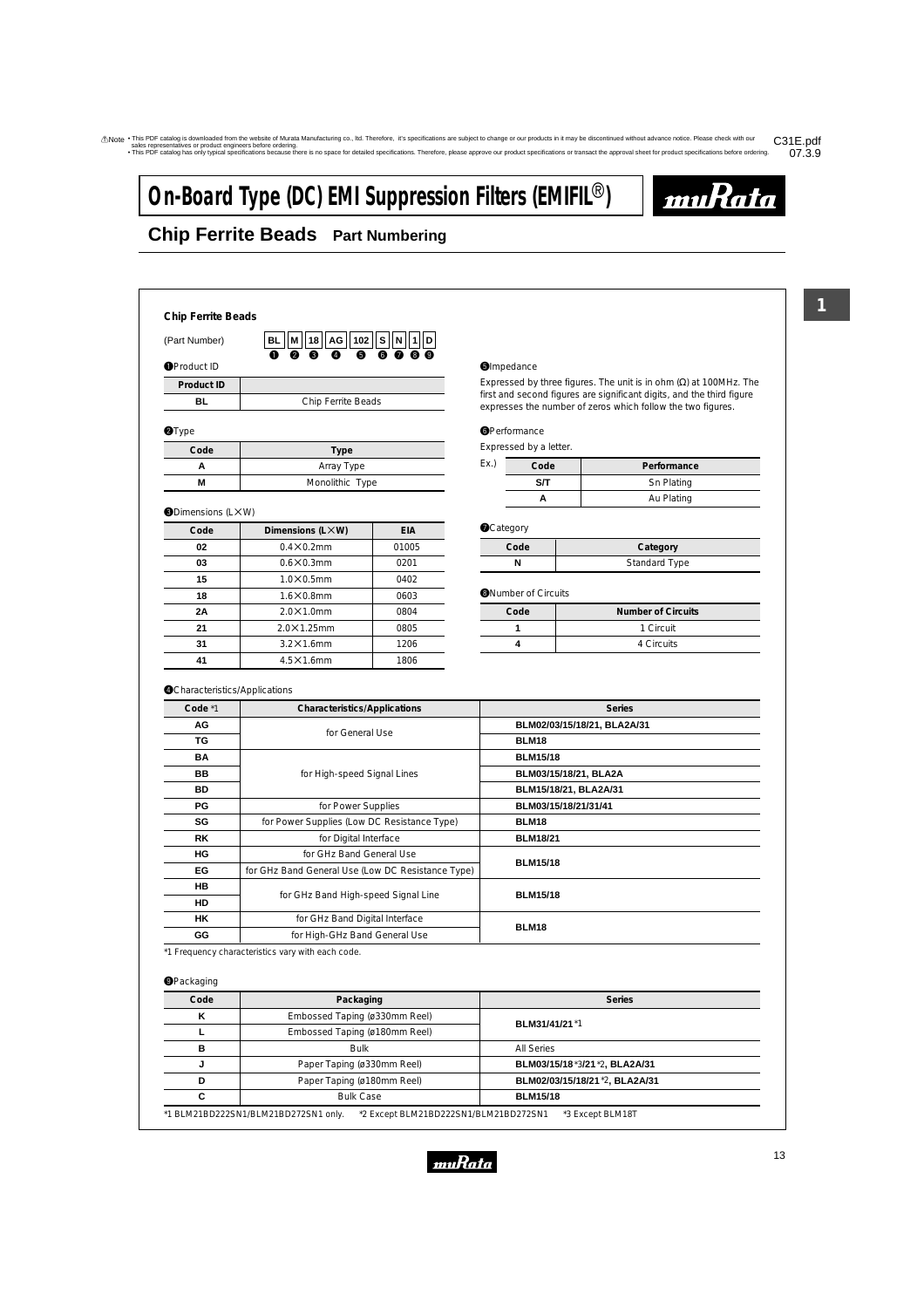# **On-Board Type (DC) EMI Suppression Filters (EMIFIL<sup>®</sup>)**



**Chip Ferrite Bead BLM Series**

# **Essential for Noise Suppression in High Speed Signal Lines and DC Power Lines**

The chip ferrite bead BLM series is comprised of ferrite beads in the shape of a chip. This ferrite bead generates a high impedance which at high frequencies mainly consists of a resistance element. BLM series is effective in circuits without stable ground lines because BLM series does not need a connection to ground.

### !**Features**

BLM series is comprised of R series (for digital interface), A series (for standard), B series (for high speed signal), P series (for large current), and H/E/G series (for GHz range noise suppression).

- 1. BLM $\Box$ R series For Digital Interface BLM-R series can be used in Digital Interface. Resistance of BLM-R series especially grows in the lower frequency range. Therefore BLM-R series is less effective for digital signal waveform at low frequency range and can suppress the ringing.
- 2. BLMIA/T series For General Use BLM-A series generates an impedance from the relatively low frequencies. Therefore BLM-A series is effective in noise suppression in the wide frequency range (30MHz – several hundred MHz).

Chip sizes of 0.6x0.3, 1.0x0.5, 1.6x0.8, 2.0x1.25, 3.2x1.6 and 4.5x1.6mm are cataloged. (BLA series of array type chip ferrite beads is also cataloged.) The nickel barrier structure of the external electrodes provides excellent solder heat resistance.

- 3. BLM $\Box$ B series For High Speed Signal BLM-B series can minimize attenuation of the signal waveform due to its sharp impedance characteristics. Various impedances are available to match signal frequency.
- 4. BLMIP/S series For Large Current BLM-P/S series can be used in high current circuits due to its low DC resistance. It can match power lines to a maximum of 6A DC.
- 5. BLMI-H/E/G series For GHz Range Noise Suppression BLM<sup>-H/E/G</sup> series has horizontal wire wound structure that minimizes stray capacitance and increases the effective frequency range.



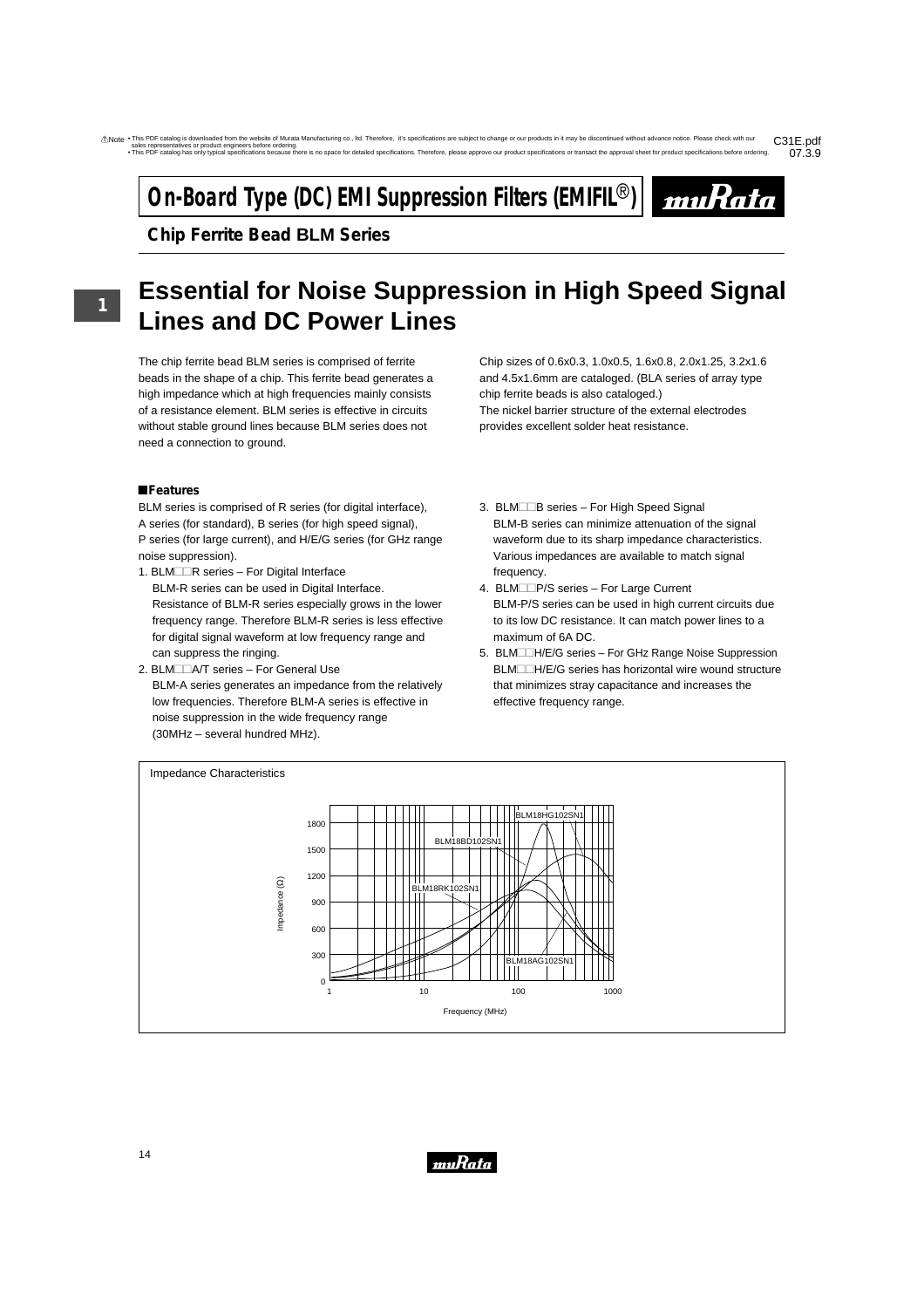Anote . This PDF catalog is downloaded from the website of Murata Manufacturing co., Itd. Therefore, it's specifications are subject to change or our products in it may be discontinued without advance notice. Please check !**Impedance Map** C31E.pdf<br>07.3.9

|                                               |                                              |     |                                                        |                |     |     |     |                             | 2700           |                     |      |            |         |                                                                         |                           |            |             |                                |                    |
|-----------------------------------------------|----------------------------------------------|-----|--------------------------------------------------------|----------------|-----|-----|-----|-----------------------------|----------------|---------------------|------|------------|---------|-------------------------------------------------------------------------|---------------------------|------------|-------------|--------------------------------|--------------------|
|                                               |                                              |     |                                                        |                |     |     |     | 2500                        |                |                     |      |            |         |                                                                         |                           |            |             |                                |                    |
|                                               |                                              |     |                                                        |                |     |     |     |                             | 2250           |                     |      |            |         |                                                                         |                           |            |             |                                |                    |
|                                               |                                              |     |                                                        |                |     |     |     | 2200 2200                   |                |                     |      |            |         |                                                                         |                           |            |             |                                |                    |
|                                               |                                              |     |                                                        |                |     |     |     | 1800 1800 1800              |                |                     |      |            |         |                                                                         |                           |            |             | 1800                           |                    |
|                                               |                                              |     |                                                        |                |     |     |     | 1500 1500                   |                |                     |      |            |         |                                                                         |                           |            |             |                                |                    |
| 1000                                          |                                              |     |                                                        | 1000 1000 1000 |     |     |     |                             | 1000 1000 1000 | 1000                | 1000 |            |         |                                                                         |                           |            | 1000 (1.5A) | 1000                           | 1000               |
|                                               |                                              |     |                                                        |                |     |     |     |                             | 750            |                     |      |            |         |                                                                         |                           |            |             |                                |                    |
|                                               |                                              | 600 | 600                                                    | 600            | 600 |     | 600 | 600                         | 600            | 600                 | 600  |            |         |                                                                         |                           | 600 (1.5A) |             | 600                            | 600                |
|                                               |                                              |     |                                                        | 470            | 470 |     | 470 | 470                         | 470            | 470                 | 470  |            |         | 470 (1A)                                                                |                           |            | 470 (2A)    |                                | 470                |
|                                               |                                              |     |                                                        |                |     |     |     | 420                         | 420            |                     |      |            |         |                                                                         |                           |            |             |                                |                    |
|                                               |                                              |     |                                                        |                |     |     |     |                             |                |                     |      |            |         |                                                                         |                           |            |             |                                |                    |
|                                               |                                              |     |                                                        |                |     |     |     |                             |                |                     |      |            |         |                                                                         |                           | 390 (2A)   |             |                                | 390                |
|                                               |                                              |     |                                                        | 330            | 330 |     |     | 330                         | 330            |                     |      |            |         | $\begin{vmatrix} 330 & (1.2A) \\ 330 & (1.5A) \end{vmatrix}$ 330 (1.5A) |                           |            |             |                                | 330                |
| Impedance (2) at 100MHz                       |                                              | 240 | 220                                                    | 220            | 220 |     | 220 | 220                         | 220            | 220                 | 220  |            |         | 220 (1.4A)                                                              |                           |            |             | 220                            | 220                |
|                                               |                                              |     |                                                        |                |     |     |     |                             | 200            |                     |      |            |         | 220 (2.5A)                                                              | 220 (2A)                  |            |             |                                |                    |
|                                               |                                              |     |                                                        |                |     |     |     |                             |                |                     |      |            |         | 180 (1.5A)                                                              |                           |            | 180 (3A)    |                                |                    |
|                                               |                                              |     |                                                        | 150            | 150 |     |     | 150                         | 150            |                     |      |            |         |                                                                         |                           |            |             |                                |                    |
|                                               |                                              |     |                                                        |                |     |     |     | 140                         |                |                     |      |            |         |                                                                         |                           |            |             |                                |                    |
|                                               | 120                                          | 120 | 120                                                    | 120            | 120 | 120 | 120 | 120                         | 120            | 120                 | 120  |            |         | 120 (2A)                                                                |                           | 120 (3A)   |             | 120                            | 120                |
| 100                                           |                                              |     |                                                        |                |     |     |     |                             |                |                     |      |            |         | 120(3A)                                                                 |                           |            |             |                                | 100                |
|                                               |                                              |     |                                                        |                |     |     |     |                             |                |                     |      |            |         |                                                                         |                           |            |             |                                |                    |
|                                               |                                              |     |                                                        |                |     | 75  | 75  | 75                          | 75             |                     |      |            |         |                                                                         |                           |            | 75 (3A)     |                                |                    |
|                                               | 70                                           | 70  | 70                                                     |                |     |     |     |                             |                |                     |      |            |         | 70 (4A)                                                                 |                           |            |             |                                |                    |
|                                               |                                              |     |                                                        |                |     |     |     | 60                          | 60             |                     |      |            |         | 60 (0.5A)                                                               | 60 (3A)                   |            | 60 (6A)     |                                |                    |
|                                               |                                              |     |                                                        |                |     |     |     |                             |                |                     |      |            |         |                                                                         |                           | 50 (3A)    |             |                                |                    |
|                                               |                                              |     |                                                        |                |     | 47  | 47  | 47                          |                |                     |      |            |         |                                                                         |                           |            |             |                                |                    |
|                                               |                                              |     |                                                        |                |     |     | 33  |                             |                |                     |      | 33 (0.75A) |         | 33(3A)                                                                  |                           | 33 (6A)    |             |                                |                    |
|                                               |                                              |     |                                                        |                |     |     |     |                             |                |                     |      |            |         | 30(1A)                                                                  | 30(3A)                    |            |             |                                |                    |
|                                               |                                              |     |                                                        |                |     |     |     |                             |                |                     |      |            |         | 26 (6A)                                                                 |                           |            |             |                                |                    |
|                                               |                                              |     |                                                        |                |     | 22  | 22  | 22                          |                |                     |      | 22 (0.9A)  |         |                                                                         | 22 (6A)                   |            |             |                                |                    |
|                                               | $10 + 10$                                    | 10  | 10                                                     |                |     | 10  | 10  | 10                          |                |                     |      |            | 10 (1A) |                                                                         |                           |            |             |                                |                    |
|                                               |                                              |     |                                                        |                |     |     | 5   | 5                           | 5              |                     |      |            |         |                                                                         |                           |            |             |                                |                    |
| mm                                            | 0402 0603 1005 1608 2012 0603 1005 1608 2012 |     |                                                        |                |     |     |     |                             |                | 1608                | 2012 | 0603       | 1005    | 1608                                                                    | 2012                      | 3216       | 4516        | 1005                           | 1608               |
| EIA Code0100502010402060308050201040206030805 |                                              |     |                                                        |                |     |     |     | For High Speed              |                | 0603<br>For Digital | 0805 | 0201       | 0402    | 0603                                                                    | 0805<br>For Large Current | 1206       | 1806        | 0402<br><b>GHz Range Noise</b> | 0603               |
|                                               |                                              |     | For Standard<br><b>BLM</b> <sub>D</sub> <sub>A</sub> T |                |     |     |     | Signal                      |                | Interface           |      |            |         |                                                                         | <b>BLM</b> IIIP/S         |            |             | Suppression Type               |                    |
|                                               |                                              |     |                                                        |                |     |     |     | <b>BLM</b> <sub>II</sub> IB |                | BLM□□R              |      |            |         |                                                                         | ()=Rated Current          |            |             |                                | <b>BLM</b> □□H/E/G |

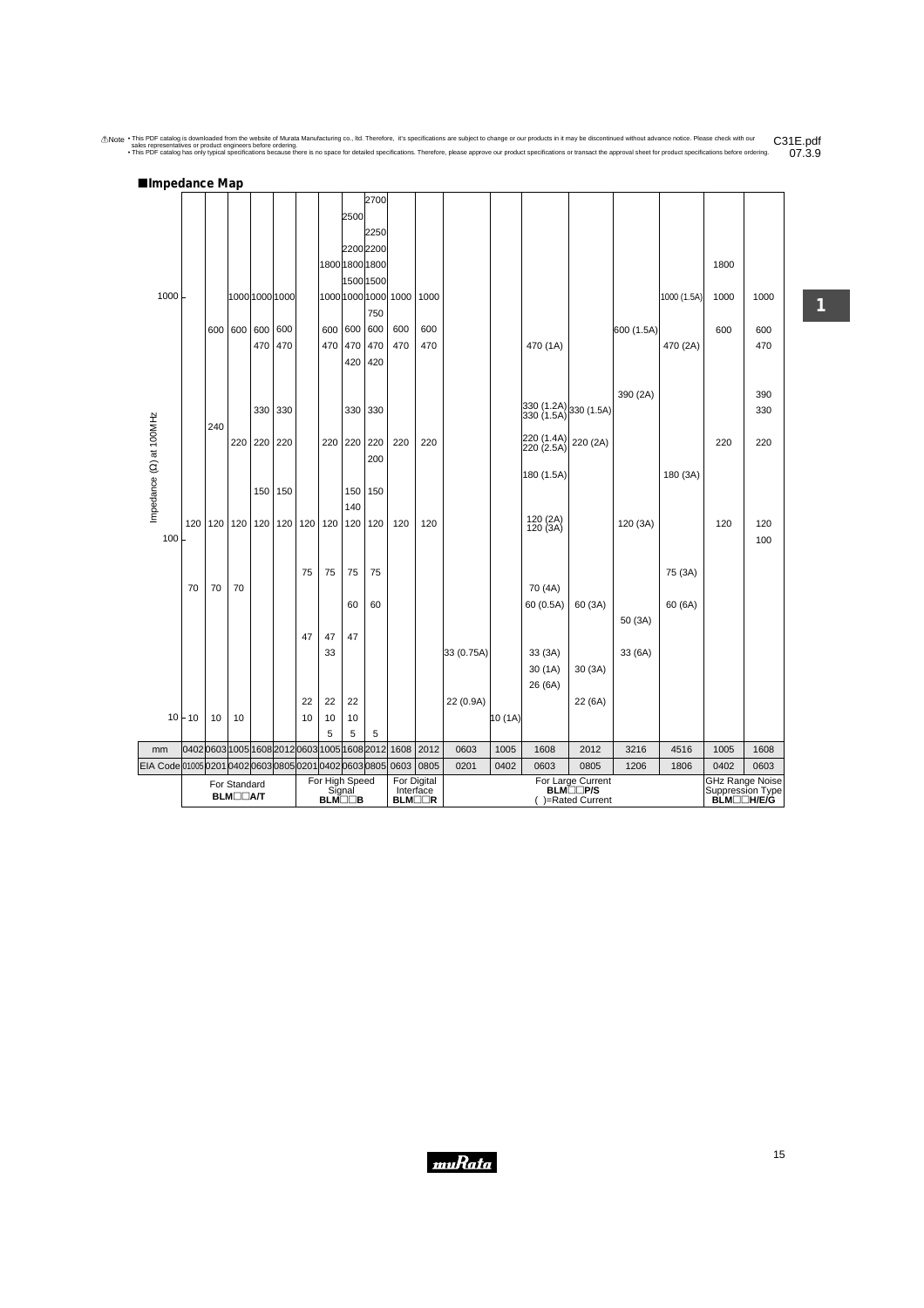Anote . This PDF catalog is downloaded from the website of Murata Manufacturing co., Itd. Therefore, it's specifications are subject to change or our products in it may be discontinued without advance notice. Please check C31E.pdf<br>07.3.9

|                 |                                                            |                                  |                                       |                          | Impedance $(\Omega)$     |                    |
|-----------------|------------------------------------------------------------|----------------------------------|---------------------------------------|--------------------------|--------------------------|--------------------|
| Size (EIA Code) |                                                            | Type                             | Part Number                           | at 100MHz                | at 1GHz                  | Rated Current (mA) |
|                 |                                                            |                                  | BLM02AG100SN1                         | 10 (Typ.)                |                          | 500                |
| 01005           |                                                            | For Standard                     | BLM02AG700SN1                         | 70±25%                   | $\overline{\phantom{a}}$ | 250                |
|                 |                                                            |                                  | <b>BLM02AG121SN1</b>                  | 120±25%                  | $\blacksquare$           | 200                |
|                 |                                                            |                                  | BLM03AG100SN1                         | 10 (Typ.)                | $\blacksquare$           | 500                |
|                 |                                                            |                                  | BLM03AG700SN1                         | 70 (Typ.)                | $\overline{\phantom{a}}$ | 200                |
|                 |                                                            | For Standard                     | <b>BLM03AG121SN1</b>                  | 120±25%                  | $\overline{\phantom{a}}$ | 200                |
|                 |                                                            |                                  | <b>BLM03AG241SN1</b>                  | 240±25%                  | $\blacksquare$           | 200                |
|                 |                                                            |                                  | <b>BLM03AG601SN1</b>                  | 600±25%                  | $\ddot{\phantom{0}}$     | 100                |
|                 |                                                            |                                  | BLM03BB100SN1                         | 10±25%                   | $\blacksquare$           | 300                |
| 0201            |                                                            |                                  | BLM03BB220SN1                         | 22±25%                   | $\blacksquare$           |                    |
|                 |                                                            | For High Speed Signal            | BLM03BB470SN1                         | 47±25%                   | $\overline{\phantom{a}}$ | 200                |
|                 |                                                            |                                  | BLM03BB750SN1                         | 75±25%                   |                          |                    |
|                 |                                                            |                                  | <b>BLM03BB121SN1</b>                  | 120±25%                  |                          | 100                |
|                 |                                                            |                                  | BLM03PG220SN1                         | 22±25%                   | $\blacksquare$           | 900                |
|                 |                                                            | For Large Current                | BLM03PG330SN1                         | 33±25%                   | $\overline{a}$           | 750                |
|                 |                                                            |                                  | <b>BLM15AG100SN1</b>                  | 10 (Typ.)                |                          | 1000               |
|                 |                                                            |                                  | <b>BLM15AG700SN1</b>                  | 70 (Typ.)                |                          |                    |
|                 |                                                            |                                  | <b>BLM15AG121SN1</b>                  | 120±25%                  | $\overline{\phantom{a}}$ | 500                |
|                 |                                                            |                                  | <b>BLM15AG221SN1</b>                  | 220±25%                  | $\overline{\phantom{a}}$ |                    |
|                 |                                                            | For Standard                     | <b>BLM15AG601SN1</b>                  | 600±25%                  |                          | 300                |
|                 |                                                            |                                  | BLM15AG102SN1                         | 1000±25%                 |                          | 200                |
|                 |                                                            |                                  | BLM15AG601AN1                         | 600±25%                  | $\blacksquare$           | 300                |
|                 |                                                            | BLM15AG102AN1                    | 1000±25%                              | $\overline{\phantom{a}}$ | 200                      |                    |
|                 |                                                            |                                  | BLM15BA050SN1                         |                          | $\overline{a}$           | 300                |
|                 |                                                            |                                  | BLM15BB050SN1                         | $5 + 25%$                | $\overline{\phantom{m}}$ | 500                |
|                 |                                                            |                                  | <b>BLM15BA100SN1</b>                  |                          | $\overline{\phantom{a}}$ |                    |
|                 |                                                            |                                  | <b>BLM15BB100SN1</b>                  | 10±25%                   | $\overline{\phantom{a}}$ |                    |
|                 |                                                            |                                  | <b>BLM15BA220SN1</b>                  |                          |                          | 300                |
|                 |                                                            |                                  | <b>BLM15BB220SN1</b>                  | 22±25%                   | $\overline{a}$           |                    |
|                 |                                                            |                                  | <b>BLM15BA330SN1</b>                  | $33\pm25%$               | $\overline{\phantom{a}}$ |                    |
|                 |                                                            |                                  | <b>BLM15BA470SN1</b>                  |                          | $\overline{a}$           | 200                |
|                 |                                                            |                                  | <b>BLM15BB470SN1</b>                  | 47±25%                   | $\overline{\phantom{a}}$ | 300                |
|                 |                                                            |                                  | BLM15BA750SN1                         |                          | $\overline{\phantom{a}}$ | 200                |
|                 |                                                            |                                  | <b>BLM15BB750SN1</b>                  | 75±25%                   | $\overline{\phantom{a}}$ |                    |
| 0402            |                                                            |                                  | <b>BLM15BB121SN1</b>                  | 120±25%                  |                          | 300                |
|                 |                                                            |                                  | <b>BLM15BB221SN1</b>                  | 220±25%                  |                          | 200                |
|                 |                                                            |                                  | BLM15BD750SN1                         | 75±25%                   | $\overline{\phantom{a}}$ |                    |
|                 | For High Speed Signal<br>(Sharp impedance characteristics) |                                  | <b>BLM15BD121SN1</b>                  | 120±25%                  | $\blacksquare$           | 300                |
|                 |                                                            |                                  | <b>BLM15BD221SN1</b>                  | 220±25%                  | $\overline{\phantom{a}}$ |                    |
|                 |                                                            |                                  | <b>BLM15BD471SN1</b>                  |                          |                          |                    |
|                 |                                                            |                                  | <b>BLM15BD601SN1</b>                  | 470±25%                  | $\overline{\phantom{a}}$ | 200                |
|                 |                                                            |                                  | <b>BLM15BD102SN1</b>                  | 600±25%                  | $\overline{\phantom{a}}$ |                    |
|                 |                                                            |                                  | <b>BLM15BD182SN1</b>                  | 1000±25%                 | $\overline{\phantom{a}}$ |                    |
|                 |                                                            |                                  |                                       | 1800±25%                 |                          | 100                |
|                 |                                                            | For Large Current                | BLM15PG100SN1                         | 10 (Typ.)                |                          | 1000               |
|                 |                                                            | For Standard                     | <b>BLM15HG601SN1</b>                  | 600±25%                  | 1000±40%                 | 300                |
|                 |                                                            |                                  | <b>BLM15HG102SN1</b>                  | 1000±25%                 | 1400±40%                 | 250                |
|                 |                                                            |                                  | <b>BLM15HB121SN1</b>                  | 120±25%                  | 500±40%                  | 300                |
|                 |                                                            | For High Speed                   | <b>BLM15HB221SN1</b>                  | 220±25%                  | 900±40%                  | 250                |
|                 | <b>GHz Range</b>                                           | Signal                           | BLM15HD601SN1                         | 600±25%                  | 1400±40%                 | 300                |
|                 |                                                            |                                  | BLM15HD102SN1                         | 1000±25%                 | 2000±40%                 | 250                |
|                 |                                                            |                                  | <b>BLM15HD182SN1</b>                  | 1800±25%                 | 2700±40%                 | 200                |
|                 |                                                            | (Low DC                          |                                       | 120±25%                  | 145 (Typ.)               | 1500*              |
|                 |                                                            | For Standard<br>Resistance Type) | BLM15EG121SN1<br><b>BLM15EG221SN1</b> | 220±25%                  | 270 (Typ.)               | 700*               |

\* Please see p.68 "Derating of Rated Current".

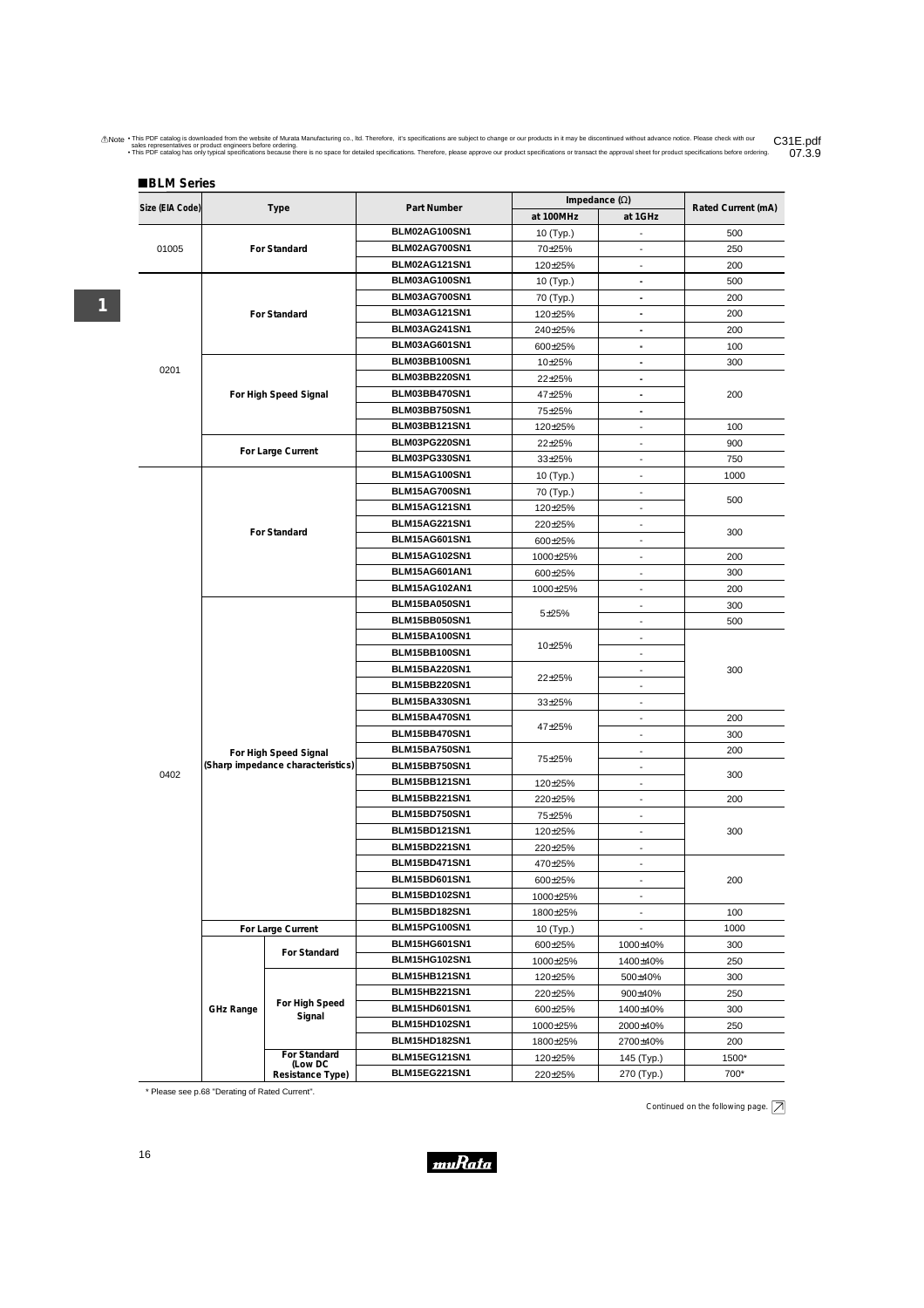| Size (EIA Code) |           | <b>Type</b>                       | Part Number                                  | Impedance $(\Omega)$                |                          | Rated Current (mA) |  |  |  |  |
|-----------------|-----------|-----------------------------------|----------------------------------------------|-------------------------------------|--------------------------|--------------------|--|--|--|--|
|                 |           |                                   |                                              | at 100MHz                           | at 1GHz                  |                    |  |  |  |  |
|                 |           |                                   | <b>BLM18AG121SN1</b>                         | 120±25%                             | $\blacksquare$           |                    |  |  |  |  |
|                 |           |                                   | <b>BLM18AG151SN1</b>                         | 150±25%                             |                          |                    |  |  |  |  |
|                 |           |                                   | <b>BLM18AG221SN1</b>                         | 220±25%                             | $\overline{\phantom{a}}$ | 200                |  |  |  |  |
|                 |           |                                   | BLM18AG331SN1                                | 330±25%                             | $\overline{\phantom{a}}$ |                    |  |  |  |  |
|                 |           |                                   | BLM18AG471SN1                                | 470±25%                             | $\overline{\phantom{a}}$ |                    |  |  |  |  |
|                 |           | For Standard                      | <b>BLM18AG601SN1</b>                         | 600±25%                             | $\overline{\phantom{a}}$ |                    |  |  |  |  |
|                 |           |                                   | <b>BLM18AG102SN1</b>                         | 1000±25%                            | $\overline{\phantom{a}}$ | 100                |  |  |  |  |
|                 |           |                                   | <b>BLM18TG121TN1</b>                         | 120±25%                             | $\blacksquare$           |                    |  |  |  |  |
|                 |           |                                   | BLM18TG221TN1                                | 220±25%                             | $\blacksquare$           | 200                |  |  |  |  |
|                 |           |                                   | BLM18TG601TN1                                | 600±25%                             | $\overline{\phantom{a}}$ |                    |  |  |  |  |
|                 |           |                                   | BLM18TG102TN1                                | 1000±25%                            | $\overline{\phantom{a}}$ | 100                |  |  |  |  |
|                 |           |                                   | BLM18BA050SN1                                | 5±25%                               | $\overline{\phantom{a}}$ | 500                |  |  |  |  |
|                 |           |                                   | BLM18BB050SN1                                |                                     | $\overline{\phantom{a}}$ | 700                |  |  |  |  |
|                 |           |                                   | <b>BLM18BA100SN1</b>                         | 10±25%                              | $\blacksquare$           |                    |  |  |  |  |
|                 |           |                                   | <b>BLM18BB100SN1</b>                         |                                     | $\overline{\phantom{a}}$ | 500                |  |  |  |  |
|                 |           |                                   | <b>BLM18BA220SN1</b>                         | 22±25%                              | $\overline{\phantom{a}}$ |                    |  |  |  |  |
|                 |           |                                   | <b>BLM18BB220SN1</b>                         |                                     | $\blacksquare$           |                    |  |  |  |  |
|                 |           |                                   | BLM18BA470SN1                                | 47±25%                              | $\overline{a}$           | 300                |  |  |  |  |
|                 |           |                                   | BLM18BB470SN1                                |                                     | $\overline{\phantom{m}}$ | 500                |  |  |  |  |
|                 |           |                                   | <b>BLM18BB600SN1</b>                         | 60±25%                              | $\overline{\phantom{a}}$ | 200                |  |  |  |  |
|                 |           |                                   | <b>BLM18BA750SN1</b>                         | 75±25%                              | $\blacksquare$           | 300                |  |  |  |  |
|                 |           |                                   | <b>BLM18BB750SN1</b>                         |                                     | $\blacksquare$           | 200                |  |  |  |  |
|                 |           |                                   | <b>BLM18BA121SN1</b>                         |                                     | $\overline{\phantom{a}}$ |                    |  |  |  |  |
|                 |           |                                   | <b>BLM18BB121SN1</b>                         | 120±25%                             | $\blacksquare$           |                    |  |  |  |  |
|                 |           |                                   | <b>BLM18BD121SN1</b>                         |                                     | $\overline{a}$           |                    |  |  |  |  |
|                 |           | For High Speed Signal             | <b>BLM18BB141SN1</b>                         | 140±25%                             | $\blacksquare$           |                    |  |  |  |  |
| 0603            |           | (Sharp impedance characteristics) | <b>BLM18BB151SN1</b>                         | $\overline{\phantom{a}}$<br>150±25% |                          |                    |  |  |  |  |
|                 |           |                                   | <b>BLM18BD151SN1</b>                         |                                     | $\overline{\phantom{a}}$ | 200                |  |  |  |  |
|                 |           |                                   | <b>BLM18BB221SN1</b>                         | 220±25%                             | $\overline{\phantom{a}}$ |                    |  |  |  |  |
|                 |           |                                   | <b>BLM18BD221SN1</b>                         |                                     | $\blacksquare$           |                    |  |  |  |  |
|                 |           |                                   | <b>BLM18BB331SN1</b>                         | 330±25%                             | $\overline{\phantom{a}}$ |                    |  |  |  |  |
|                 |           |                                   | <b>BLM18BD331SN1</b>                         |                                     | $\blacksquare$           |                    |  |  |  |  |
|                 |           |                                   | BLM18BD421SN1                                | 420±25%                             |                          |                    |  |  |  |  |
|                 |           |                                   | BLM18BB471SN1                                | 470±25%                             | $\overline{\phantom{a}}$ | 50                 |  |  |  |  |
|                 |           |                                   | <b>BLM18BD471SN1</b>                         |                                     | $\overline{\phantom{a}}$ | 200                |  |  |  |  |
|                 |           |                                   | BLM18BD601SN1                                | 600±25%                             | $\overline{\phantom{a}}$ | 200                |  |  |  |  |
|                 |           |                                   | <b>BLM18BD102SN1</b>                         | 1000±25%                            | $\overline{\phantom{a}}$ | 100                |  |  |  |  |
|                 |           |                                   | <b>BLM18BD152SN1</b>                         | 1500±25%                            | $\blacksquare$           |                    |  |  |  |  |
|                 |           |                                   | <b>BLM18BD182SN1</b>                         | 1800±25%                            | $\overline{\phantom{a}}$ | 50                 |  |  |  |  |
|                 |           |                                   | <b>BLM18BD222SN1</b>                         | 2200±25%                            | $\overline{\phantom{a}}$ |                    |  |  |  |  |
|                 |           |                                   | <b>BLM18BD252SN1</b>                         | 2500±25%                            | $\blacksquare$           |                    |  |  |  |  |
|                 |           |                                   | <b>BLM18RK121SN1</b>                         | 120±25%                             | $\overline{\phantom{a}}$ |                    |  |  |  |  |
|                 |           |                                   | <b>BLM18RK221SN1</b>                         | 220±25%                             | $\overline{\phantom{a}}$ |                    |  |  |  |  |
|                 |           | For Digital Interface             | BLM18RK471SN1                                | 470±25%                             | $\overline{\phantom{a}}$ | 200                |  |  |  |  |
|                 |           |                                   | BLM18RK601SN1                                | 600±25%                             | $\blacksquare$           |                    |  |  |  |  |
|                 |           |                                   | BLM18RK102SN1                                | 1000±25%                            | $\overline{\phantom{a}}$ |                    |  |  |  |  |
|                 |           |                                   |                                              | 30 (Typ.)                           | $\overline{\phantom{a}}$ | 1000               |  |  |  |  |
|                 |           |                                   | <b>BLM18PG300SN1</b>                         |                                     |                          |                    |  |  |  |  |
|                 |           |                                   | <b>BLM18PG330SN1</b>                         | 33±25%                              | $\overline{\phantom{a}}$ | 3000*              |  |  |  |  |
|                 |           |                                   | BLM18PG600SN1                                | 60 (Typ.)                           | $\blacksquare$           | 500                |  |  |  |  |
|                 | For Large |                                   | <b>BLM18PG121SN1</b>                         | 120±25%                             | $\overline{\phantom{a}}$ | 2000*              |  |  |  |  |
|                 | Current   | For Standard                      | <b>BLM18PG181SN1</b><br><b>BLM18PG221SN1</b> | 180±25%                             | $\overline{\phantom{a}}$ | 1500*<br>1400*     |  |  |  |  |

is PDF catalog is downloaded from the website of Murata Manufacturing co., Itd. Therefore, it's specifications are subject to change or our products in it may be discontinued without advance notice. Please check with our C

\* Please see p.63 "Derating of Rated Current".

Continued on the following page.  $\boxed{\nearrow}$ 

-

1000

Anote . This PDF catalog is downloaded from the website of Murata Manufacturing co., Itd. Therefore, it's specifications are subject to change or our products in it may be discontinued without advance notice. Please check C31E.pdf<br>07.3.9

**1**

**BLM18PG471SN1**

471±25%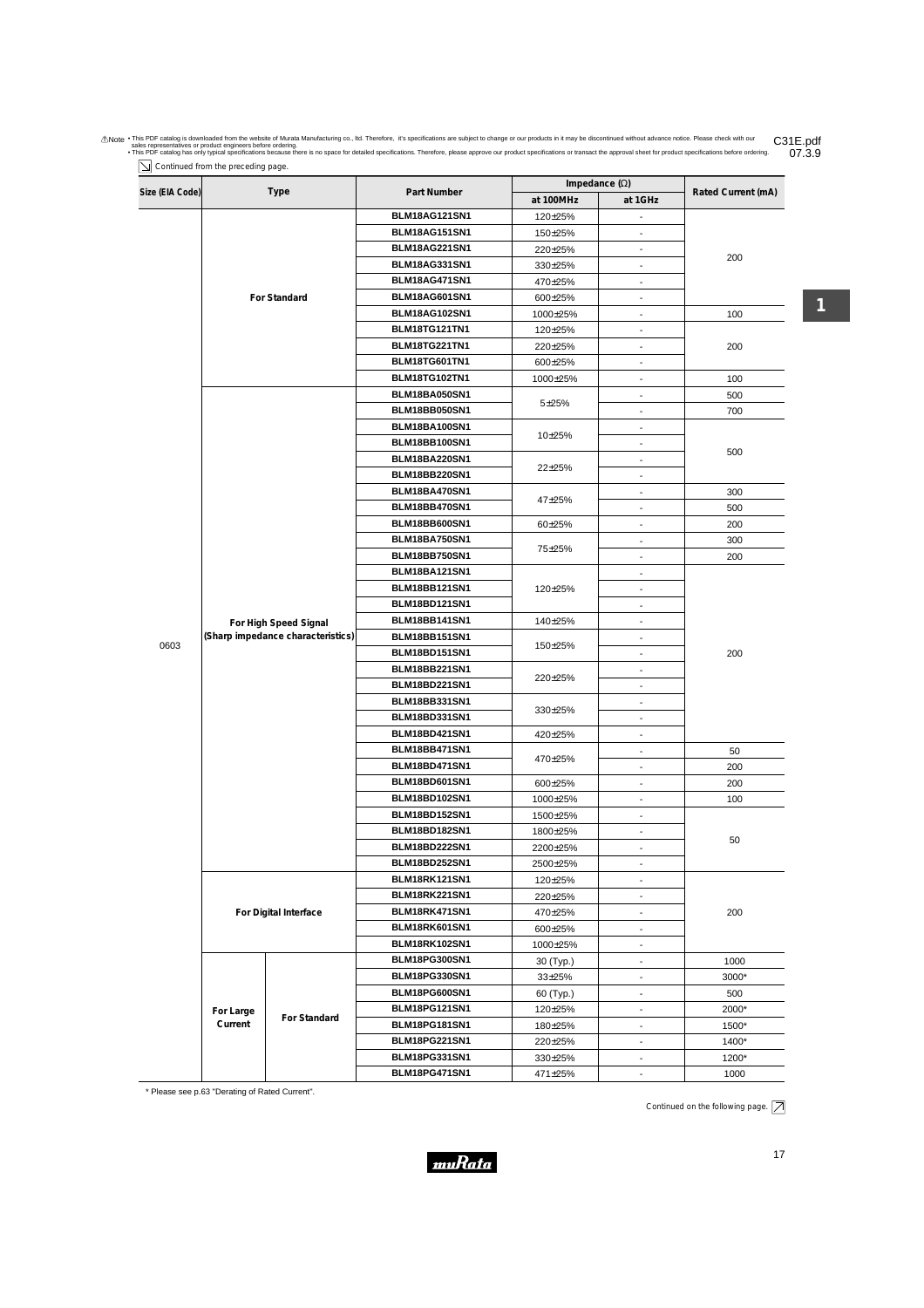Anote . This PDF catalog is downloaded from the website of Murata Manufacturing co., Itd. Therefore, it's specifications are subject to change or our products in it may be discontinued without advance notice. Please check C31E.pdf<br>07.3.9

|  |  |  |  | $\sum$ Continued from the preceding page. |  |
|--|--|--|--|-------------------------------------------|--|
|--|--|--|--|-------------------------------------------|--|

**1**

| at 1GHz<br>at 100MHz<br>BLM18SG260TN1<br>6000*<br>26±25%<br>BLM18SG700TN1<br>70±25%<br>4000*<br>For Standard<br>For Large<br><b>BLM18SG121TN1</b><br>(Low DC<br>120±25%<br>3000*<br>$\qquad \qquad \blacksquare$<br>Current<br>Resistance Type)<br><b>BLM18SG221TN1</b><br>2500*<br>220±25%<br>$\overline{\phantom{a}}$<br>BLM18SG331TN1<br>330±25%<br>1500*<br>$\overline{a}$<br>BLM18HG471SN1<br>470±25%<br>600 (Typ.)<br>200<br><b>BLM18HG601SN1</b><br>For Standard<br>600±25%<br>700 (Typ.)<br><b>BLM18HG102SN1</b><br>100<br>1000±25%<br>1000 (Typ.)<br><b>BLM18HB121SN1</b><br>500±40%<br>200<br>120±25%<br><b>BLM18HB221SN1</b><br>100<br>1100±40%<br>220±25%<br><b>BLM18HB331SN1</b><br>1600±40%<br>50<br>330±25%<br>For High Speed<br>Signal<br><b>BLM18HD471SN1</b><br>1000 (Typ.)<br>470±25%<br>100<br>BLM18HD601SN1<br>1200 (Typ.)<br>600±25%<br>BLM18HD102SN1<br>0603<br>1700 (Typ.)<br>1000±25%<br>50<br><b>BLM18HK331SN1</b><br>400±40%<br>330±25%<br>200<br><b>BLM18HK471SN1</b><br>600±40%<br>470±25%<br>For Digital<br><b>GHz Range</b><br>Interface<br>BLM18HK601SN1<br>700±40%<br>600±25%<br>100<br><b>BLM18HK102SN1</b><br>1200±40%<br>1000±25%<br>50<br>BLM18EG101TN1<br>100±25%<br>2000*<br>140 (Typ.)<br><b>BLM18EG121SN1</b><br>145 (Typ.)<br>120±25%<br>2000*<br>BLM18EG221TN1<br>1000<br>300 (Typ.)<br>220±25%<br><b>BLM18EG221SN1</b><br>260 (Typ.)<br>2000*<br>For Standard<br>BLM18EG331TN1<br>(Low DC<br>330±25%<br>450 (Typ.)<br>500<br>Resistance Type)<br>BLM18EG391TN1<br>500<br>390±25%<br>520 (Typ.)<br><b>BLM18EG471SN1</b><br>500<br>470±25%<br>550 (Typ.)<br><b>BLM18EG601SN1</b><br>600±25%<br>700 (Typ.)<br>500<br><b>BLM18GG471SN1</b><br>200<br>470±25%<br>1800±30%<br><b>BLM21AG121SN1</b><br>120±25%<br>$\overline{\phantom{a}}$<br><b>BLM21AG151SN1</b><br>150±25%<br>$\overline{a}$<br><b>BLM21AG221SN1</b><br>220±25%<br><b>BLM21AG331SN1</b><br>200<br>For Standard<br>330±25%<br><b>BLM21AG471SN1</b><br>470±25%<br><b>BLM21AG601SN1</b><br>600±25%<br>BLM21AG102SN1<br>1000±25%<br>$\overline{\phantom{a}}$<br>BLM21BB050SN1<br>$5 + 25%$<br>500<br><b>BLM21BB600SN1</b><br>60±25%<br>$\overline{\phantom{a}}$<br><b>BLM21BB750SN1</b><br>75±25%<br>$\overline{\phantom{0}}$<br><b>BLM21BB121SN1</b><br>120±25%<br><b>BLM21BD121SN1</b><br><b>BLM21BB151SN1</b><br>$\overline{\phantom{a}}$<br>150±25%<br><b>BLM21BD151SN1</b><br>$\overline{a}$<br><b>BLM21BB201SN1</b><br>200±25%<br>$\overline{a}$<br>0805<br><b>BLM21BB221SN1</b><br>-<br>220±25%<br><b>BLM21BD221SN1</b><br>$\overline{\phantom{a}}$<br><b>BLM21BB331SN1</b><br>$\overline{\phantom{a}}$<br>330±25%<br>For High Speed Signal<br><b>BLM21BD331SN1</b><br>(Sharp impedance characteristics)<br>200<br><b>BLM21BD421SN1</b><br>420±25%<br>$\overline{\phantom{0}}$<br><b>BLM21BB471SN1</b><br>470±25%<br><b>BLM21BD471SN1</b><br>$\overline{a}$<br><b>BLM21BD601SN1</b><br>600±25%<br><b>BLM21BD751SN1</b><br>750±25%<br>$\overline{\phantom{0}}$<br><b>BLM21BD102SN1</b><br>1000±25%<br>$\overline{\phantom{a}}$<br><b>BLM21BD152SN1</b><br>1500±25%<br>$\overline{\phantom{0}}$<br><b>BLM21BD182SN1</b><br>1800±25%<br><b>BLM21BD222SN1</b><br>2250 (Typ.)<br>BLM21BD222TN1<br>2200±25% | Size (inches) |  | <b>Type</b> | Impedance $(\Omega)$<br>Part Number |          | Rated Current (mA) |  |
|------------------------------------------------------------------------------------------------------------------------------------------------------------------------------------------------------------------------------------------------------------------------------------------------------------------------------------------------------------------------------------------------------------------------------------------------------------------------------------------------------------------------------------------------------------------------------------------------------------------------------------------------------------------------------------------------------------------------------------------------------------------------------------------------------------------------------------------------------------------------------------------------------------------------------------------------------------------------------------------------------------------------------------------------------------------------------------------------------------------------------------------------------------------------------------------------------------------------------------------------------------------------------------------------------------------------------------------------------------------------------------------------------------------------------------------------------------------------------------------------------------------------------------------------------------------------------------------------------------------------------------------------------------------------------------------------------------------------------------------------------------------------------------------------------------------------------------------------------------------------------------------------------------------------------------------------------------------------------------------------------------------------------------------------------------------------------------------------------------------------------------------------------------------------------------------------------------------------------------------------------------------------------------------------------------------------------------------------------------------------------------------------------------------------------------------------------------------------------------------------------------------------------------------------------------------------------------------------------------------------------------------------------------------------------------------------------------------------------------------------------------------------------------------------------------------------------------------------------------------------------------------------------------------------------------------------------------------------------------------------------------------------------------------------------------------------------------------------------------------------------------------------------------------------------------------------------------------|---------------|--|-------------|-------------------------------------|----------|--------------------|--|
|                                                                                                                                                                                                                                                                                                                                                                                                                                                                                                                                                                                                                                                                                                                                                                                                                                                                                                                                                                                                                                                                                                                                                                                                                                                                                                                                                                                                                                                                                                                                                                                                                                                                                                                                                                                                                                                                                                                                                                                                                                                                                                                                                                                                                                                                                                                                                                                                                                                                                                                                                                                                                                                                                                                                                                                                                                                                                                                                                                                                                                                                                                                                                                                                                  |               |  |             |                                     |          |                    |  |
|                                                                                                                                                                                                                                                                                                                                                                                                                                                                                                                                                                                                                                                                                                                                                                                                                                                                                                                                                                                                                                                                                                                                                                                                                                                                                                                                                                                                                                                                                                                                                                                                                                                                                                                                                                                                                                                                                                                                                                                                                                                                                                                                                                                                                                                                                                                                                                                                                                                                                                                                                                                                                                                                                                                                                                                                                                                                                                                                                                                                                                                                                                                                                                                                                  |               |  |             |                                     |          |                    |  |
|                                                                                                                                                                                                                                                                                                                                                                                                                                                                                                                                                                                                                                                                                                                                                                                                                                                                                                                                                                                                                                                                                                                                                                                                                                                                                                                                                                                                                                                                                                                                                                                                                                                                                                                                                                                                                                                                                                                                                                                                                                                                                                                                                                                                                                                                                                                                                                                                                                                                                                                                                                                                                                                                                                                                                                                                                                                                                                                                                                                                                                                                                                                                                                                                                  |               |  |             |                                     |          |                    |  |
|                                                                                                                                                                                                                                                                                                                                                                                                                                                                                                                                                                                                                                                                                                                                                                                                                                                                                                                                                                                                                                                                                                                                                                                                                                                                                                                                                                                                                                                                                                                                                                                                                                                                                                                                                                                                                                                                                                                                                                                                                                                                                                                                                                                                                                                                                                                                                                                                                                                                                                                                                                                                                                                                                                                                                                                                                                                                                                                                                                                                                                                                                                                                                                                                                  |               |  |             |                                     |          |                    |  |
|                                                                                                                                                                                                                                                                                                                                                                                                                                                                                                                                                                                                                                                                                                                                                                                                                                                                                                                                                                                                                                                                                                                                                                                                                                                                                                                                                                                                                                                                                                                                                                                                                                                                                                                                                                                                                                                                                                                                                                                                                                                                                                                                                                                                                                                                                                                                                                                                                                                                                                                                                                                                                                                                                                                                                                                                                                                                                                                                                                                                                                                                                                                                                                                                                  |               |  |             |                                     |          |                    |  |
|                                                                                                                                                                                                                                                                                                                                                                                                                                                                                                                                                                                                                                                                                                                                                                                                                                                                                                                                                                                                                                                                                                                                                                                                                                                                                                                                                                                                                                                                                                                                                                                                                                                                                                                                                                                                                                                                                                                                                                                                                                                                                                                                                                                                                                                                                                                                                                                                                                                                                                                                                                                                                                                                                                                                                                                                                                                                                                                                                                                                                                                                                                                                                                                                                  |               |  |             |                                     |          |                    |  |
|                                                                                                                                                                                                                                                                                                                                                                                                                                                                                                                                                                                                                                                                                                                                                                                                                                                                                                                                                                                                                                                                                                                                                                                                                                                                                                                                                                                                                                                                                                                                                                                                                                                                                                                                                                                                                                                                                                                                                                                                                                                                                                                                                                                                                                                                                                                                                                                                                                                                                                                                                                                                                                                                                                                                                                                                                                                                                                                                                                                                                                                                                                                                                                                                                  |               |  |             |                                     |          |                    |  |
|                                                                                                                                                                                                                                                                                                                                                                                                                                                                                                                                                                                                                                                                                                                                                                                                                                                                                                                                                                                                                                                                                                                                                                                                                                                                                                                                                                                                                                                                                                                                                                                                                                                                                                                                                                                                                                                                                                                                                                                                                                                                                                                                                                                                                                                                                                                                                                                                                                                                                                                                                                                                                                                                                                                                                                                                                                                                                                                                                                                                                                                                                                                                                                                                                  |               |  |             |                                     |          |                    |  |
|                                                                                                                                                                                                                                                                                                                                                                                                                                                                                                                                                                                                                                                                                                                                                                                                                                                                                                                                                                                                                                                                                                                                                                                                                                                                                                                                                                                                                                                                                                                                                                                                                                                                                                                                                                                                                                                                                                                                                                                                                                                                                                                                                                                                                                                                                                                                                                                                                                                                                                                                                                                                                                                                                                                                                                                                                                                                                                                                                                                                                                                                                                                                                                                                                  |               |  |             |                                     |          |                    |  |
|                                                                                                                                                                                                                                                                                                                                                                                                                                                                                                                                                                                                                                                                                                                                                                                                                                                                                                                                                                                                                                                                                                                                                                                                                                                                                                                                                                                                                                                                                                                                                                                                                                                                                                                                                                                                                                                                                                                                                                                                                                                                                                                                                                                                                                                                                                                                                                                                                                                                                                                                                                                                                                                                                                                                                                                                                                                                                                                                                                                                                                                                                                                                                                                                                  |               |  |             |                                     |          |                    |  |
|                                                                                                                                                                                                                                                                                                                                                                                                                                                                                                                                                                                                                                                                                                                                                                                                                                                                                                                                                                                                                                                                                                                                                                                                                                                                                                                                                                                                                                                                                                                                                                                                                                                                                                                                                                                                                                                                                                                                                                                                                                                                                                                                                                                                                                                                                                                                                                                                                                                                                                                                                                                                                                                                                                                                                                                                                                                                                                                                                                                                                                                                                                                                                                                                                  |               |  |             |                                     |          |                    |  |
|                                                                                                                                                                                                                                                                                                                                                                                                                                                                                                                                                                                                                                                                                                                                                                                                                                                                                                                                                                                                                                                                                                                                                                                                                                                                                                                                                                                                                                                                                                                                                                                                                                                                                                                                                                                                                                                                                                                                                                                                                                                                                                                                                                                                                                                                                                                                                                                                                                                                                                                                                                                                                                                                                                                                                                                                                                                                                                                                                                                                                                                                                                                                                                                                                  |               |  |             |                                     |          |                    |  |
|                                                                                                                                                                                                                                                                                                                                                                                                                                                                                                                                                                                                                                                                                                                                                                                                                                                                                                                                                                                                                                                                                                                                                                                                                                                                                                                                                                                                                                                                                                                                                                                                                                                                                                                                                                                                                                                                                                                                                                                                                                                                                                                                                                                                                                                                                                                                                                                                                                                                                                                                                                                                                                                                                                                                                                                                                                                                                                                                                                                                                                                                                                                                                                                                                  |               |  |             |                                     |          |                    |  |
|                                                                                                                                                                                                                                                                                                                                                                                                                                                                                                                                                                                                                                                                                                                                                                                                                                                                                                                                                                                                                                                                                                                                                                                                                                                                                                                                                                                                                                                                                                                                                                                                                                                                                                                                                                                                                                                                                                                                                                                                                                                                                                                                                                                                                                                                                                                                                                                                                                                                                                                                                                                                                                                                                                                                                                                                                                                                                                                                                                                                                                                                                                                                                                                                                  |               |  |             |                                     |          |                    |  |
|                                                                                                                                                                                                                                                                                                                                                                                                                                                                                                                                                                                                                                                                                                                                                                                                                                                                                                                                                                                                                                                                                                                                                                                                                                                                                                                                                                                                                                                                                                                                                                                                                                                                                                                                                                                                                                                                                                                                                                                                                                                                                                                                                                                                                                                                                                                                                                                                                                                                                                                                                                                                                                                                                                                                                                                                                                                                                                                                                                                                                                                                                                                                                                                                                  |               |  |             |                                     |          |                    |  |
|                                                                                                                                                                                                                                                                                                                                                                                                                                                                                                                                                                                                                                                                                                                                                                                                                                                                                                                                                                                                                                                                                                                                                                                                                                                                                                                                                                                                                                                                                                                                                                                                                                                                                                                                                                                                                                                                                                                                                                                                                                                                                                                                                                                                                                                                                                                                                                                                                                                                                                                                                                                                                                                                                                                                                                                                                                                                                                                                                                                                                                                                                                                                                                                                                  |               |  |             |                                     |          |                    |  |
|                                                                                                                                                                                                                                                                                                                                                                                                                                                                                                                                                                                                                                                                                                                                                                                                                                                                                                                                                                                                                                                                                                                                                                                                                                                                                                                                                                                                                                                                                                                                                                                                                                                                                                                                                                                                                                                                                                                                                                                                                                                                                                                                                                                                                                                                                                                                                                                                                                                                                                                                                                                                                                                                                                                                                                                                                                                                                                                                                                                                                                                                                                                                                                                                                  |               |  |             |                                     |          |                    |  |
|                                                                                                                                                                                                                                                                                                                                                                                                                                                                                                                                                                                                                                                                                                                                                                                                                                                                                                                                                                                                                                                                                                                                                                                                                                                                                                                                                                                                                                                                                                                                                                                                                                                                                                                                                                                                                                                                                                                                                                                                                                                                                                                                                                                                                                                                                                                                                                                                                                                                                                                                                                                                                                                                                                                                                                                                                                                                                                                                                                                                                                                                                                                                                                                                                  |               |  |             |                                     |          |                    |  |
|                                                                                                                                                                                                                                                                                                                                                                                                                                                                                                                                                                                                                                                                                                                                                                                                                                                                                                                                                                                                                                                                                                                                                                                                                                                                                                                                                                                                                                                                                                                                                                                                                                                                                                                                                                                                                                                                                                                                                                                                                                                                                                                                                                                                                                                                                                                                                                                                                                                                                                                                                                                                                                                                                                                                                                                                                                                                                                                                                                                                                                                                                                                                                                                                                  |               |  |             |                                     |          |                    |  |
|                                                                                                                                                                                                                                                                                                                                                                                                                                                                                                                                                                                                                                                                                                                                                                                                                                                                                                                                                                                                                                                                                                                                                                                                                                                                                                                                                                                                                                                                                                                                                                                                                                                                                                                                                                                                                                                                                                                                                                                                                                                                                                                                                                                                                                                                                                                                                                                                                                                                                                                                                                                                                                                                                                                                                                                                                                                                                                                                                                                                                                                                                                                                                                                                                  |               |  |             |                                     |          |                    |  |
|                                                                                                                                                                                                                                                                                                                                                                                                                                                                                                                                                                                                                                                                                                                                                                                                                                                                                                                                                                                                                                                                                                                                                                                                                                                                                                                                                                                                                                                                                                                                                                                                                                                                                                                                                                                                                                                                                                                                                                                                                                                                                                                                                                                                                                                                                                                                                                                                                                                                                                                                                                                                                                                                                                                                                                                                                                                                                                                                                                                                                                                                                                                                                                                                                  |               |  |             |                                     |          |                    |  |
|                                                                                                                                                                                                                                                                                                                                                                                                                                                                                                                                                                                                                                                                                                                                                                                                                                                                                                                                                                                                                                                                                                                                                                                                                                                                                                                                                                                                                                                                                                                                                                                                                                                                                                                                                                                                                                                                                                                                                                                                                                                                                                                                                                                                                                                                                                                                                                                                                                                                                                                                                                                                                                                                                                                                                                                                                                                                                                                                                                                                                                                                                                                                                                                                                  |               |  |             |                                     |          |                    |  |
|                                                                                                                                                                                                                                                                                                                                                                                                                                                                                                                                                                                                                                                                                                                                                                                                                                                                                                                                                                                                                                                                                                                                                                                                                                                                                                                                                                                                                                                                                                                                                                                                                                                                                                                                                                                                                                                                                                                                                                                                                                                                                                                                                                                                                                                                                                                                                                                                                                                                                                                                                                                                                                                                                                                                                                                                                                                                                                                                                                                                                                                                                                                                                                                                                  |               |  |             |                                     |          |                    |  |
|                                                                                                                                                                                                                                                                                                                                                                                                                                                                                                                                                                                                                                                                                                                                                                                                                                                                                                                                                                                                                                                                                                                                                                                                                                                                                                                                                                                                                                                                                                                                                                                                                                                                                                                                                                                                                                                                                                                                                                                                                                                                                                                                                                                                                                                                                                                                                                                                                                                                                                                                                                                                                                                                                                                                                                                                                                                                                                                                                                                                                                                                                                                                                                                                                  |               |  |             |                                     |          |                    |  |
|                                                                                                                                                                                                                                                                                                                                                                                                                                                                                                                                                                                                                                                                                                                                                                                                                                                                                                                                                                                                                                                                                                                                                                                                                                                                                                                                                                                                                                                                                                                                                                                                                                                                                                                                                                                                                                                                                                                                                                                                                                                                                                                                                                                                                                                                                                                                                                                                                                                                                                                                                                                                                                                                                                                                                                                                                                                                                                                                                                                                                                                                                                                                                                                                                  |               |  |             |                                     |          |                    |  |
|                                                                                                                                                                                                                                                                                                                                                                                                                                                                                                                                                                                                                                                                                                                                                                                                                                                                                                                                                                                                                                                                                                                                                                                                                                                                                                                                                                                                                                                                                                                                                                                                                                                                                                                                                                                                                                                                                                                                                                                                                                                                                                                                                                                                                                                                                                                                                                                                                                                                                                                                                                                                                                                                                                                                                                                                                                                                                                                                                                                                                                                                                                                                                                                                                  |               |  |             |                                     |          |                    |  |
|                                                                                                                                                                                                                                                                                                                                                                                                                                                                                                                                                                                                                                                                                                                                                                                                                                                                                                                                                                                                                                                                                                                                                                                                                                                                                                                                                                                                                                                                                                                                                                                                                                                                                                                                                                                                                                                                                                                                                                                                                                                                                                                                                                                                                                                                                                                                                                                                                                                                                                                                                                                                                                                                                                                                                                                                                                                                                                                                                                                                                                                                                                                                                                                                                  |               |  |             |                                     |          |                    |  |
|                                                                                                                                                                                                                                                                                                                                                                                                                                                                                                                                                                                                                                                                                                                                                                                                                                                                                                                                                                                                                                                                                                                                                                                                                                                                                                                                                                                                                                                                                                                                                                                                                                                                                                                                                                                                                                                                                                                                                                                                                                                                                                                                                                                                                                                                                                                                                                                                                                                                                                                                                                                                                                                                                                                                                                                                                                                                                                                                                                                                                                                                                                                                                                                                                  |               |  |             |                                     |          |                    |  |
|                                                                                                                                                                                                                                                                                                                                                                                                                                                                                                                                                                                                                                                                                                                                                                                                                                                                                                                                                                                                                                                                                                                                                                                                                                                                                                                                                                                                                                                                                                                                                                                                                                                                                                                                                                                                                                                                                                                                                                                                                                                                                                                                                                                                                                                                                                                                                                                                                                                                                                                                                                                                                                                                                                                                                                                                                                                                                                                                                                                                                                                                                                                                                                                                                  |               |  |             |                                     |          |                    |  |
|                                                                                                                                                                                                                                                                                                                                                                                                                                                                                                                                                                                                                                                                                                                                                                                                                                                                                                                                                                                                                                                                                                                                                                                                                                                                                                                                                                                                                                                                                                                                                                                                                                                                                                                                                                                                                                                                                                                                                                                                                                                                                                                                                                                                                                                                                                                                                                                                                                                                                                                                                                                                                                                                                                                                                                                                                                                                                                                                                                                                                                                                                                                                                                                                                  |               |  |             |                                     |          |                    |  |
|                                                                                                                                                                                                                                                                                                                                                                                                                                                                                                                                                                                                                                                                                                                                                                                                                                                                                                                                                                                                                                                                                                                                                                                                                                                                                                                                                                                                                                                                                                                                                                                                                                                                                                                                                                                                                                                                                                                                                                                                                                                                                                                                                                                                                                                                                                                                                                                                                                                                                                                                                                                                                                                                                                                                                                                                                                                                                                                                                                                                                                                                                                                                                                                                                  |               |  |             |                                     |          |                    |  |
|                                                                                                                                                                                                                                                                                                                                                                                                                                                                                                                                                                                                                                                                                                                                                                                                                                                                                                                                                                                                                                                                                                                                                                                                                                                                                                                                                                                                                                                                                                                                                                                                                                                                                                                                                                                                                                                                                                                                                                                                                                                                                                                                                                                                                                                                                                                                                                                                                                                                                                                                                                                                                                                                                                                                                                                                                                                                                                                                                                                                                                                                                                                                                                                                                  |               |  |             |                                     |          |                    |  |
|                                                                                                                                                                                                                                                                                                                                                                                                                                                                                                                                                                                                                                                                                                                                                                                                                                                                                                                                                                                                                                                                                                                                                                                                                                                                                                                                                                                                                                                                                                                                                                                                                                                                                                                                                                                                                                                                                                                                                                                                                                                                                                                                                                                                                                                                                                                                                                                                                                                                                                                                                                                                                                                                                                                                                                                                                                                                                                                                                                                                                                                                                                                                                                                                                  |               |  |             |                                     |          |                    |  |
|                                                                                                                                                                                                                                                                                                                                                                                                                                                                                                                                                                                                                                                                                                                                                                                                                                                                                                                                                                                                                                                                                                                                                                                                                                                                                                                                                                                                                                                                                                                                                                                                                                                                                                                                                                                                                                                                                                                                                                                                                                                                                                                                                                                                                                                                                                                                                                                                                                                                                                                                                                                                                                                                                                                                                                                                                                                                                                                                                                                                                                                                                                                                                                                                                  |               |  |             |                                     |          |                    |  |
|                                                                                                                                                                                                                                                                                                                                                                                                                                                                                                                                                                                                                                                                                                                                                                                                                                                                                                                                                                                                                                                                                                                                                                                                                                                                                                                                                                                                                                                                                                                                                                                                                                                                                                                                                                                                                                                                                                                                                                                                                                                                                                                                                                                                                                                                                                                                                                                                                                                                                                                                                                                                                                                                                                                                                                                                                                                                                                                                                                                                                                                                                                                                                                                                                  |               |  |             |                                     |          |                    |  |
|                                                                                                                                                                                                                                                                                                                                                                                                                                                                                                                                                                                                                                                                                                                                                                                                                                                                                                                                                                                                                                                                                                                                                                                                                                                                                                                                                                                                                                                                                                                                                                                                                                                                                                                                                                                                                                                                                                                                                                                                                                                                                                                                                                                                                                                                                                                                                                                                                                                                                                                                                                                                                                                                                                                                                                                                                                                                                                                                                                                                                                                                                                                                                                                                                  |               |  |             |                                     |          |                    |  |
|                                                                                                                                                                                                                                                                                                                                                                                                                                                                                                                                                                                                                                                                                                                                                                                                                                                                                                                                                                                                                                                                                                                                                                                                                                                                                                                                                                                                                                                                                                                                                                                                                                                                                                                                                                                                                                                                                                                                                                                                                                                                                                                                                                                                                                                                                                                                                                                                                                                                                                                                                                                                                                                                                                                                                                                                                                                                                                                                                                                                                                                                                                                                                                                                                  |               |  |             |                                     |          |                    |  |
|                                                                                                                                                                                                                                                                                                                                                                                                                                                                                                                                                                                                                                                                                                                                                                                                                                                                                                                                                                                                                                                                                                                                                                                                                                                                                                                                                                                                                                                                                                                                                                                                                                                                                                                                                                                                                                                                                                                                                                                                                                                                                                                                                                                                                                                                                                                                                                                                                                                                                                                                                                                                                                                                                                                                                                                                                                                                                                                                                                                                                                                                                                                                                                                                                  |               |  |             |                                     |          |                    |  |
|                                                                                                                                                                                                                                                                                                                                                                                                                                                                                                                                                                                                                                                                                                                                                                                                                                                                                                                                                                                                                                                                                                                                                                                                                                                                                                                                                                                                                                                                                                                                                                                                                                                                                                                                                                                                                                                                                                                                                                                                                                                                                                                                                                                                                                                                                                                                                                                                                                                                                                                                                                                                                                                                                                                                                                                                                                                                                                                                                                                                                                                                                                                                                                                                                  |               |  |             |                                     |          |                    |  |
|                                                                                                                                                                                                                                                                                                                                                                                                                                                                                                                                                                                                                                                                                                                                                                                                                                                                                                                                                                                                                                                                                                                                                                                                                                                                                                                                                                                                                                                                                                                                                                                                                                                                                                                                                                                                                                                                                                                                                                                                                                                                                                                                                                                                                                                                                                                                                                                                                                                                                                                                                                                                                                                                                                                                                                                                                                                                                                                                                                                                                                                                                                                                                                                                                  |               |  |             |                                     |          |                    |  |
|                                                                                                                                                                                                                                                                                                                                                                                                                                                                                                                                                                                                                                                                                                                                                                                                                                                                                                                                                                                                                                                                                                                                                                                                                                                                                                                                                                                                                                                                                                                                                                                                                                                                                                                                                                                                                                                                                                                                                                                                                                                                                                                                                                                                                                                                                                                                                                                                                                                                                                                                                                                                                                                                                                                                                                                                                                                                                                                                                                                                                                                                                                                                                                                                                  |               |  |             |                                     |          |                    |  |
|                                                                                                                                                                                                                                                                                                                                                                                                                                                                                                                                                                                                                                                                                                                                                                                                                                                                                                                                                                                                                                                                                                                                                                                                                                                                                                                                                                                                                                                                                                                                                                                                                                                                                                                                                                                                                                                                                                                                                                                                                                                                                                                                                                                                                                                                                                                                                                                                                                                                                                                                                                                                                                                                                                                                                                                                                                                                                                                                                                                                                                                                                                                                                                                                                  |               |  |             |                                     |          |                    |  |
|                                                                                                                                                                                                                                                                                                                                                                                                                                                                                                                                                                                                                                                                                                                                                                                                                                                                                                                                                                                                                                                                                                                                                                                                                                                                                                                                                                                                                                                                                                                                                                                                                                                                                                                                                                                                                                                                                                                                                                                                                                                                                                                                                                                                                                                                                                                                                                                                                                                                                                                                                                                                                                                                                                                                                                                                                                                                                                                                                                                                                                                                                                                                                                                                                  |               |  |             |                                     |          |                    |  |
|                                                                                                                                                                                                                                                                                                                                                                                                                                                                                                                                                                                                                                                                                                                                                                                                                                                                                                                                                                                                                                                                                                                                                                                                                                                                                                                                                                                                                                                                                                                                                                                                                                                                                                                                                                                                                                                                                                                                                                                                                                                                                                                                                                                                                                                                                                                                                                                                                                                                                                                                                                                                                                                                                                                                                                                                                                                                                                                                                                                                                                                                                                                                                                                                                  |               |  |             |                                     |          |                    |  |
|                                                                                                                                                                                                                                                                                                                                                                                                                                                                                                                                                                                                                                                                                                                                                                                                                                                                                                                                                                                                                                                                                                                                                                                                                                                                                                                                                                                                                                                                                                                                                                                                                                                                                                                                                                                                                                                                                                                                                                                                                                                                                                                                                                                                                                                                                                                                                                                                                                                                                                                                                                                                                                                                                                                                                                                                                                                                                                                                                                                                                                                                                                                                                                                                                  |               |  |             |                                     |          |                    |  |
|                                                                                                                                                                                                                                                                                                                                                                                                                                                                                                                                                                                                                                                                                                                                                                                                                                                                                                                                                                                                                                                                                                                                                                                                                                                                                                                                                                                                                                                                                                                                                                                                                                                                                                                                                                                                                                                                                                                                                                                                                                                                                                                                                                                                                                                                                                                                                                                                                                                                                                                                                                                                                                                                                                                                                                                                                                                                                                                                                                                                                                                                                                                                                                                                                  |               |  |             |                                     |          |                    |  |
|                                                                                                                                                                                                                                                                                                                                                                                                                                                                                                                                                                                                                                                                                                                                                                                                                                                                                                                                                                                                                                                                                                                                                                                                                                                                                                                                                                                                                                                                                                                                                                                                                                                                                                                                                                                                                                                                                                                                                                                                                                                                                                                                                                                                                                                                                                                                                                                                                                                                                                                                                                                                                                                                                                                                                                                                                                                                                                                                                                                                                                                                                                                                                                                                                  |               |  |             |                                     |          |                    |  |
|                                                                                                                                                                                                                                                                                                                                                                                                                                                                                                                                                                                                                                                                                                                                                                                                                                                                                                                                                                                                                                                                                                                                                                                                                                                                                                                                                                                                                                                                                                                                                                                                                                                                                                                                                                                                                                                                                                                                                                                                                                                                                                                                                                                                                                                                                                                                                                                                                                                                                                                                                                                                                                                                                                                                                                                                                                                                                                                                                                                                                                                                                                                                                                                                                  |               |  |             |                                     |          |                    |  |
|                                                                                                                                                                                                                                                                                                                                                                                                                                                                                                                                                                                                                                                                                                                                                                                                                                                                                                                                                                                                                                                                                                                                                                                                                                                                                                                                                                                                                                                                                                                                                                                                                                                                                                                                                                                                                                                                                                                                                                                                                                                                                                                                                                                                                                                                                                                                                                                                                                                                                                                                                                                                                                                                                                                                                                                                                                                                                                                                                                                                                                                                                                                                                                                                                  |               |  |             |                                     |          |                    |  |
|                                                                                                                                                                                                                                                                                                                                                                                                                                                                                                                                                                                                                                                                                                                                                                                                                                                                                                                                                                                                                                                                                                                                                                                                                                                                                                                                                                                                                                                                                                                                                                                                                                                                                                                                                                                                                                                                                                                                                                                                                                                                                                                                                                                                                                                                                                                                                                                                                                                                                                                                                                                                                                                                                                                                                                                                                                                                                                                                                                                                                                                                                                                                                                                                                  |               |  |             |                                     |          |                    |  |
|                                                                                                                                                                                                                                                                                                                                                                                                                                                                                                                                                                                                                                                                                                                                                                                                                                                                                                                                                                                                                                                                                                                                                                                                                                                                                                                                                                                                                                                                                                                                                                                                                                                                                                                                                                                                                                                                                                                                                                                                                                                                                                                                                                                                                                                                                                                                                                                                                                                                                                                                                                                                                                                                                                                                                                                                                                                                                                                                                                                                                                                                                                                                                                                                                  |               |  |             |                                     |          |                    |  |
|                                                                                                                                                                                                                                                                                                                                                                                                                                                                                                                                                                                                                                                                                                                                                                                                                                                                                                                                                                                                                                                                                                                                                                                                                                                                                                                                                                                                                                                                                                                                                                                                                                                                                                                                                                                                                                                                                                                                                                                                                                                                                                                                                                                                                                                                                                                                                                                                                                                                                                                                                                                                                                                                                                                                                                                                                                                                                                                                                                                                                                                                                                                                                                                                                  |               |  |             |                                     |          |                    |  |
|                                                                                                                                                                                                                                                                                                                                                                                                                                                                                                                                                                                                                                                                                                                                                                                                                                                                                                                                                                                                                                                                                                                                                                                                                                                                                                                                                                                                                                                                                                                                                                                                                                                                                                                                                                                                                                                                                                                                                                                                                                                                                                                                                                                                                                                                                                                                                                                                                                                                                                                                                                                                                                                                                                                                                                                                                                                                                                                                                                                                                                                                                                                                                                                                                  |               |  |             |                                     |          |                    |  |
|                                                                                                                                                                                                                                                                                                                                                                                                                                                                                                                                                                                                                                                                                                                                                                                                                                                                                                                                                                                                                                                                                                                                                                                                                                                                                                                                                                                                                                                                                                                                                                                                                                                                                                                                                                                                                                                                                                                                                                                                                                                                                                                                                                                                                                                                                                                                                                                                                                                                                                                                                                                                                                                                                                                                                                                                                                                                                                                                                                                                                                                                                                                                                                                                                  |               |  |             |                                     |          |                    |  |
|                                                                                                                                                                                                                                                                                                                                                                                                                                                                                                                                                                                                                                                                                                                                                                                                                                                                                                                                                                                                                                                                                                                                                                                                                                                                                                                                                                                                                                                                                                                                                                                                                                                                                                                                                                                                                                                                                                                                                                                                                                                                                                                                                                                                                                                                                                                                                                                                                                                                                                                                                                                                                                                                                                                                                                                                                                                                                                                                                                                                                                                                                                                                                                                                                  |               |  |             |                                     |          |                    |  |
|                                                                                                                                                                                                                                                                                                                                                                                                                                                                                                                                                                                                                                                                                                                                                                                                                                                                                                                                                                                                                                                                                                                                                                                                                                                                                                                                                                                                                                                                                                                                                                                                                                                                                                                                                                                                                                                                                                                                                                                                                                                                                                                                                                                                                                                                                                                                                                                                                                                                                                                                                                                                                                                                                                                                                                                                                                                                                                                                                                                                                                                                                                                                                                                                                  |               |  |             |                                     |          |                    |  |
|                                                                                                                                                                                                                                                                                                                                                                                                                                                                                                                                                                                                                                                                                                                                                                                                                                                                                                                                                                                                                                                                                                                                                                                                                                                                                                                                                                                                                                                                                                                                                                                                                                                                                                                                                                                                                                                                                                                                                                                                                                                                                                                                                                                                                                                                                                                                                                                                                                                                                                                                                                                                                                                                                                                                                                                                                                                                                                                                                                                                                                                                                                                                                                                                                  |               |  |             |                                     |          |                    |  |
|                                                                                                                                                                                                                                                                                                                                                                                                                                                                                                                                                                                                                                                                                                                                                                                                                                                                                                                                                                                                                                                                                                                                                                                                                                                                                                                                                                                                                                                                                                                                                                                                                                                                                                                                                                                                                                                                                                                                                                                                                                                                                                                                                                                                                                                                                                                                                                                                                                                                                                                                                                                                                                                                                                                                                                                                                                                                                                                                                                                                                                                                                                                                                                                                                  |               |  |             |                                     |          |                    |  |
|                                                                                                                                                                                                                                                                                                                                                                                                                                                                                                                                                                                                                                                                                                                                                                                                                                                                                                                                                                                                                                                                                                                                                                                                                                                                                                                                                                                                                                                                                                                                                                                                                                                                                                                                                                                                                                                                                                                                                                                                                                                                                                                                                                                                                                                                                                                                                                                                                                                                                                                                                                                                                                                                                                                                                                                                                                                                                                                                                                                                                                                                                                                                                                                                                  |               |  |             | <b>BLM21BD272SN1</b>                | 2700±25% |                    |  |

\* Please see p.63, p.74 "Derating of Rated Current".

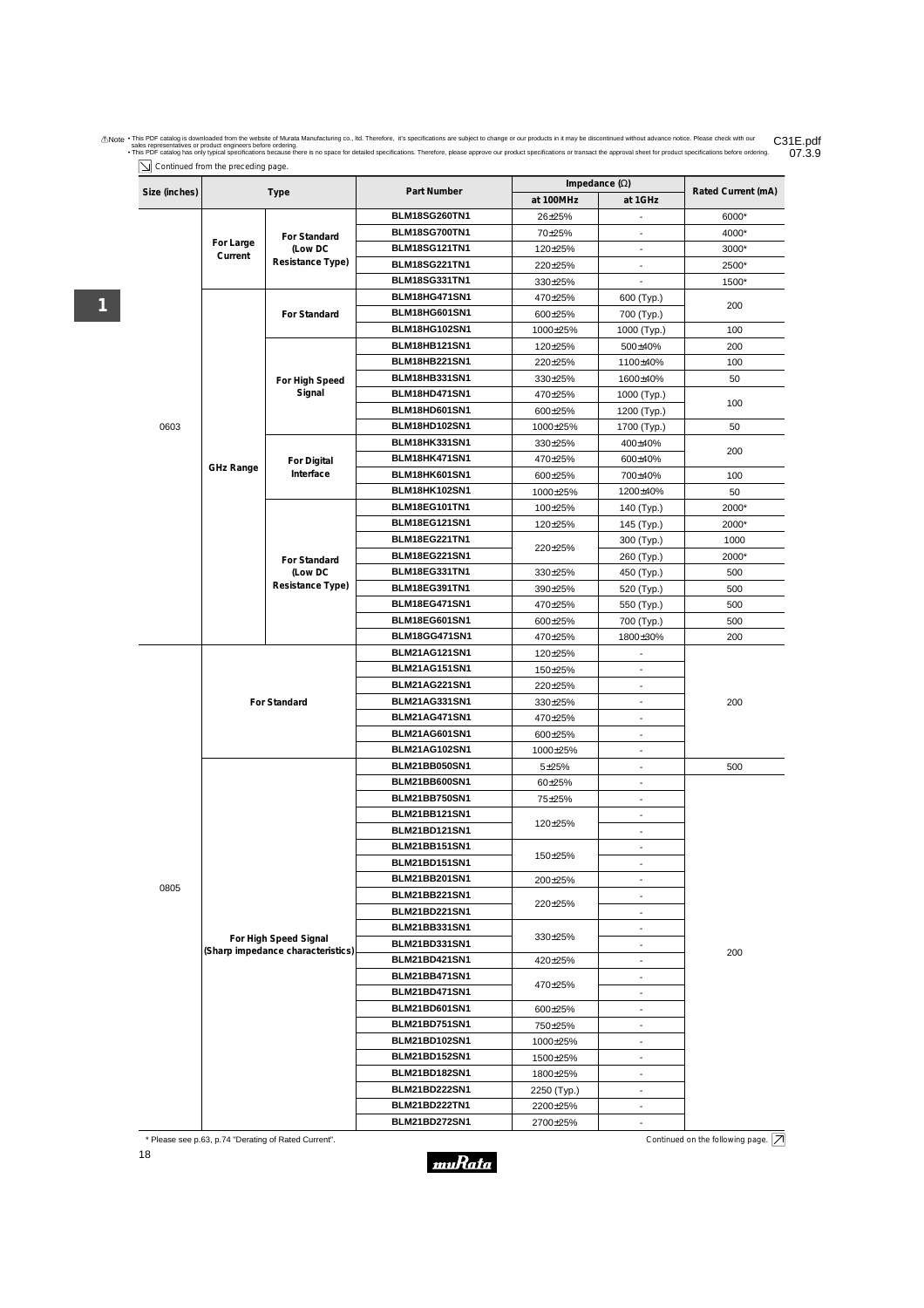Anote . This PDF catalog is downloaded from the website of Murata Manufacturing co., Itd. Therefore, it's specifications are subject to change or our products in it may be discontinued without advance notice. Please check 07.3.9

| Size (inches) |                       | <b>Part Number</b>   | Impedance $(\Omega)$ |                          |                    |
|---------------|-----------------------|----------------------|----------------------|--------------------------|--------------------|
|               | Type                  |                      | at 100MHz            | at 1GHz                  | Rated Current (mA) |
|               |                       | <b>BLM21RK121SN1</b> | 120±25%              |                          |                    |
|               |                       | <b>BLM21RK221SN1</b> | 220±25%              | $\overline{\phantom{a}}$ |                    |
|               | For Digital Interface | BLM21RK471SN1        | 470±25%              | $\overline{\phantom{0}}$ | 200                |
|               |                       | BLM21RK601SN1        | 600±25%              | $\overline{\phantom{a}}$ |                    |
|               |                       | <b>BLM21RK102SN1</b> | 1000±25%             | $\overline{\phantom{a}}$ |                    |
| 0805          |                       | <b>BLM21PG220SN1</b> | 22±25%               | -                        | 6000*              |
|               |                       | <b>BLM21PG300SN1</b> | 30 (Typ.)            | $\overline{\phantom{a}}$ | 3000*              |
|               | For Large Current     | <b>BLM21PG600SN1</b> | 60±25%               | $\overline{\phantom{a}}$ |                    |
|               |                       | <b>BLM21PG221SN1</b> | 220±25%              | $\overline{a}$           | 2000*              |
|               |                       | <b>BLM21PG331SN1</b> | 330±25%              | $\overline{\phantom{a}}$ | 1500*              |
|               |                       | <b>BLM31PG330SN1</b> | 33±25%               | $\overline{\phantom{a}}$ | 6000*              |
|               | For Large Current     | <b>BLM31PG500SN1</b> | 50 (Typ.)            | $\overline{\phantom{a}}$ |                    |
| 1206          |                       | <b>BLM31PG121SN1</b> | 120±25%              | $\overline{\phantom{a}}$ | 3000*              |
|               |                       | <b>BLM31PG391SN1</b> | 390±25%              | $\overline{\phantom{0}}$ | 2000*              |
|               |                       | <b>BLM31PG601SN1</b> | 600±25%              | $\overline{\phantom{a}}$ | 1500*              |
|               |                       | <b>BLM41PG600SN1</b> | 60 (Typ.)            | $\overline{\phantom{a}}$ | 6000*              |
|               |                       | BLM41PG750SN1        | 75 (Typ.)            | $\overline{a}$           | 3000*              |
| 1806          | For Large Current     | <b>BLM41PG181SN1</b> | 180±25%              | $\overline{\phantom{a}}$ | 3000*              |
|               |                       | <b>BLM41PG471SN1</b> | 470±25%              | $\overline{\phantom{a}}$ | 2000*              |
|               |                       | <b>BLM41PG102SN1</b> | 1000±25%             |                          | 1500*              |

\* Please see p.63 "Derating of Rated Current".

Continued from the preceding page.

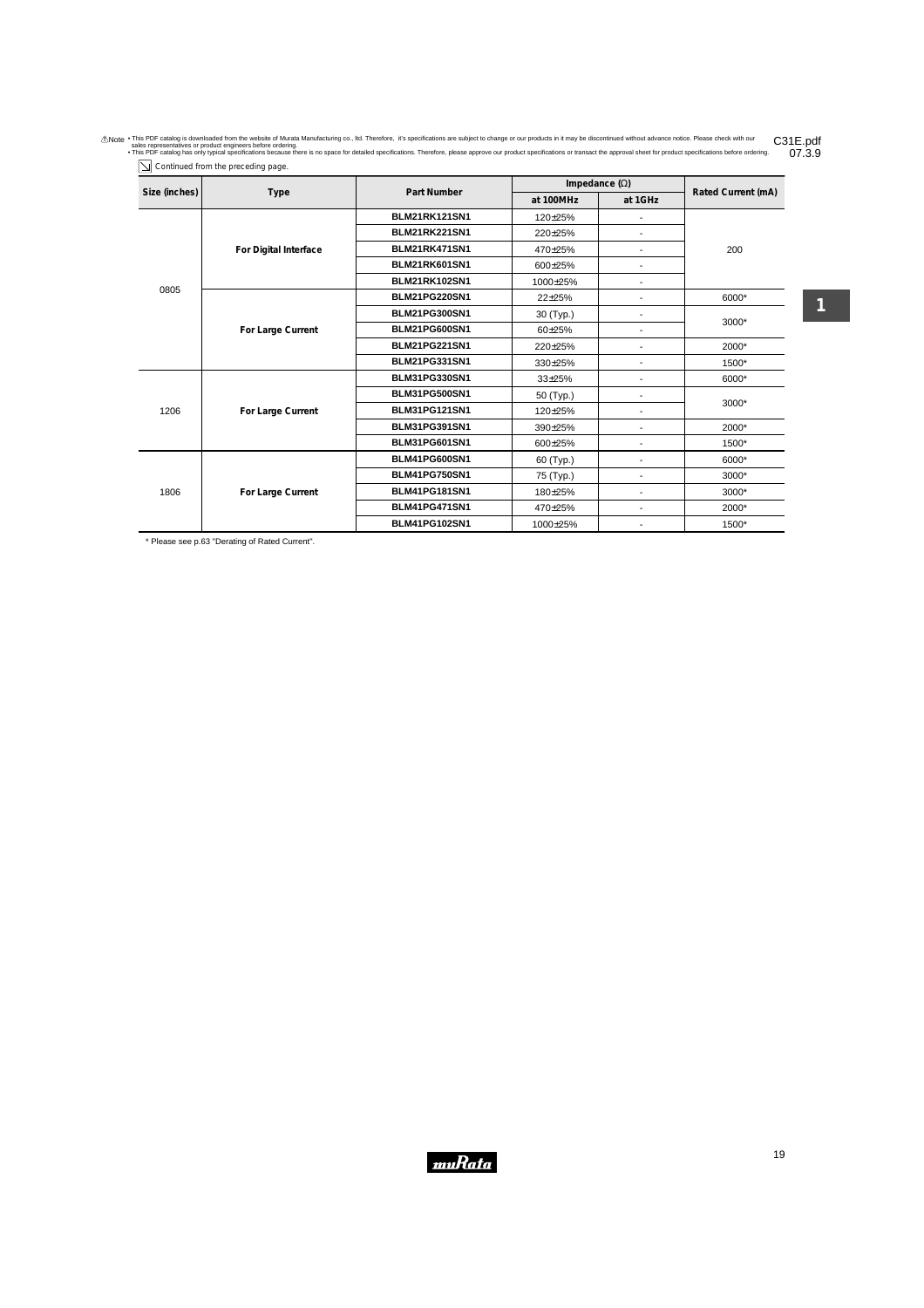# **On-Board Type (DC) EMI Suppression Filters (EMIFIL<sup>®</sup>)**



## **Chip Ferrite Beads BLM02/03/15/18/21/31/41 Series**

#### ■ **Features (BLM\_A Series)**

The chip ferrite beads BLM series is designed to function nearly as a resistor at noise frequencies, which greatly reduces the possibility of resonance and leaves signal wave forms undistorted. BLM series is effective in circuits without stable ground lines because BLM series does not need a connection to ground.

The nickel barrier structure of the external electrodes provides excellent solder heat resistance. BLM\_A series generates an impedance from the relatively low frequencies. Therefore BLM\_A series is effective in noise suppression in a wide frequency range (30MHz to several hundred MHz). The small size of BLM02A series (0.4x0.2mm) is suitable for noise suppression in small equipment such as PA modules for cellular phones.

## **BLM02A Series (01005 Size)**

#### ■ **Equivalent Circuit**





**BLM02A Series**

(in mm)

| Part Number   | Impedance<br>(at 100MHz/20 $\degree$ C)<br>(ohm) | <b>Rated Current</b><br>(mA) | DC Resistance (max.)<br>(ohm) | Operating<br>Temperature Range<br>$(^{\circ}C)$ |
|---------------|--------------------------------------------------|------------------------------|-------------------------------|-------------------------------------------------|
| BLM02AG100SN1 | 10 (Typ.)                                        | 500                          | 0.1                           | $-55$ to $+125$                                 |
| BLM02AG700SN1 | $70 + 25%$                                       | 250                          | 0.5                           | $-55$ to $+125$                                 |
| BLM02AG121SN1 | 120 ± 25%                                        | 200                          | 0.8                           | $-55$ to $+125$                                 |

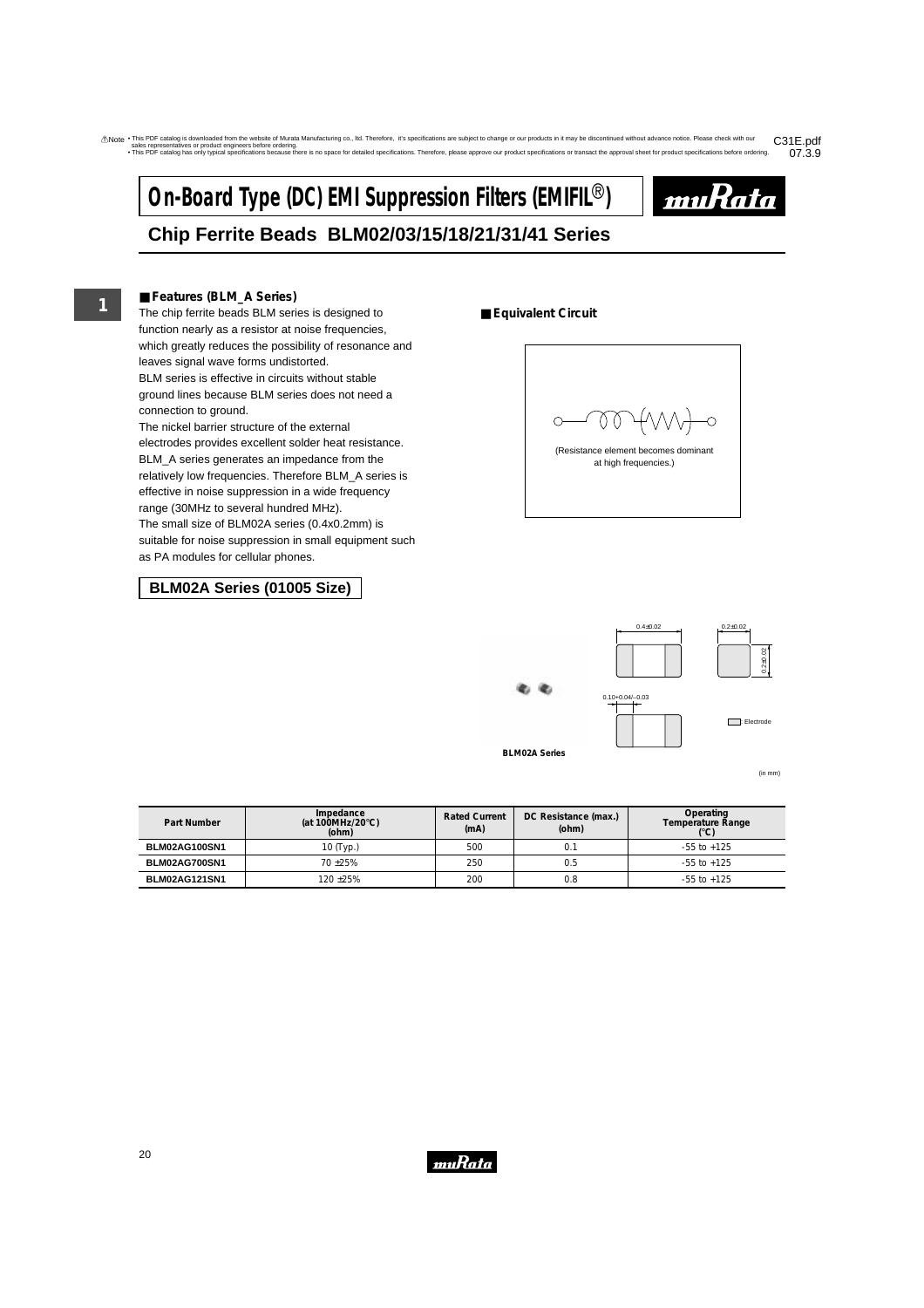

■ **Impedance - Frequency Characteristics BLM02AG100SN1**



**BLM02AG121SN1** 250 200 Impedance (2) 150 Impedance (Ω) Z 100 R llł X 50 tiill  $0 \nvert \nvert$ 1 10 100 1000 3000 Frequency (MHz)

**BLM02AG700SN1**

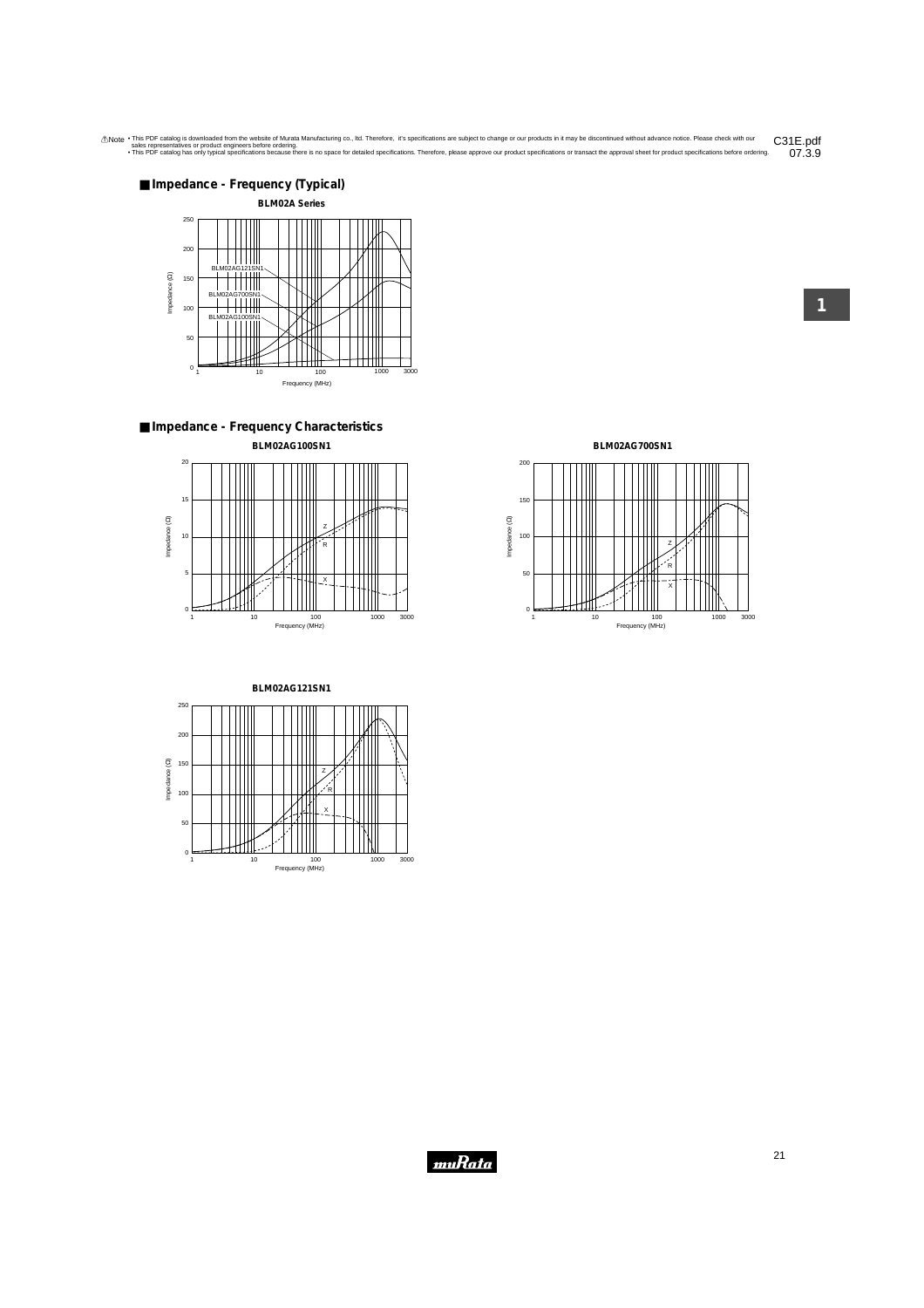## **BLM03A Series (0201 Size)**

**1**





**BLM03A Series**

(in mm)

| Part Number   | Impedance<br>(at 100MHz/20 $\degree$ C)<br>(ohm) | <b>Rated Current</b><br>(mA) | DC Resistance (max.)<br>(ohm) | Operating<br>Temperature Range<br>$(^{\circ}C)$ |
|---------------|--------------------------------------------------|------------------------------|-------------------------------|-------------------------------------------------|
| BLM03AG100SN1 | 10 (Typ.)                                        | 500                          | 0.1                           | $-55$ to $+125$                                 |
| BLM03AG700SN1 | 70 (Typ.)                                        | 200                          | 0.4                           | $-55$ to $+125$                                 |
| BLM03AG121SN1 | 120 + 25%                                        | 200                          | 0.5                           | $-55$ to $+125$                                 |
| BLM03AG241SN1 | $240 + 25%$                                      | 200                          | 0.8                           | $-55$ to $+125$                                 |
| BLM03AG601SN1 | $600 + 25\%$                                     | 100                          | 5.،                           | $-55$ to $+125$                                 |

### ■ **Impedance - Frequency (Typical)**









Continued on the following page.  $\boxed{\nearrow}$ 



22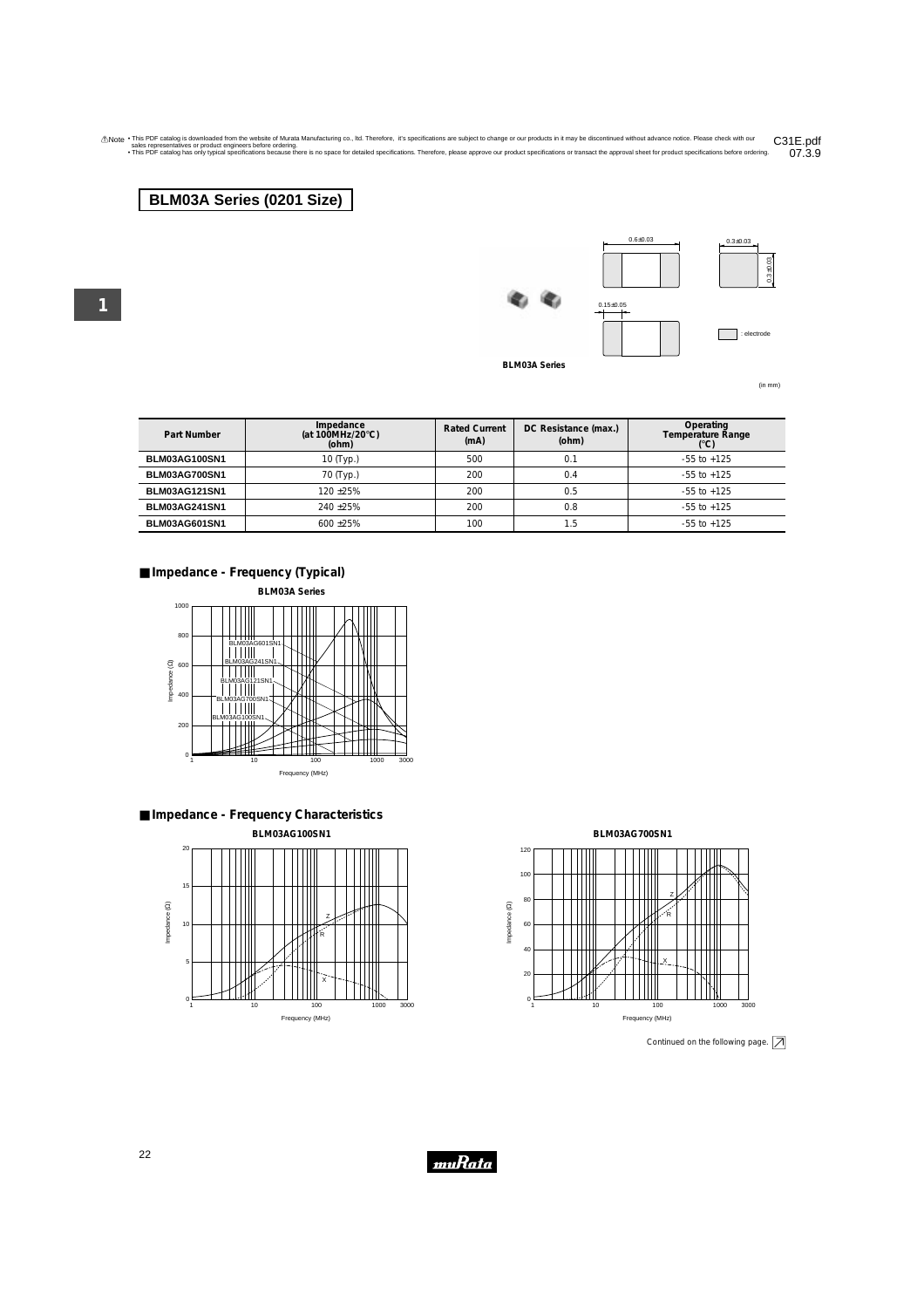



07.3.9



1 10 100 1000 3000 Frequency (MHz)

 $\frac{1}{2}$ 

Ŕ

X

 $0<sub>1</sub>$ 

40

80



## **BLM15A Series (0402 Size)**

|            | $0.25 + 0.1$ |                                |
|------------|--------------|--------------------------------|
|            | $1.0 + 0.05$ | $0.5 + 0.05$<br>$0.5 \pm 0.05$ |
| 15A Series |              | (in mm)                        |

Frequency (MHz)

1 10 100 1000 3000

R

Z

X

 $\mathbf{0}$ 

100

200

| Part Number          | Impedance<br>(at 100MHz/20 $\degree$ C)<br>(ohm) | <b>Rated Current</b><br>(mA) | DC Resistance (max.)<br>(ohm) | Operating<br><b>Temperature Range</b><br>$(^{\circ}C)$ |
|----------------------|--------------------------------------------------|------------------------------|-------------------------------|--------------------------------------------------------|
| <b>BLM15AG100SN1</b> | 10 (Typ.)                                        | 1000                         | 0.05                          | $-55$ to $+125$                                        |
| <b>BLM15AG700SN1</b> | 70 (Typ.)                                        | 500                          | 0.15                          | $-55$ to $+125$                                        |
| <b>BLM15AG121SN1</b> | $120 + 25%$                                      | 500                          | 0.25                          | $-55$ to $+125$                                        |
| <b>BLM15AG221SN1</b> | $220 + 25%$                                      | 300                          | 0.35                          | $-55$ to $+125$                                        |
| <b>BLM15AG601SN1</b> | $600 + 25%$                                      | 300                          | 0.6                           | $-55$ to $+125$                                        |
| <b>BLM15AG102SN1</b> | $1000 + 25%$                                     | 200                          | 1.0                           | $-55$ to $+125$                                        |

**BLM15A Series**



(in mm)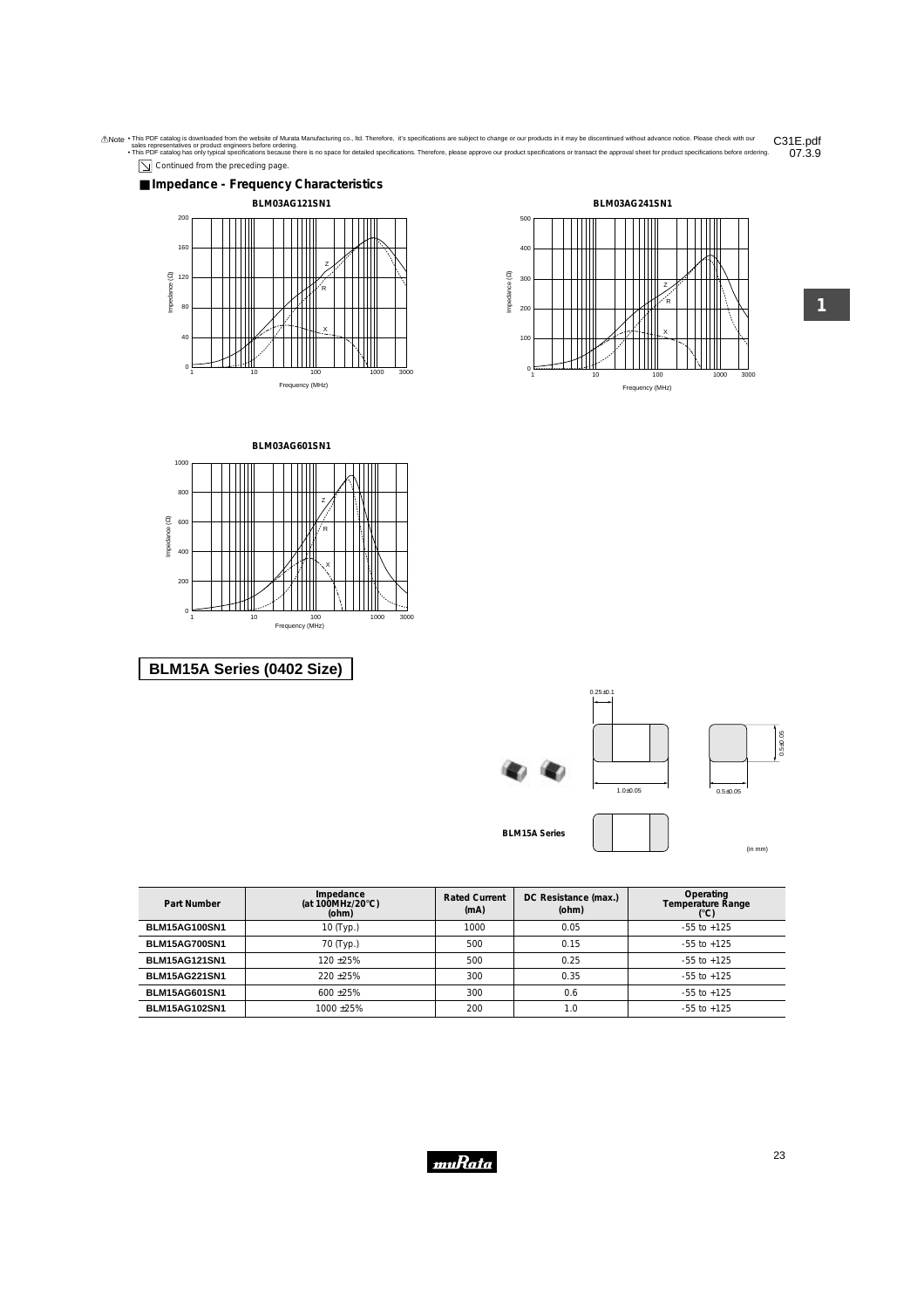

■ **Impedance - Frequency Characteristics BLM15AG100SN1**



**BLM15AG121SN1** 200 150 Z Impedance (22) Impedance (Ω) R 100 50 X  $\mathbf{0}$ 1 10 100 100 1000 1000 Frequency (MHz)

**BLM15AG601SN1** 800 Z 600 R Impedance (22) Impedance (Ω) 400 X 200  $\circ$ 1 10 100 100 1000 Frequency (MHz)

**BLM15AG700SN1**



**BLM15AG221SN1**





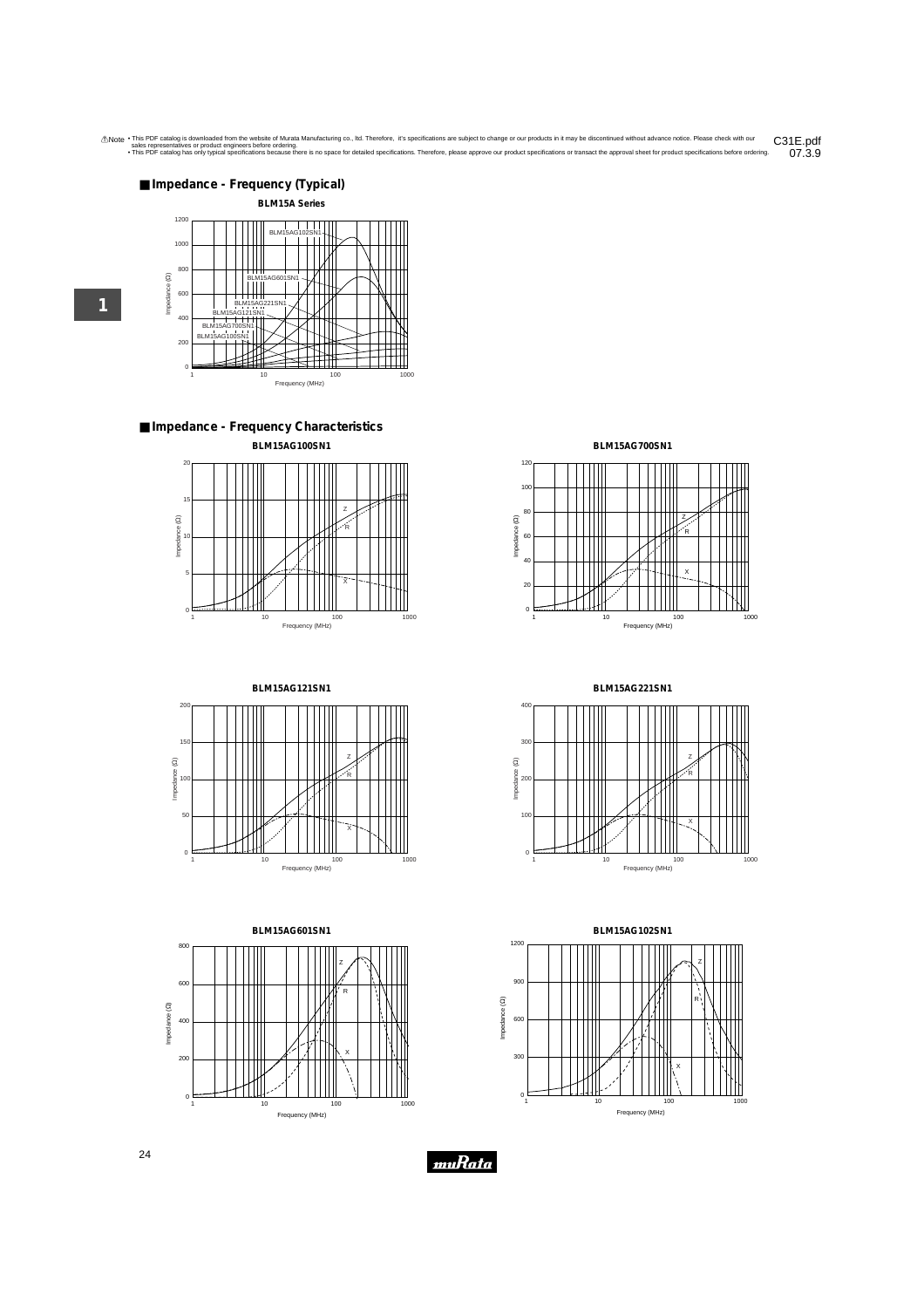## **BLM18A Series (0603 Size)**







(in mm) **BLM18A Series**

**1**

| Part Number          | Impedance<br>(at 100MHz/20 $\degree$ C)<br>(ohm) | <b>Rated Current</b><br>(mA) | DC Resistance (max.)<br>(ohm) | Operating<br><b>Temperature Range</b><br>(°C) |
|----------------------|--------------------------------------------------|------------------------------|-------------------------------|-----------------------------------------------|
| <b>BLM18AG121SN1</b> | $120 + 25%$                                      | 200                          | 0.20                          | $-55$ to $+125$                               |
| <b>BLM18AG151SN1</b> | 150 +25%                                         | 200                          | 0.25                          | $-55$ to $+125$                               |
| <b>BLM18AG221SN1</b> | $220 + 25%$                                      | 200                          | 0.30                          | $-55$ to $+125$                               |
| <b>BLM18AG331SN1</b> | $330 + 25%$                                      | 200                          | 0.45                          | $-55$ to $+125$                               |
| BLM18AG471SN1        | $470 + 25%$                                      | 200                          | 0.50                          | $-55$ to $+125$                               |
| <b>BLM18AG601SN1</b> | $600 + 25%$                                      | 200                          | 0.50                          | $-55$ to $+125$                               |
| <b>BLM18AG102SN1</b> | $1000 + 25%$                                     | 100                          | 0.70                          | $-55$ to $+125$                               |



**BLM18A Series**



■ **Impedance - Frequency Characteristics**





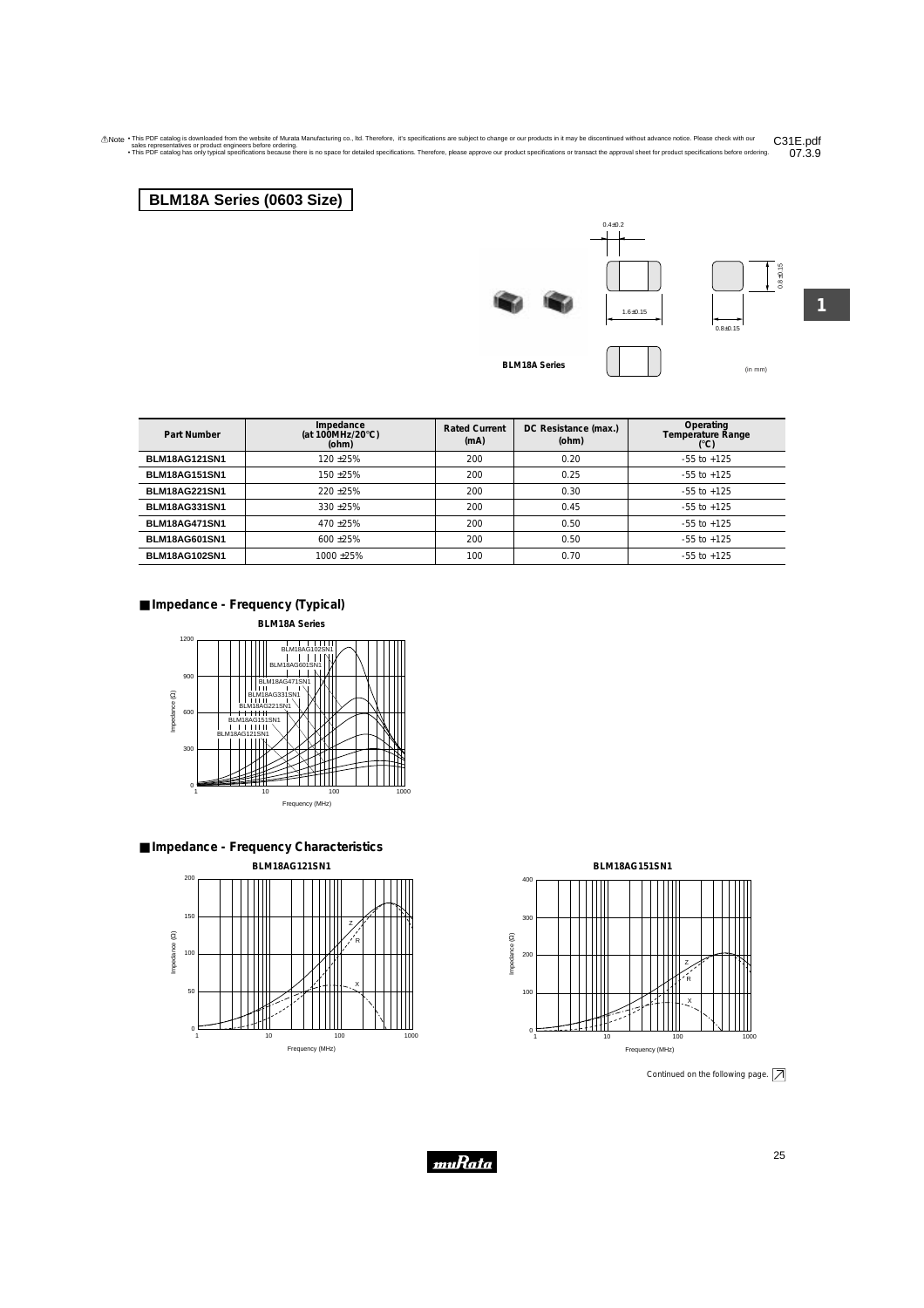

 $\boxed{\searrow}$  Continued from the preceding page.









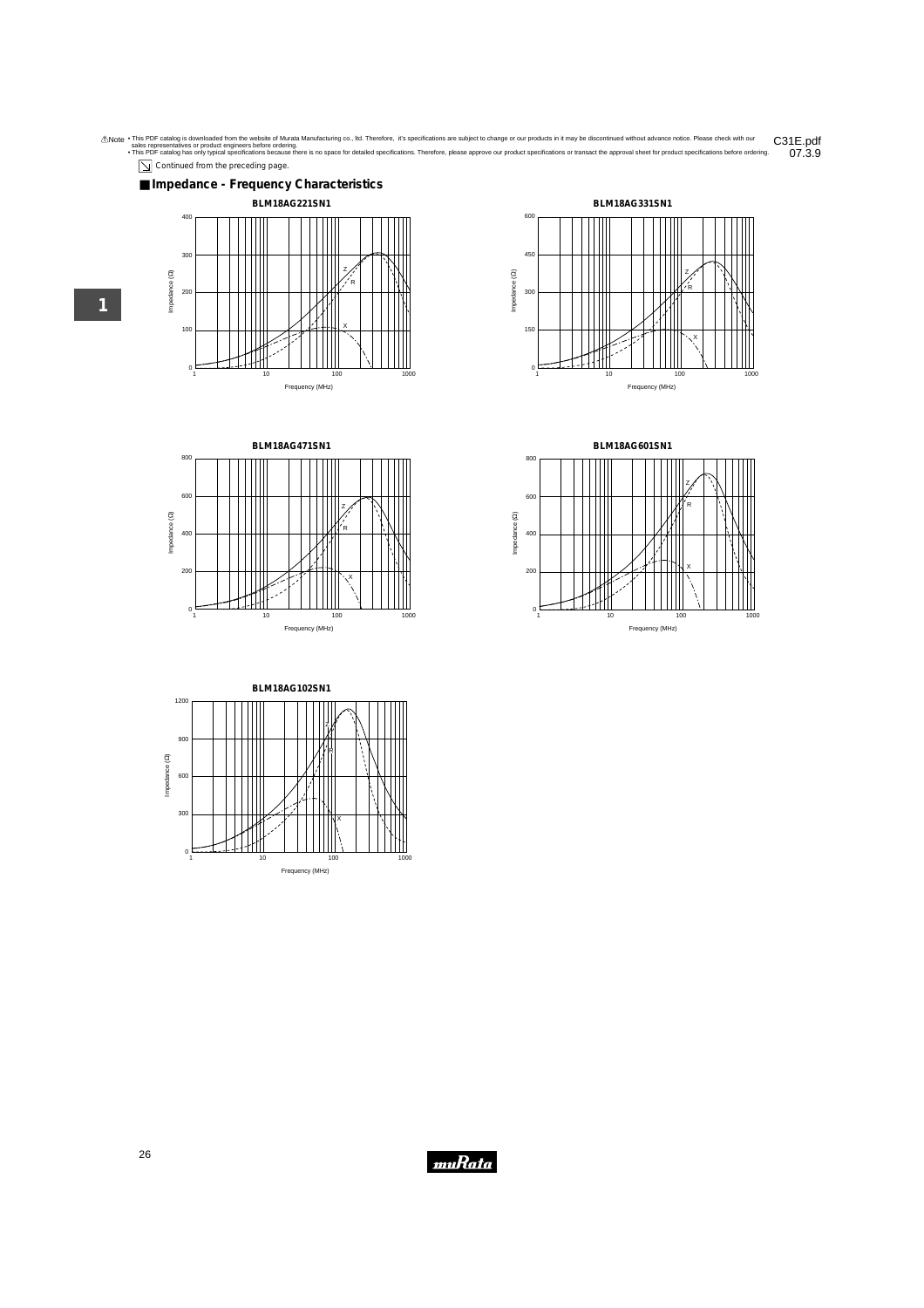Anote . This PDF catalog is downloaded from the website of Murata Manufacturing co., Itd. Therefore, it's specifications are subject to change or our products in it may be discontinued without advance notice. Please check 07.3.9

## **BLM21A Series (0805 Size)**



 $0.5 \pm 0.2$ 



**1**

0.85±0.2

**BLM21A Series**

EIA CODE : 0805 (in mm)

| Part Number          | Impedance<br>(at 100MHz/20 $\degree$ C)<br>(ohm) | <b>Rated Current</b><br>(mA) | DC Resistance (max.)<br>(ohm) | Operating<br>Temperature Range<br>(°C) |
|----------------------|--------------------------------------------------|------------------------------|-------------------------------|----------------------------------------|
| <b>BLM21AG121SN1</b> | $120 + 25%$                                      | 200                          | 0.15                          | $-55$ to $+125$                        |
| <b>BLM21AG151SN1</b> | $150 + 25%$                                      | 200                          | 0.15                          | $-55$ to $+125$                        |
| <b>BLM21AG221SN1</b> | $220 + 25%$                                      | 200                          | 0.20                          | $-55$ to $+125$                        |
| <b>BLM21AG331SN1</b> | $330 + 25%$                                      | 200                          | 0.25                          | $-55$ to $+125$                        |
| <b>BLM21AG471SN1</b> | $470 + 25%$                                      | 200                          | 0.25                          | $-55$ to $+125$                        |
| <b>BLM21AG601SN1</b> | $600 + 25%$                                      | 200                          | 0.30                          | $-55$ to $+125$                        |
| <b>BLM21AG102SN1</b> | 1000 ±25%                                        | 200                          | 0.45                          | $-55$ to $+125$                        |









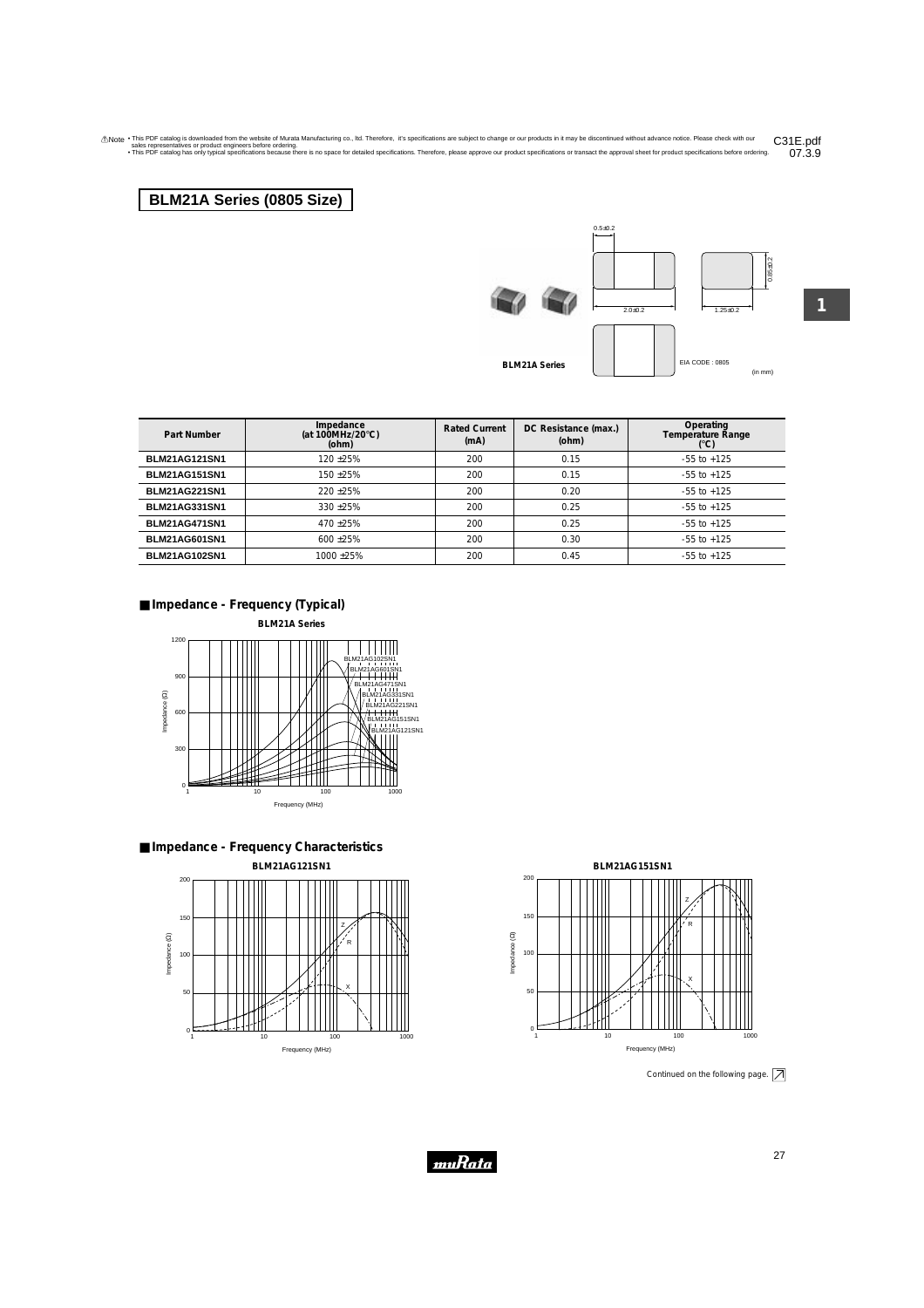Anote . This PDF catalog is downloaded from the website of Murata Manufacturing co., Itd. Therefore, it's specifications are subject to change or our products in it may be discontinued without advance notice. Please check C31E.pdf<br>07.3.9

 $\boxed{\searrow}$  Continued from the preceding page.











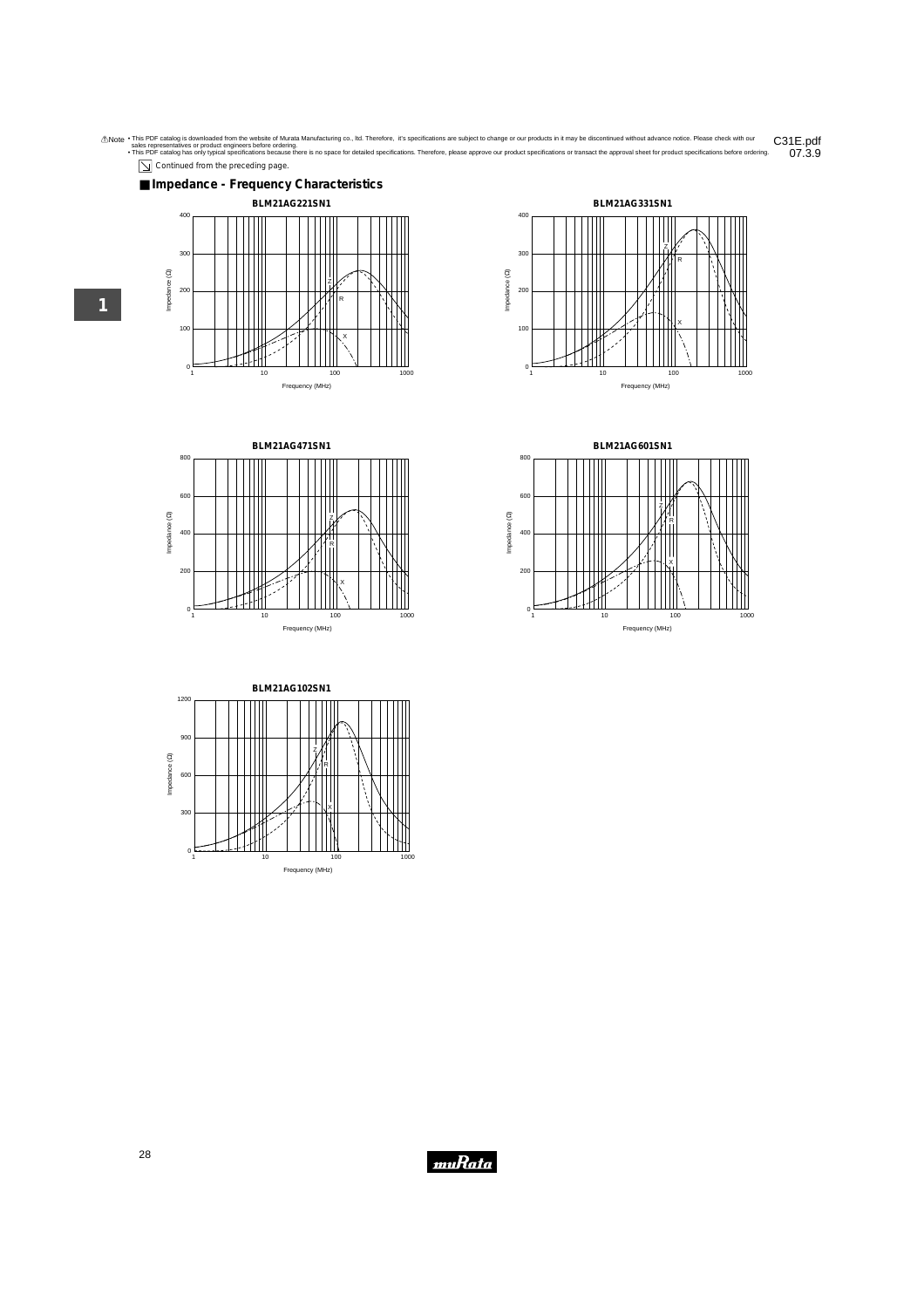## **BLM15A Series Gold Plating (0402 Size)**

#### ■ **Features**

- 1. Au plating for wire bonding mounting
- 2. BLM\_A series generates an impedance from the relatively low frequencies. Therefore BLM\_A series is effective in noise suppression in a wide frequency range (30MHz to several hundred MHz).

#### ■ **Applications**

- 1. Optical transceiver modules
- 2. Optical pickup modules and the contract of the contract of the contract of the contract of the contract of the contract of the contract of the contract of the contract of the contract of the contract of the contract of

**BLM15A Series (gold plating)**

**1**

| Part Number   | Impedance<br>(at 100MHz/20 $\degree$ C)<br>(ohm) | <b>Rated Current</b><br>(mA) | DC Resistance (max.)<br>(ohm) | Operating<br>Temperature Range<br>(°C) |
|---------------|--------------------------------------------------|------------------------------|-------------------------------|----------------------------------------|
| BLM15AG601AN1 | $600 + 25\%$                                     | 300                          | 0.6                           | $-55$ to $+125$                        |
| BLM15AG102AN1 | $1000 + 25%$                                     | 200                          | 0. ا                          | $-55$ to $+125$                        |

muRata

### ■ **Impedance - Frequency (Typical)**



■ **Impedance - Frequency Characteristics BLM15AG601AN1**



**BLM15AG102AN1**





 $0.25 \pm 0.1$ 

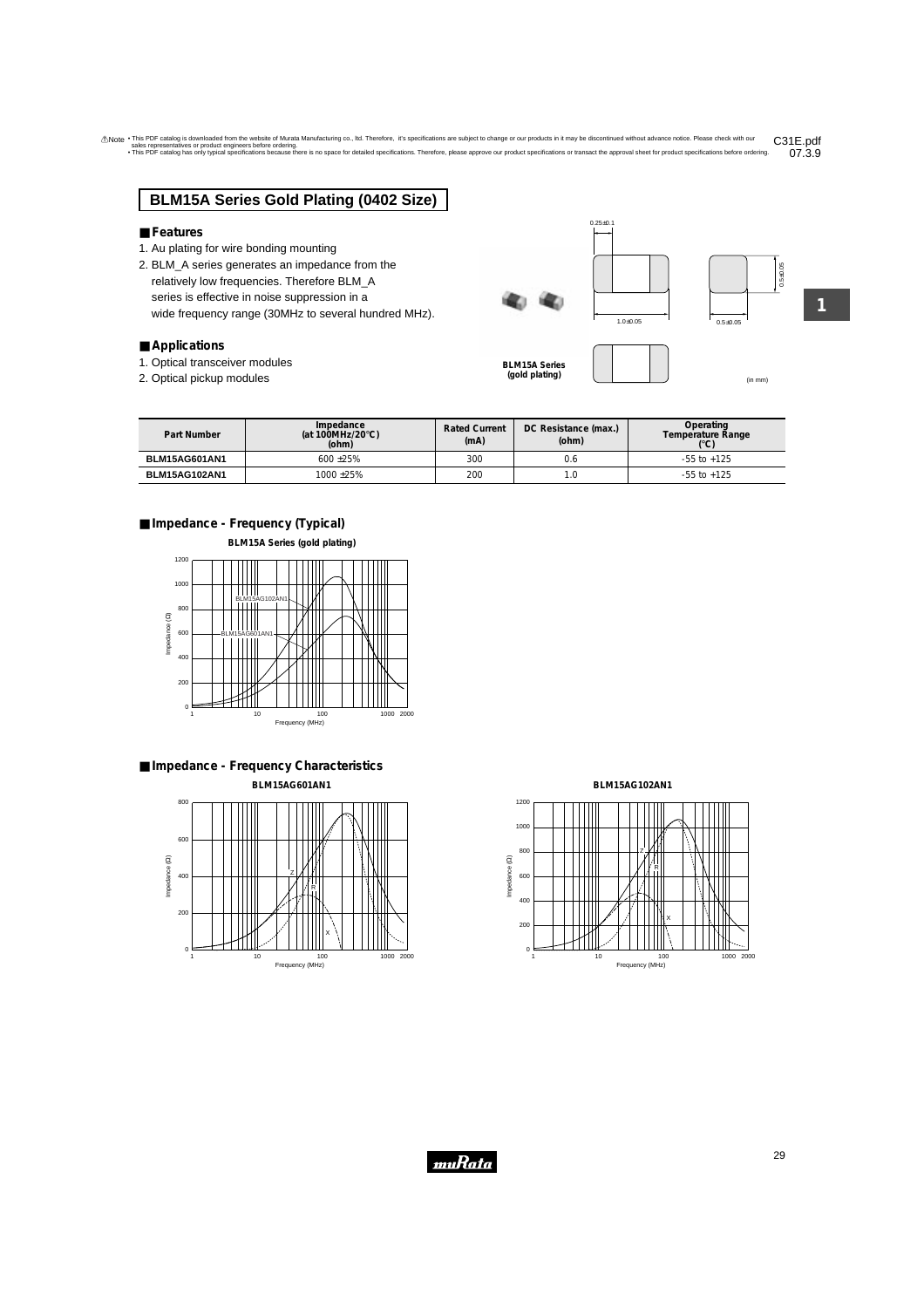## **BLM18T Series (0603 Size)**

#### ■ **Features**

The chip ferrite beads BLM series is designed to function nearly as a resistor at noise frequencies, which greatly reduces the possibility of resonance and leaves signal wave forms undistorted. BLM series is effective in circuits without stable ground lines because BLM series does not need a connection to ground.

The nickel barrier structure of the external electrodes provides excellent solder heat resistance. BLM\_T series generates an impedance from the relatively low frequencies. Therefore BLM\_T series is effective in noise suppression in a wide frequency range (10MHz to several hundred MHz).

BLM\_T series contributes further to miniaturizing portable equipment.





| Part Number          | Impedance<br>(at 100MHz/20 $\degree$ C)<br>(ohm) | <b>Rated Current</b><br>(mA) | DC Resistance (max.)<br>(ohm) | Operating<br>Temperature Range |
|----------------------|--------------------------------------------------|------------------------------|-------------------------------|--------------------------------|
| <b>BLM18TG121TN1</b> | $120 + 25%$                                      | 200                          | 0.25                          | $-55$ to $+125$                |
| <b>BLM18TG221TN1</b> | $220 + 25%$                                      | 200                          | 0.30                          | $-55$ to $+125$                |
| BLM18TG601TN1        | $600 + 25%$                                      | 200                          | 0.45                          | $-55$ to $+125$                |
| <b>BLM18TG102TN1</b> | $1000 + 25%$                                     | 100                          | 0.60                          | $-55$ to $+125$                |
|                      |                                                  |                              |                               |                                |

## ■ **Impedance - Frequency (Typical)**









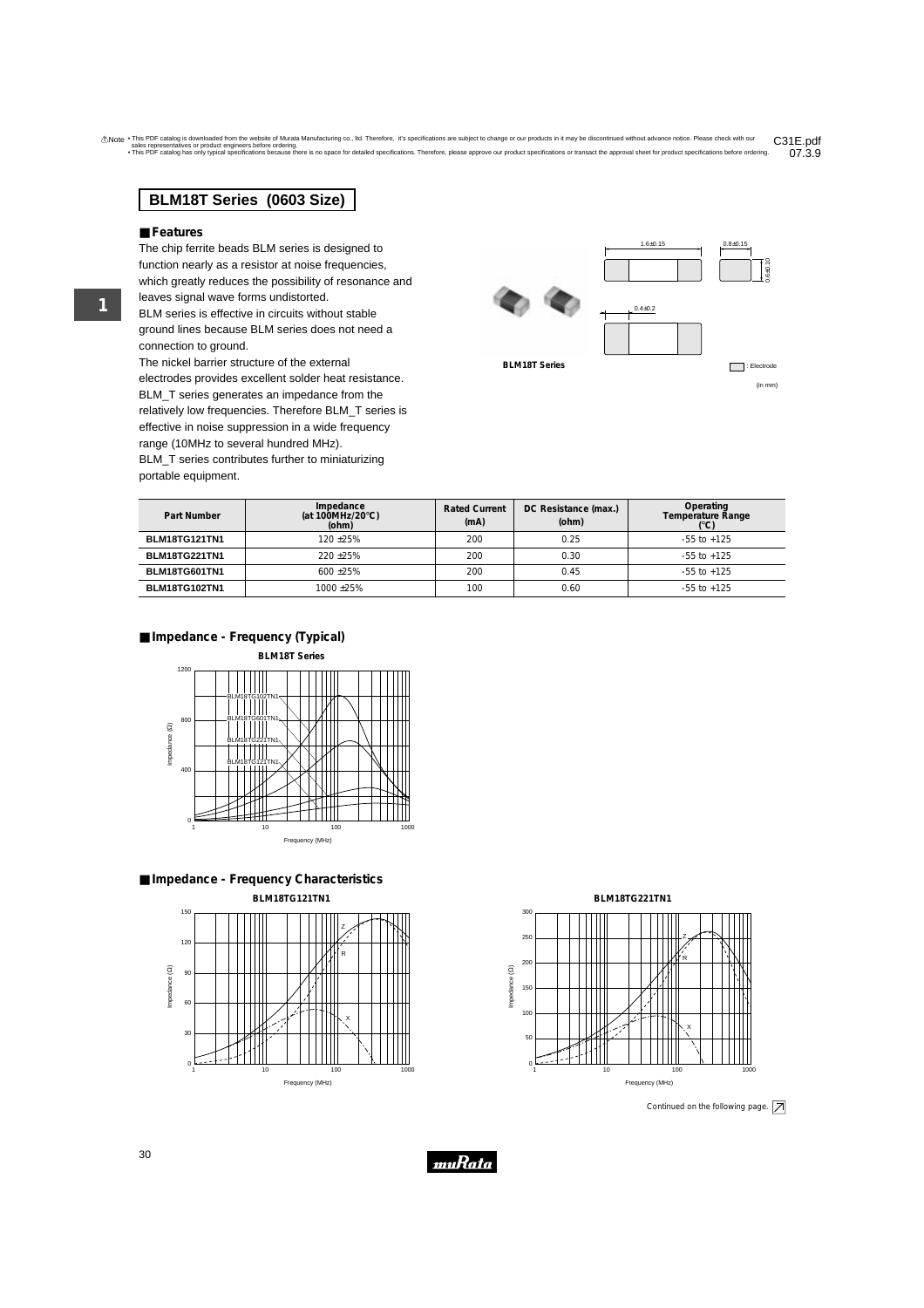Anote . This PDF catalog is downloaded from the website of Murata Manufacturing co., Itd. Therefore, it's specifications are subject to change or our products in it may be discontinued without advance notice. Please check  $07.3.9$ 

Continued from the preceding page.



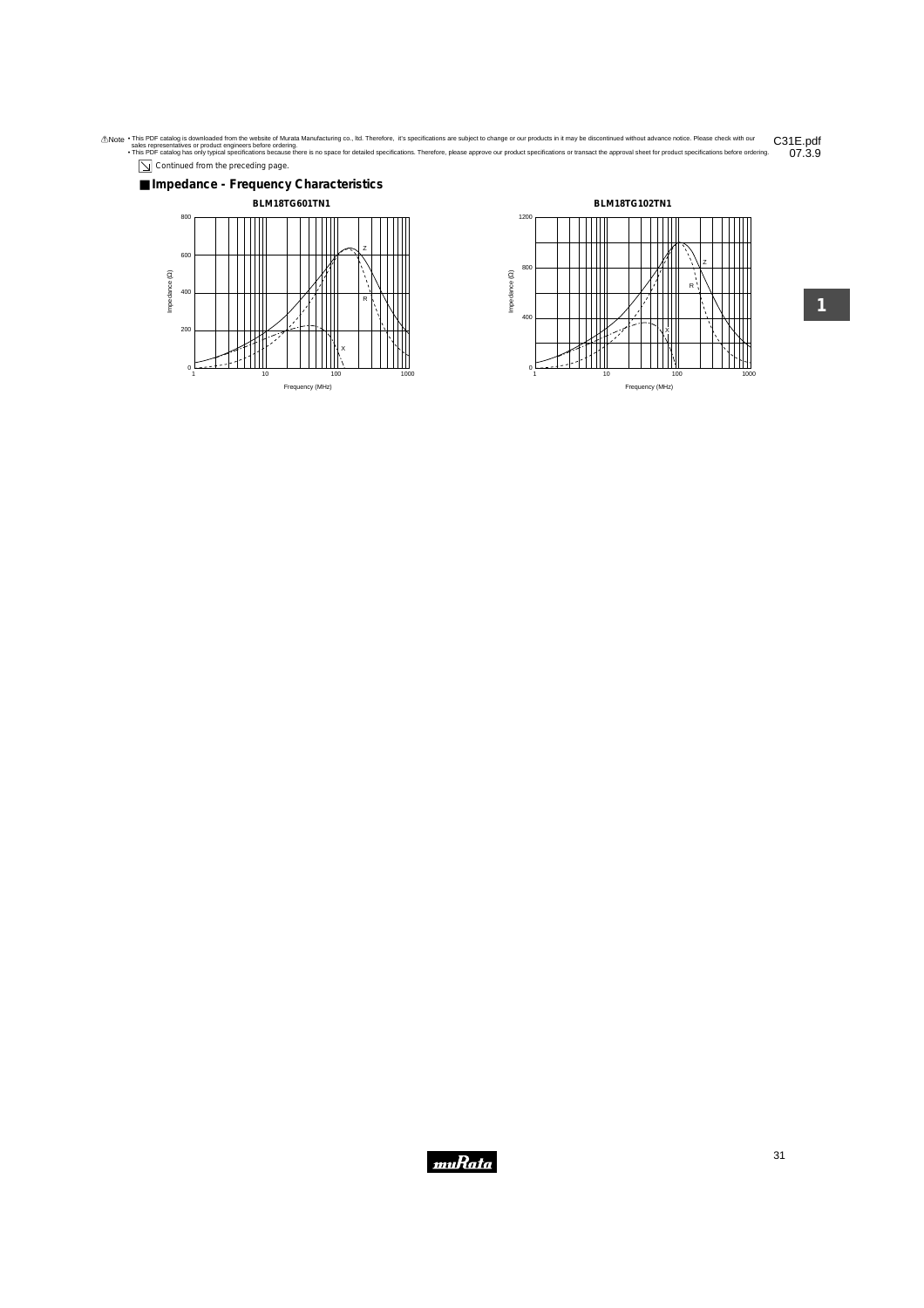### ■ **Features (BLM\_B Series)**

The chip ferrite beads BLM series is designed to function nearly as a resistor at noise frequencies, which greatly reduces the possibility of resonance and leaves signal wave forms undistorted. BLM series is effective in circuits without stable ground lines because BLM series does not need a connection to ground.

The nickel barrier structure of the external electrodes provides excellent solder heat resistance. BLM B series can minimize attenuation of the signal waveform due to its sharp impedance characteristics. Various impedances are available to match signal frequency.

The small size of BLM03B series (0.6x0.3mm) is suitable for advanced high-density mounting, and is followed on a miniaturization of digital equipment, or module of a functional portion.

## **BLM03B Series (0201 Size)**

■ **Equivalent Circuit** 

(Resistance element becomes dominant at high frequencies.)



(in mm)

| Part Number          | Impedance<br>(at 100MHz/20 $\degree$ C)<br>(ohm) | <b>Rated Current</b><br>(mA) | DC Resistance (max.)<br>(ohm) | Operating<br>Temperature Range<br>(°C) |
|----------------------|--------------------------------------------------|------------------------------|-------------------------------|----------------------------------------|
| <b>BLM03BB100SN1</b> | $10 + 25%$                                       | 300                          | 0.4                           | $-55$ to $+125$                        |
| <b>BLM03BB220SN1</b> | $22 + 25%$                                       | 200                          | 0.5                           | $-55$ to $+125$                        |
| BLM03BB470SN1        | $47 + 25%$                                       | 200                          | 0.7                           | $-55$ to $+125$                        |
| BLM03BB750SN1        | $75 + 25%$                                       | 200                          | 1.0                           | $-55$ to $+125$                        |
| <b>BLM03BB121SN1</b> | 120 ± 25%                                        | 100                          | 1.5                           | $-55$ to $+125$                        |





## ■ **Impedance - Frequency Characteristics**



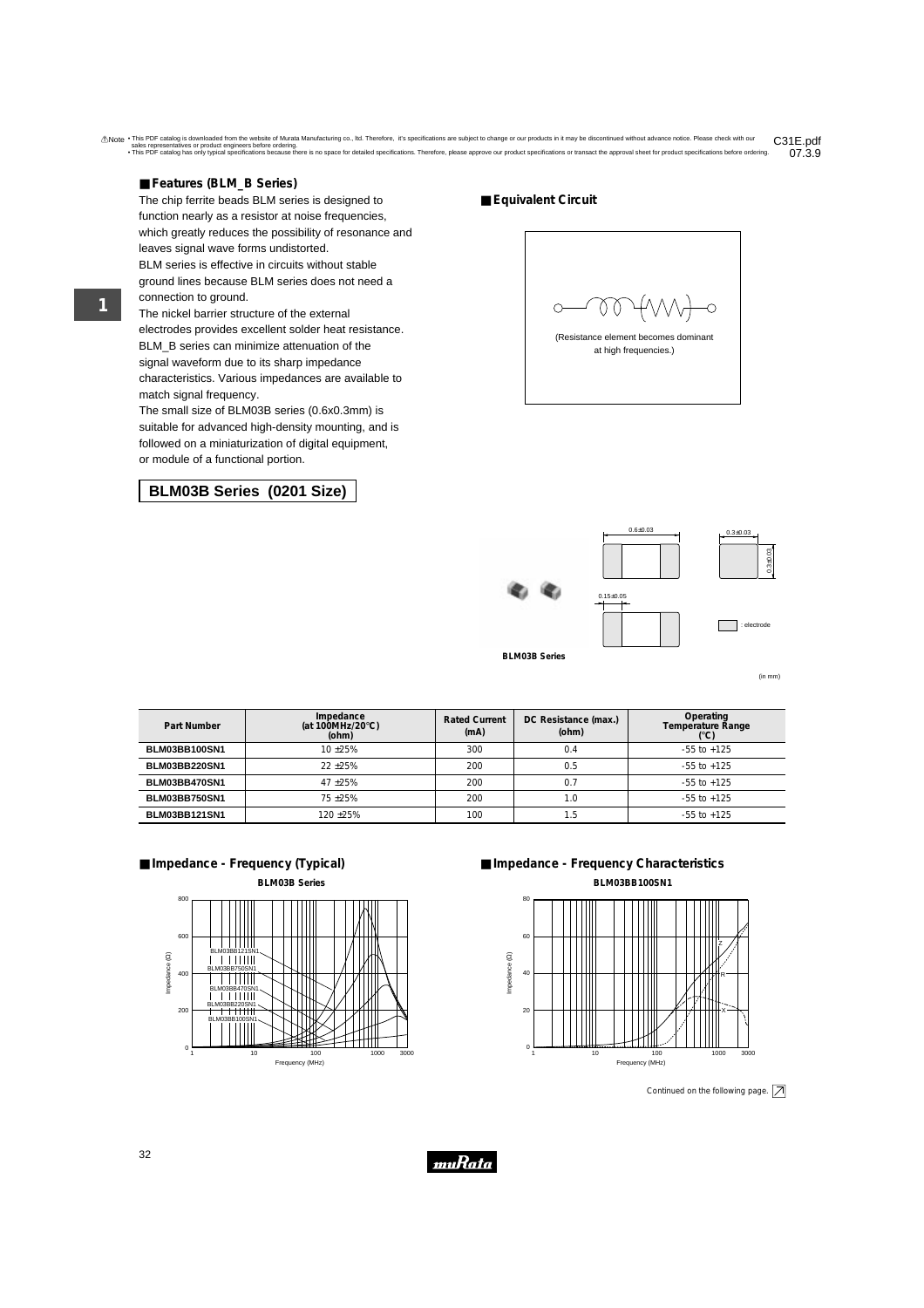

| ŧ<br>ń | í<br>ì |  |
|--------|--------|--|





**BLM15B Series**

(in mm)

| Part Number          | Impedance<br>(at 100MHz/20 $\degree$ C)<br>(ohm) | <b>Rated Current</b><br>(mA) | DC Resistance (max.)<br>(ohm) | Operating<br>Temperature Range<br>(°C) |
|----------------------|--------------------------------------------------|------------------------------|-------------------------------|----------------------------------------|
| <b>BLM15BA050SN1</b> | $5 + 25%$                                        | 300                          | 0.10                          | $-55$ to $+125$                        |
| <b>BLM15BB050SN1</b> | $5 + 25%$                                        | 500                          | 0.08                          | $-55$ to $+125$                        |
| <b>BLM15BA100SN1</b> | 10 ± 25%                                         | 300                          | 0.20                          | $-55$ to $+125$                        |
| <b>BLM15BB100SN1</b> | 10 ± 25%                                         | 300                          | 0.10                          | $-55$ to $+125$                        |
| <b>BLM15BA220SN1</b> | 22 ± 25%                                         | 300                          | 0.30                          | $-55$ to $+125$                        |
| <b>BLM15BB220SN1</b> | 22 ± 25%                                         | 300                          | 0.20                          | $-55$ to $+125$                        |
| <b>BLM15BA330SN1</b> | 33 ± 25%                                         | 300                          | 0.40                          | $-55$ to $+125$                        |
| <b>BLM15BA470SN1</b> | 47 ±25%                                          | 200                          | 0.60                          | $-55$ to $+125$                        |
| <b>BLM15BB470SN1</b> | 47 ±25%                                          | 300                          | 0.35                          | $-55$ to $+125$                        |
| <b>BLM15BA750SN1</b> | 75 ±25%                                          | 200                          | 0.80                          | $-55$ to $+125$                        |
| <b>BLM15BB750SN1</b> | 75 ±25%                                          | 300                          | 0.40                          | $-55$ to $+125$                        |
| <b>BLM15BD750SN1</b> | 75 ±25%                                          | 300                          | 0.20                          | $-55$ to $+125$                        |
| <b>BLM15BB121SN1</b> | 120 ± 25%                                        | 300                          | 0.55                          | $-55$ to $+125$                        |

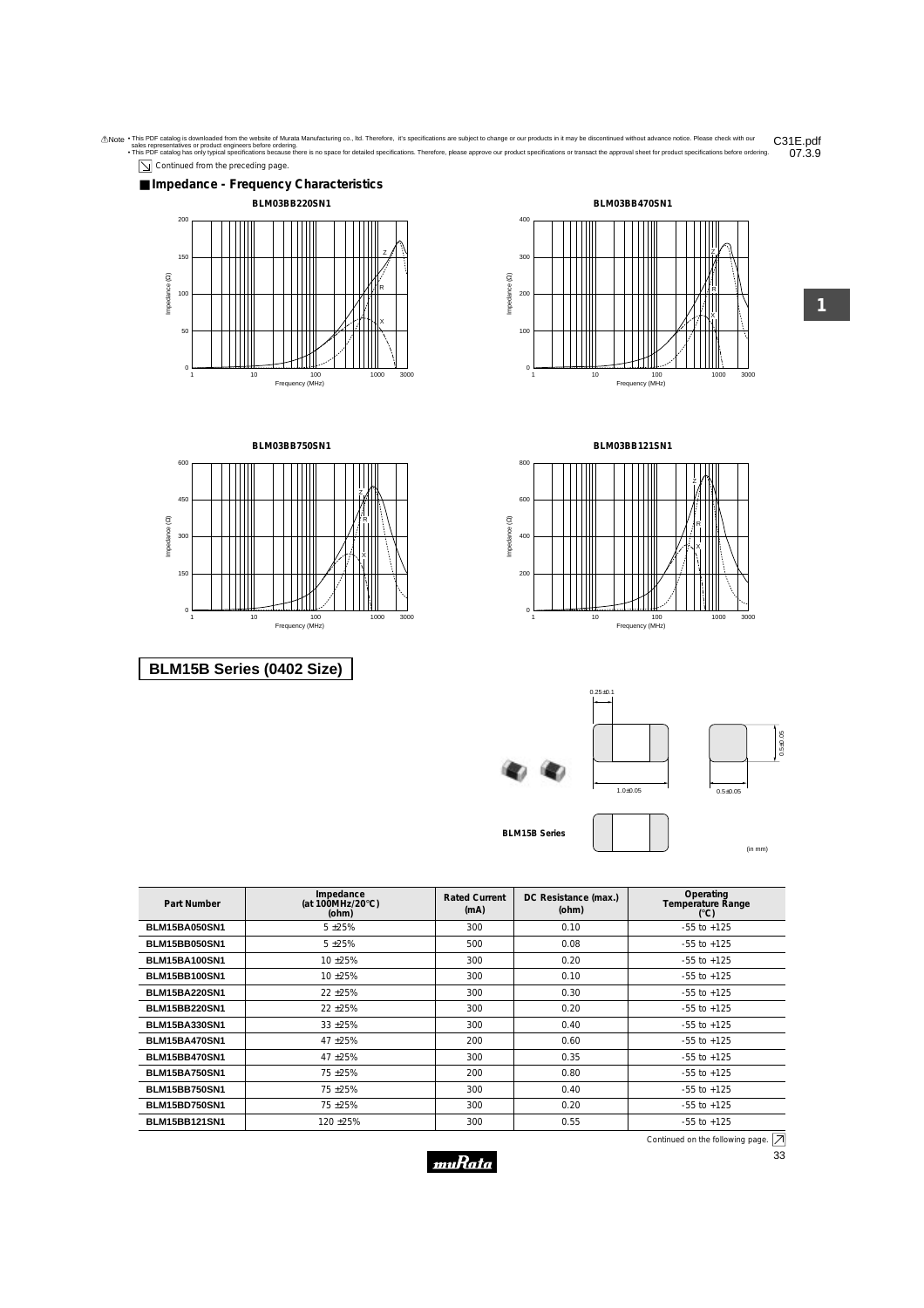Anote . This PDF catalog is downloaded from the website of Murata Manufacturing co., Itd. Therefore, it's specifications are subject to change or our products in it may be discontinued without advance notice. Please check 07.3.9

| $\overline{\searrow}$ Continued from the preceding page. |  |  |
|----------------------------------------------------------|--|--|
|                                                          |  |  |

| Part Number          | Impedance<br>(at 100MHz/20 $\degree$ C)<br>(ohm) | <b>Rated Current</b><br>(mA) | DC Resistance (max.)<br>(ohm) | Operating<br><b>Temperature Range</b><br>(°C) |
|----------------------|--------------------------------------------------|------------------------------|-------------------------------|-----------------------------------------------|
| <b>BLM15BD121SN1</b> | $120 + 25%$                                      | 300                          | 0.30                          | $-55$ to $+125$                               |
| <b>BLM15BB221SN1</b> | $220 + 25%$                                      | 200                          | 0.80                          | $-55$ to $+125$                               |
| <b>BLM15BD221SN1</b> | $220 + 25%$                                      | 300                          | 0.40                          | $-55$ to $+125$                               |
| <b>BLM15BD471SN1</b> | $470 + 25%$                                      | 200                          | 0.60                          | $-55$ to $+125$                               |
| <b>BLM15BD601SN1</b> | $600 + 25\%$                                     | 200                          | 0.65                          | $-55$ to $+125$                               |
| <b>BLM15BD102SN1</b> | $1000 + 25%$                                     | 200                          | 0.90                          | $-55$ to $+125$                               |
| <b>BLM15BD182SN1</b> | 1800+25%                                         | 100                          | 1.40                          | $-55$ to $+125$                               |

## ■ **Impedance - Frequency (Typical)**



**BLM15BB Series**



■ **Impedance - Frequency Characteristics BLM15BA050SN1**



**BLM15BA Series**



**BLM15BD Series**



**BLM15BB050SN1**



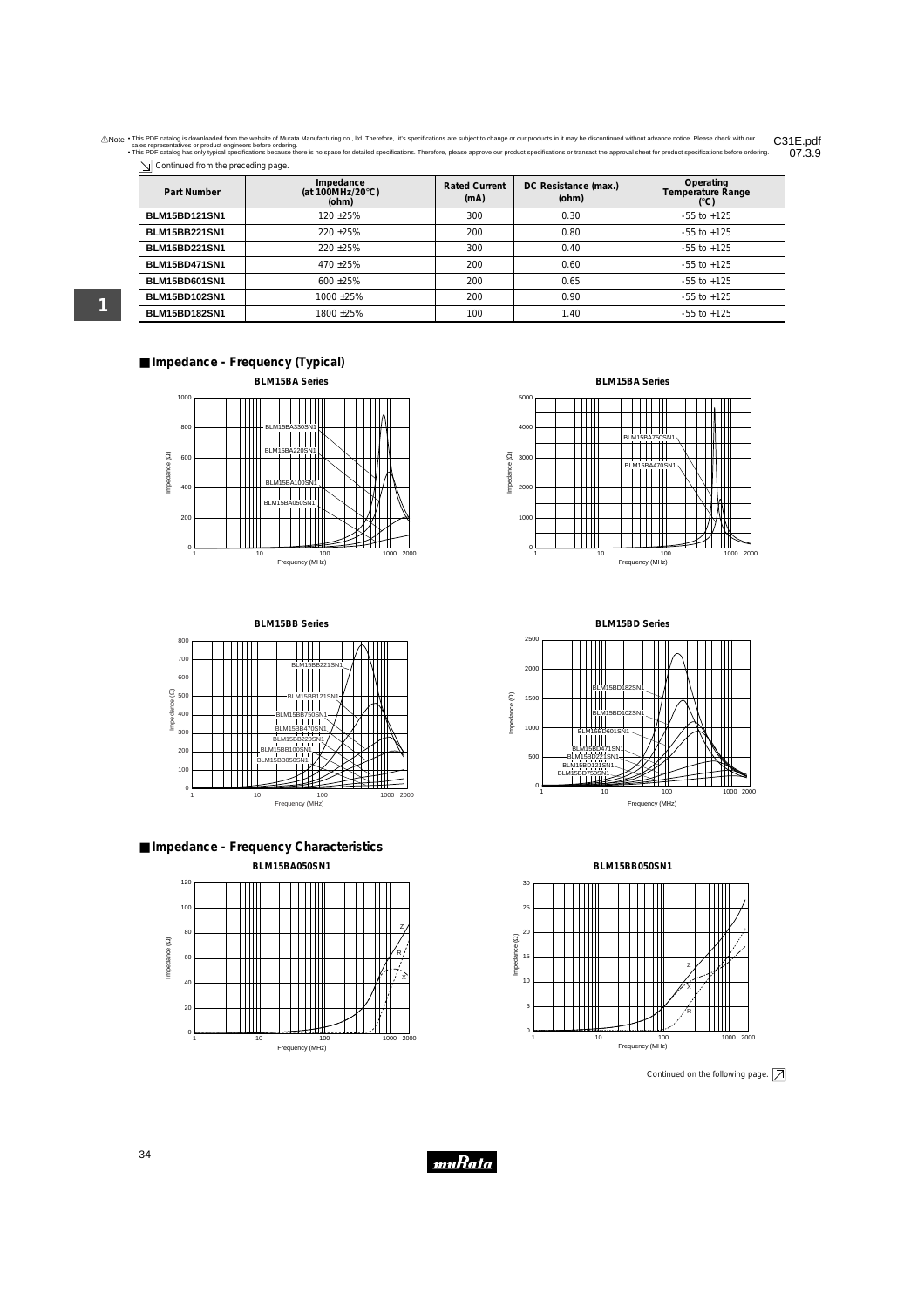

 $\boxed{\searrow}$  Continued from the preceding page.





10 100 1000 1000 2000

R X







**BLM15BB470SN1** 300 250  $\widehat{a}$  200 Impedance (Ω) mpedance 150 Z 100 X 50 ║ R 0 1000 2000 1 10 100 Frequency (MHz)

**BLM15BB220SN1**

Frequency (MHz)

π

Π

Impedance (Ω)

Impedance (2)



**BLM15BA470SN1**



**BLM15BA750SN1**



muRata

**1**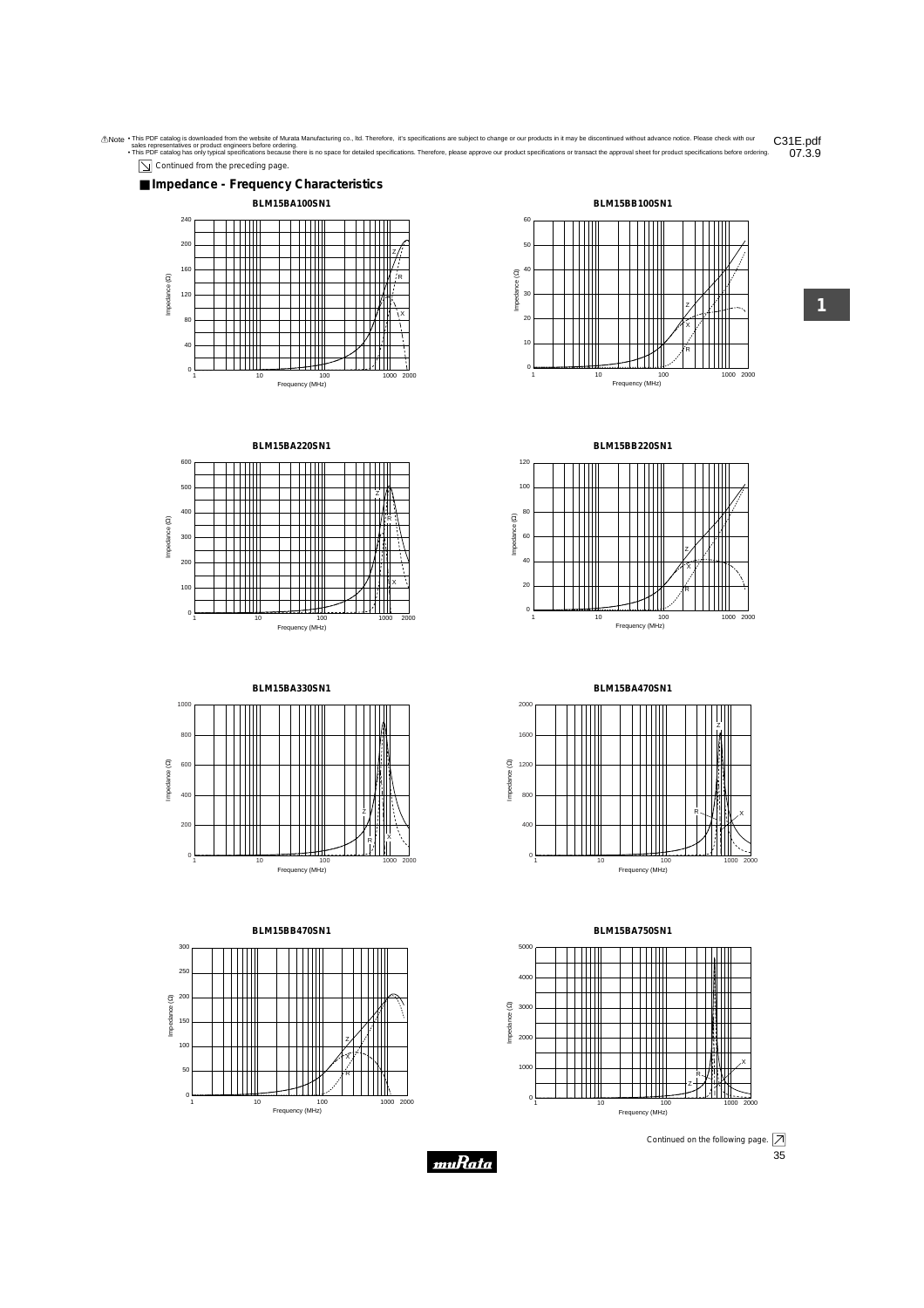

 $\boxed{\searrow}$  Continued from the preceding page.













**BLM15BD221SN1** 600 450 Impedance  $(\Omega)$ Impedance (Ω) Z 30 R X 150 0 2000 1 10 100 100 1000 Frequency (MHz)



**1**

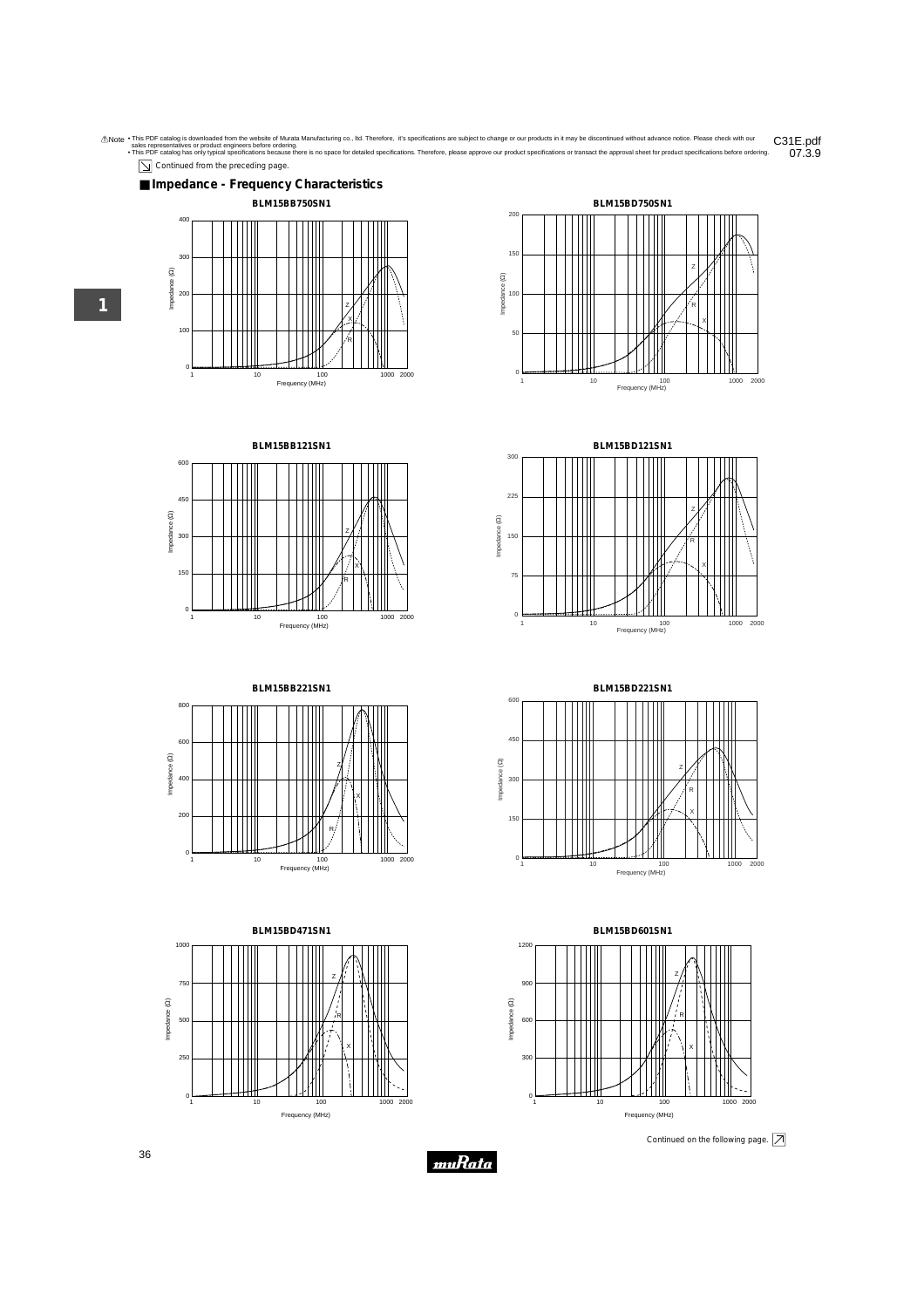Anote . This PDF catalog is downloaded from the website of Murata Manufacturing co., Itd. Therefore, it's specifications are subject to change or our products in it may be discontinued without advance notice. Please check  $07.3.9$ 

Continued from the preceding page.



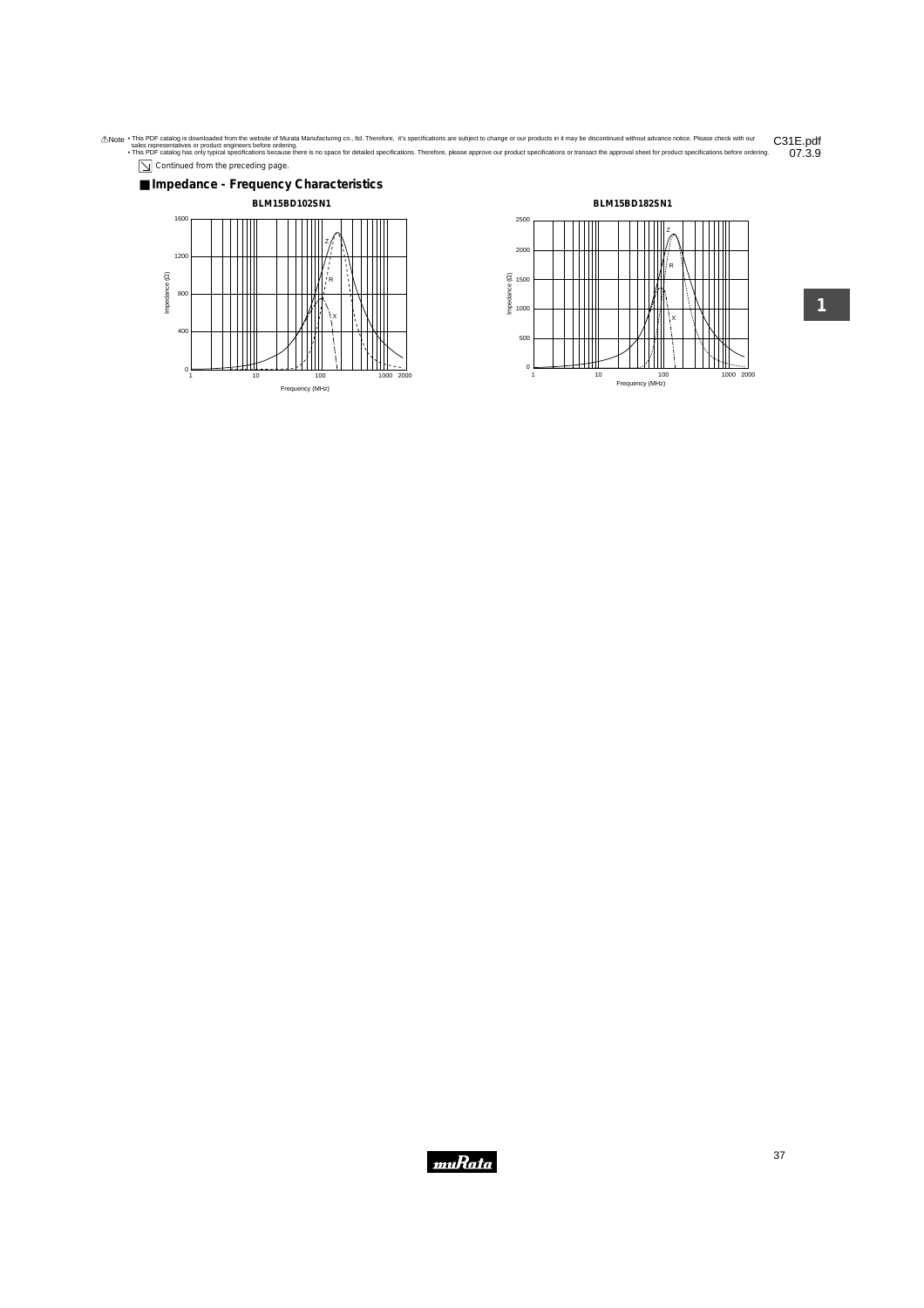Anote . This PDF catalog is downloaded from the website of Murata Manufacturing co., Itd. Therefore, it's specifications are subject to change or our products in it may be discontinued without advance notice. Please check C31E.pdf<br>07.3.9

## **BLM18B Series (0603 Size)**







**BLM18B** Series  $\begin{pmatrix} 1 & 1 \end{pmatrix}$ 

| <b>Part Number</b>   | Impedance<br>(at 100MHz/20 $\degree$ C)<br>(ohm) | <b>Rated Current</b><br>(mA) | DC Resistance (max.)<br>(ohm) | Operating<br>Temperature Range<br>$(^{\circ}C)$ |
|----------------------|--------------------------------------------------|------------------------------|-------------------------------|-------------------------------------------------|
| <b>BLM18BA050SN1</b> | $5 + 25%$                                        | 500                          | 0.20                          | $-55$ to $+125$                                 |
| <b>BLM18BB050SN1</b> | $5 + 25%$                                        | 700                          | 0.10                          | $-55$ to $+125$                                 |
| <b>BLM18BA100SN1</b> | 10 ±25%                                          | 500                          | 0.25                          | $-55$ to $+125$                                 |
| <b>BLM18BB100SN1</b> | 10 ± 25%                                         | 500                          | 0.15                          | $-55$ to $+125$                                 |
| <b>BLM18BA220SN1</b> | 22 ± 25%                                         | 500                          | 0.35                          | $-55$ to $+125$                                 |
| <b>BLM18BB220SN1</b> | 22 ± 25%                                         | 500                          | 0.25                          | $-55$ to $+125$                                 |
| <b>BLM18BA470SN1</b> | 47 ±25%                                          | 300                          | 0.55                          | $-55$ to $+125$                                 |
| <b>BLM18BB470SN1</b> | 47 ±25%                                          | 500                          | 0.30                          | $-55$ to $+125$                                 |
| <b>BLM18BB600SN1</b> | 60 ± 25%                                         | 200                          | 0.35                          | $-55$ to $+125$                                 |
| <b>BLM18BA750SN1</b> | 75 ± 25%                                         | 300                          | 0.70                          | $-55$ to $+125$                                 |
| <b>BLM18BB750SN1</b> | 75 ± 25%                                         | 200                          | 0.35                          | $-55$ to $+125$                                 |
| <b>BLM18BA121SN1</b> | 120 ±25%                                         | 200                          | 0.90                          | $-55$ to $+125$                                 |
| <b>BLM18BB121SN1</b> | 120 ±25%                                         | 200                          | 0.50                          | $-55$ to $+125$                                 |
| <b>BLM18BD121SN1</b> | 120 ±25%                                         | 200                          | 0.40                          | $-55$ to $+125$                                 |
| <b>BLM18BB141SN1</b> | 140 ±25%                                         | 200                          | 0.55                          | $-55$ to $+125$                                 |
| <b>BLM18BB151SN1</b> | 150 ±25%                                         | 200                          | 0.55                          | $-55$ to $+125$                                 |
| <b>BLM18BD151SN1</b> | 150 ±25%                                         | 200                          | 0.40                          | $-55$ to $+125$                                 |
| <b>BLM18BB221SN1</b> | 220 ± 25%                                        | 200                          | 0.65                          | $-55$ to $+125$                                 |
| <b>BLM18BD221SN1</b> | 220 ± 25%                                        | 200                          | 0.45                          | $-55$ to $+125$                                 |
| <b>BLM18BB331SN1</b> | 330 ± 25%                                        | 200                          | 0.75                          | $-55$ to $+125$                                 |
| <b>BLM18BD331SN1</b> | 330 ± 25%                                        | 200                          | 0.50                          | $-55$ to $+125$                                 |
| <b>BLM18BD421SN1</b> | 420 ± 25%                                        | 200                          | 0.55                          | $-55$ to $+125$                                 |
| <b>BLM18BB471SN1</b> | 470 ±25%                                         | 50                           | 1.00                          | $-55$ to $+125$                                 |
| <b>BLM18BD471SN1</b> | 470 ±25%                                         | 200                          | 0.55                          | $-55$ to $+125$                                 |
| <b>BLM18BD601SN1</b> | 600 ± 25%                                        | 200                          | 0.65                          | $-55$ to $+125$                                 |
| <b>BLM18BD102SN1</b> | 1000 ±25%                                        | 100                          | 0.85                          | $-55$ to $+125$                                 |
| <b>BLM18BD152SN1</b> | 1500 ±25%                                        | 50                           | 1.20                          | $-55$ to $+125$                                 |
| <b>BLM18BD182SN1</b> | 1800 ±25%                                        | 50                           | 1.50                          | $-55$ to $+125$                                 |
| <b>BLM18BD222SN1</b> | 2200 ± 25%                                       | 50                           | 1.50                          | $-55$ to $+125$                                 |
| <b>BLM18BD252SN1</b> | 2500 ± 25%                                       | 50                           | 1.50                          | $-55$ to $+125$                                 |

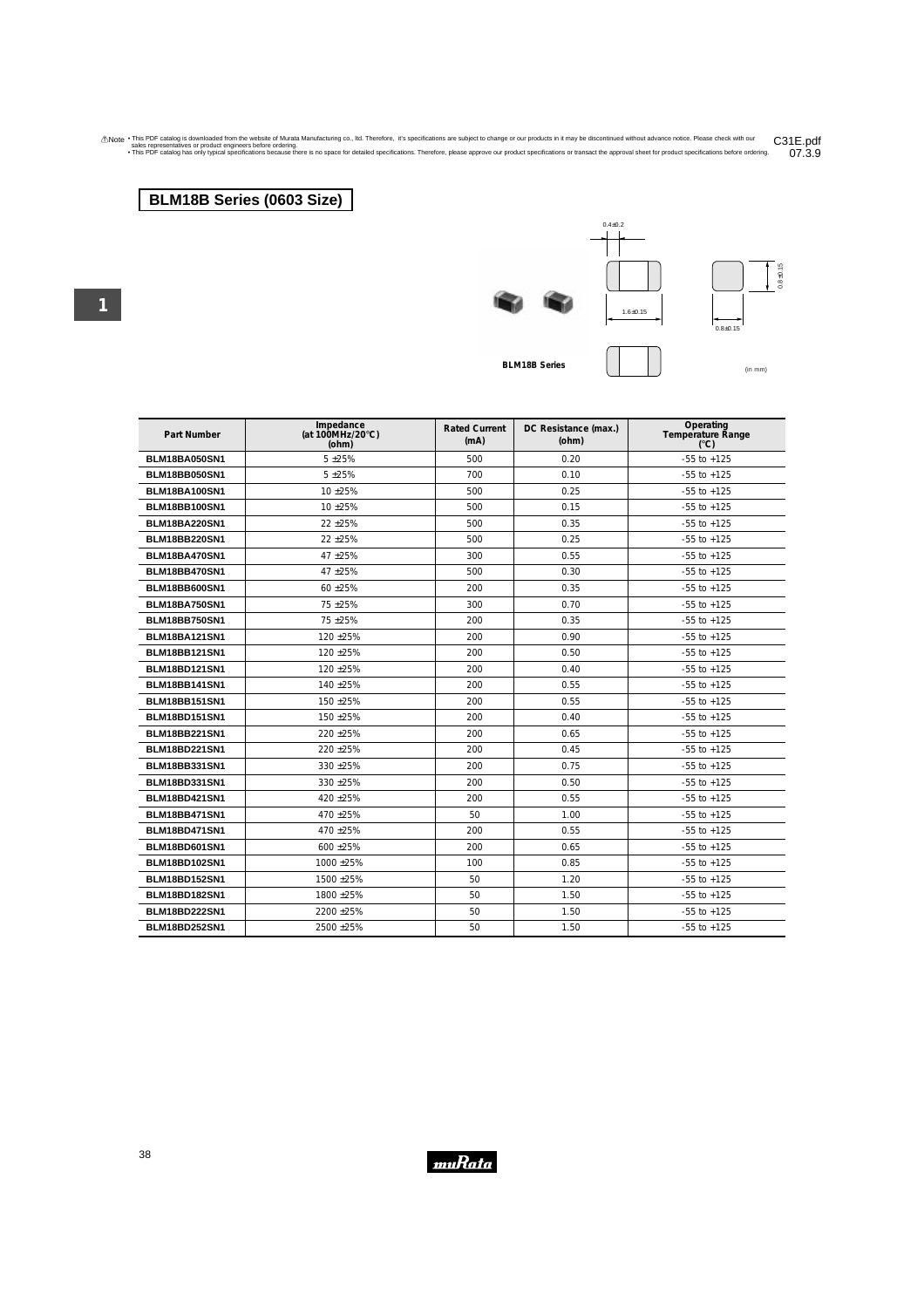



**BLM18BB Series**



**BLM18BB Series**











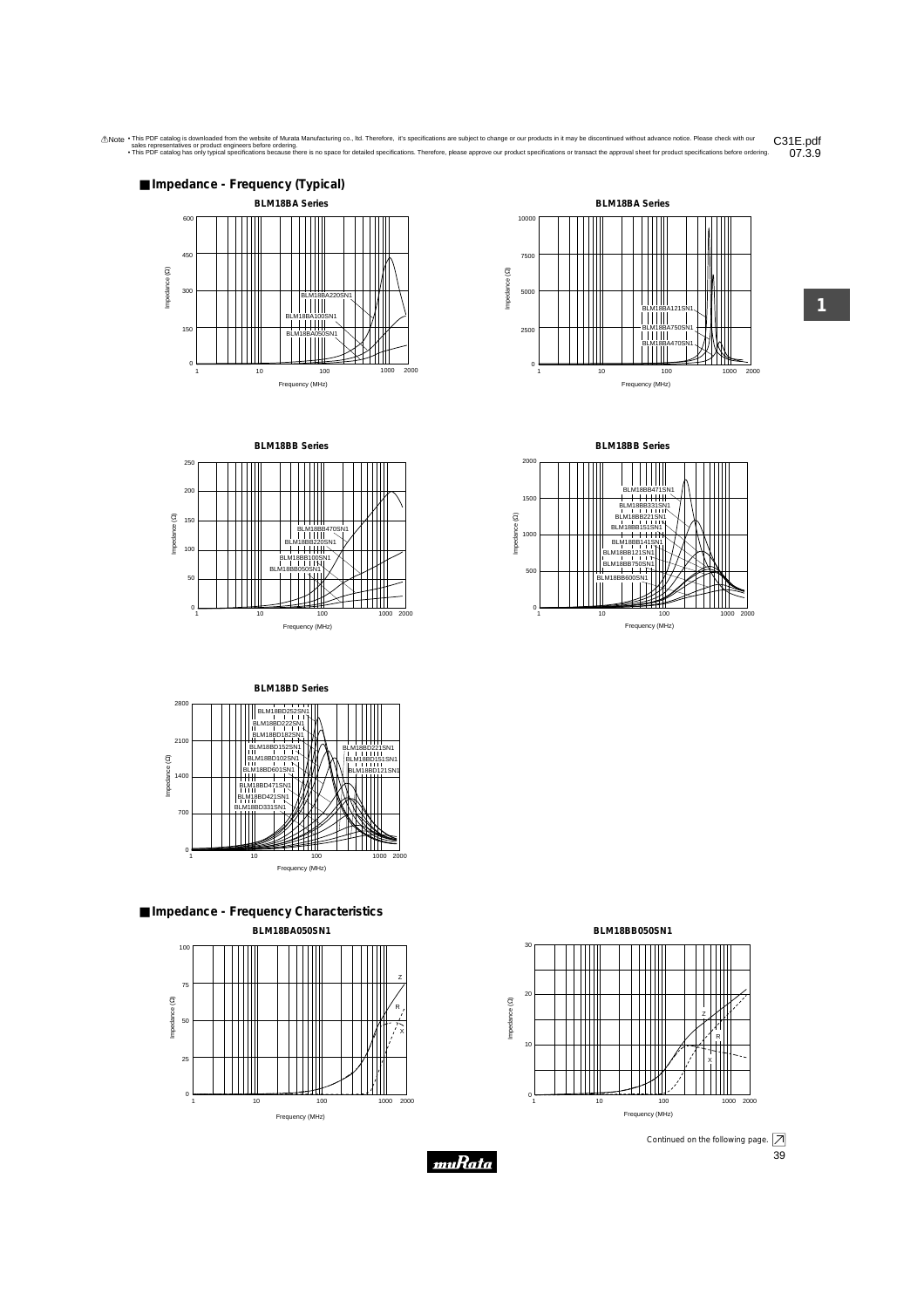

 $\boxed{\searrow}$  Continued from the preceding page.





**1**







**BLM18BB220SN1**



**BLM18BB470SN1**



**BLM18BA750SN1**



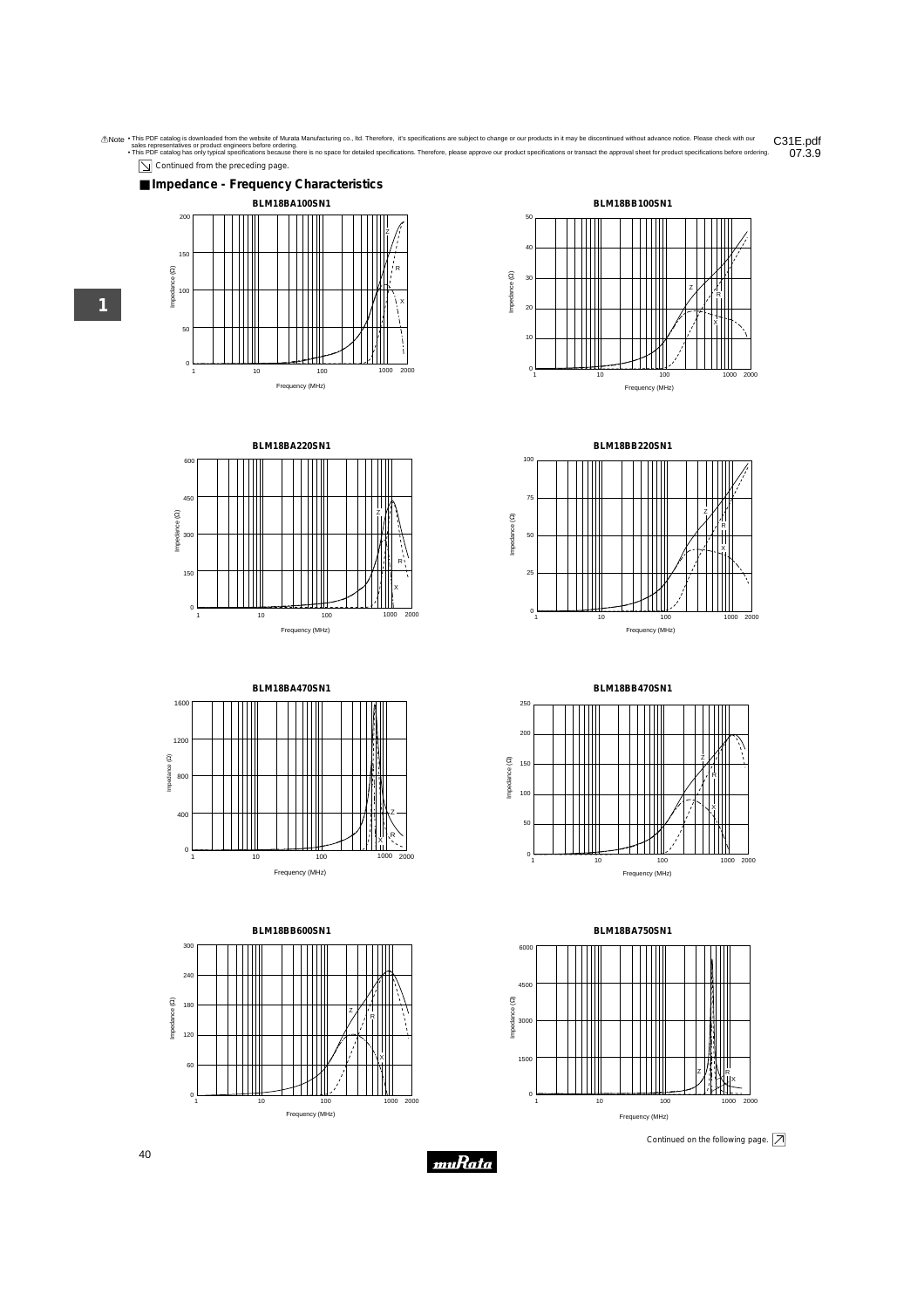Anote . This PDF catalog is downloaded from the website of Murata Manufacturing co., Itd. Therefore, it's specifications are subject to change or our products in it may be discontinued without advance notice. Please check 07.3.9





**BLM18BB121SN1** 500 400 300 100 200 Z R X

Frequency (MHz)

1 10 100 1000 2000



 $\Omega$ 

Impedance (Ω)

Impedance (2)

Frequency (MHz)









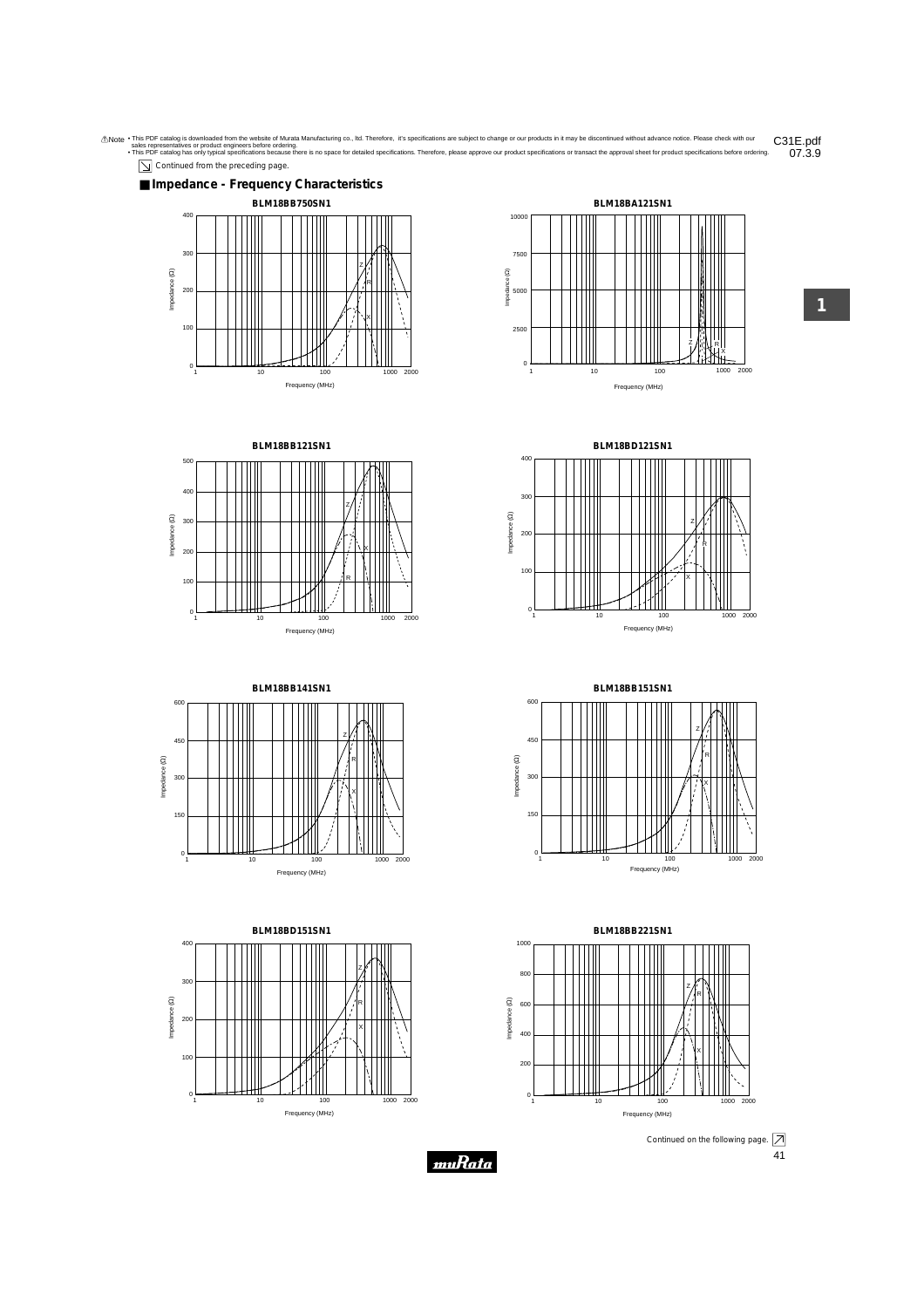

 $\boxed{\searrow}$  Continued from the preceding page.











**1**

**BLM18BD421SN1**



**BLM18BD471SN1** 1200 900 Z Impedance (22) Impedance (Ω) R 600 X 300 0 10 100 1000 2000 Frequency (MHz)



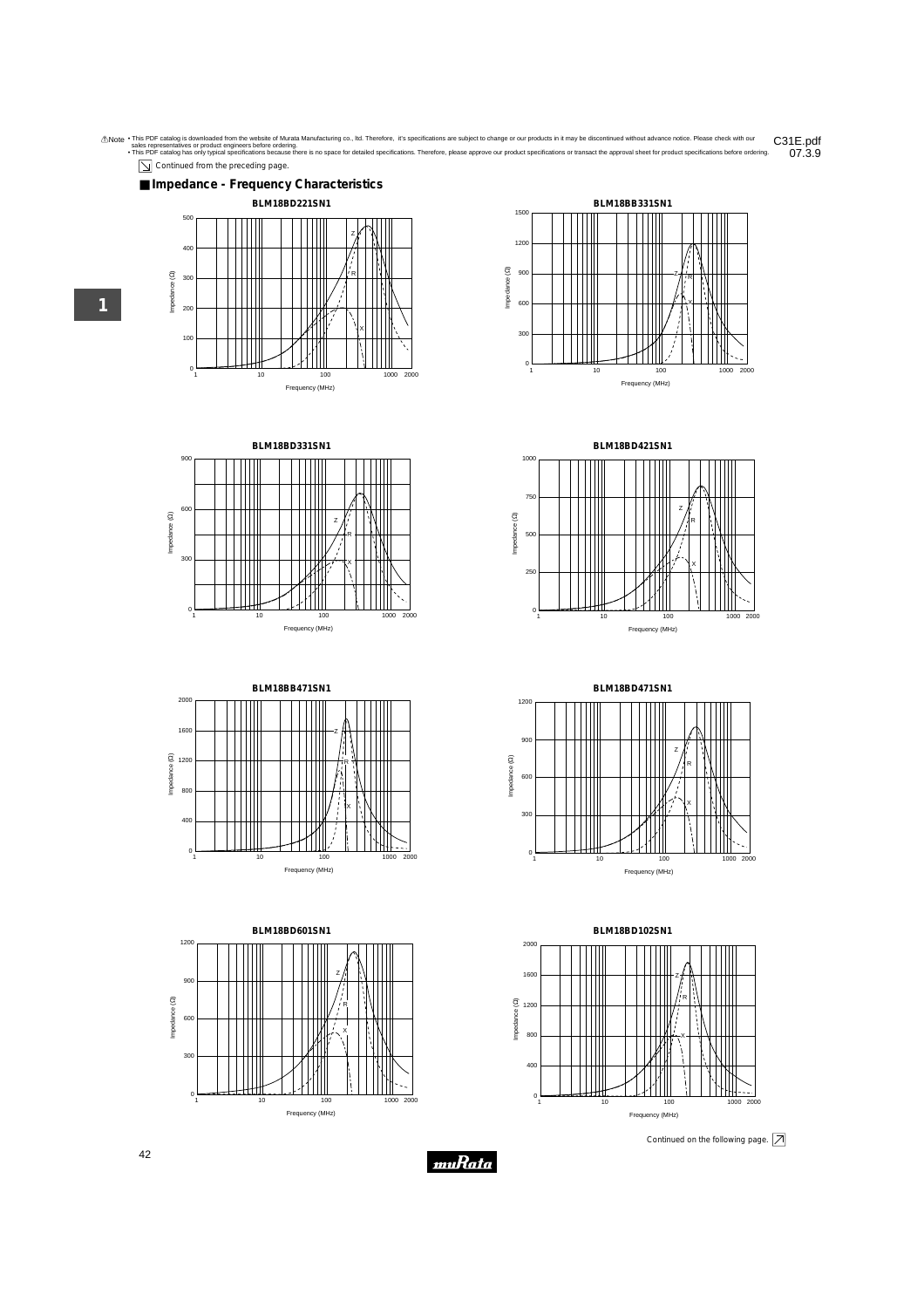









**B L M 1 8B D 252S N 1** 3 0 0 0 2 5 0 0 ń, 2 0 0 0 Impedance (22) Impedance (Ω)  $\prod_{\mathsf{x}}^{\mathsf{R}}$ 1 5 0 0 1 0 0 0 5 0 ە<br>0  $\mathbb{R}$  $\overline{0}$ 1 1 0 1 0 0 1000 2000 Frequency (MHz)

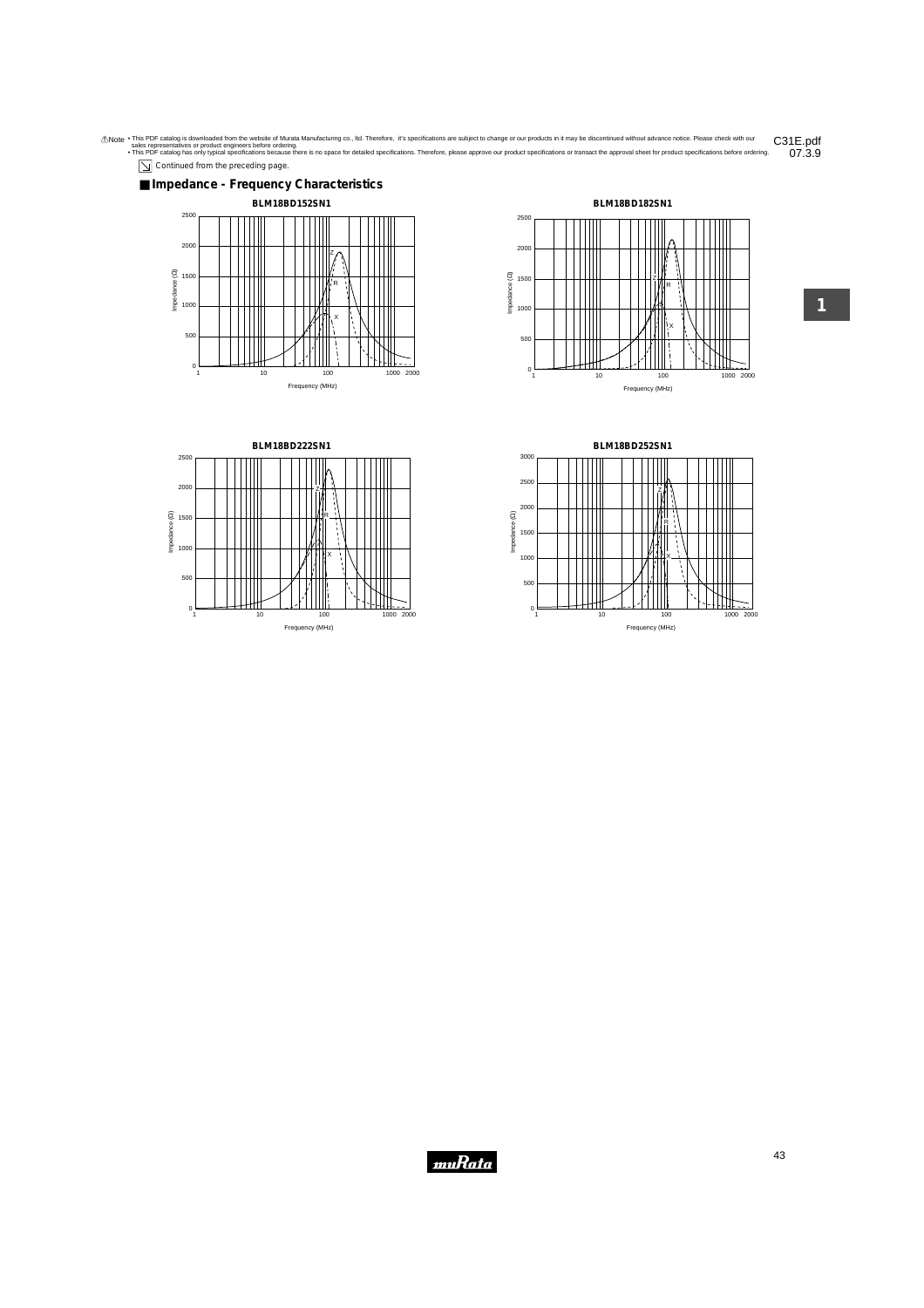Anote . This PDF catalog is downloaded from the website of Murata Manufacturing co., Itd. Therefore, it's specifications are subject to change or our products in it may be discontinued without advance notice. Please check 07.3.9

## **BLM21B Series (0805 Size)**

**1**

 $0.5 \pm 0.2$  \*2



**BLM21B Series**



 $0.85 \pm 0.2$  \*1

 $.85 \pm 0.2$  \*

| <b>Part Number</b>   | Impedance<br>(at 100MHz/20 $\degree$ C)<br>(ohm) | <b>Rated Current</b><br>(mA) | DC Resistance (max.)<br>(ohm) | Operating<br>Temperature Range<br>(C) |
|----------------------|--------------------------------------------------|------------------------------|-------------------------------|---------------------------------------|
| <b>BLM21BB050SN1</b> | $5 + 25%$                                        | 500                          | 0.07                          | $-55$ to $+125$                       |
| <b>BLM21BB600SN1</b> | 60 ±25%                                          | 200                          | 0.20                          | $-55$ to $+125$                       |
| <b>BLM21BB750SN1</b> | 75 ±25%                                          | 200                          | 0.25                          | $-55$ to $+125$                       |
| <b>BLM21BB121SN1</b> | 120 ± 25%                                        | 200                          | 0.25                          | $-55$ to $+125$                       |
| <b>BLM21BD121SN1</b> | 120 ± 25%                                        | 200                          | 0.25                          | $-55$ to $+125$                       |
| <b>BLM21BB151SN1</b> | 150 ± 25%                                        | 200                          | 0.25                          | $-55$ to $+125$                       |
| <b>BLM21BD151SN1</b> | 150 ± 25%                                        | 200                          | 0.25                          | $-55$ to $+125$                       |
| <b>BLM21BB201SN1</b> | 200 ± 25%                                        | 200                          | 0.35                          | $-55$ to $+125$                       |
| <b>BLM21BB221SN1</b> | 220 ± 25%                                        | 200                          | 0.35                          | $-55$ to $+125$                       |
| <b>BLM21BD221SN1</b> | 220 ± 25%                                        | 200                          | 0.25                          | $-55$ to $+125$                       |
| <b>BLM21BB331SN1</b> | 330 ± 25%                                        | 200                          | 0.40                          | $-55$ to $+125$                       |
| <b>BLM21BD331SN1</b> | $330 + 25%$                                      | 200                          | 0.30                          | $-55$ to $+125$                       |
| <b>BLM21BD421SN1</b> | 420 ± 25%                                        | 200                          | 0.30                          | $-55$ to $+125$                       |
| <b>BLM21BB471SN1</b> | 470 ±25%                                         | 200                          | 0.45                          | $-55$ to $+125$                       |
| <b>BLM21BD471SN1</b> | 470 ±25%                                         | 200                          | 0.35                          | $-55$ to $+125$                       |
| <b>BLM21BD601SN1</b> | 600 ±25%                                         | 200                          | 0.35                          | $-55$ to $+125$                       |
| <b>BLM21BD751SN1</b> | 750 + 25%                                        | 200                          | 0.40                          | $-55$ to $+125$                       |
| <b>BLM21BD102SN1</b> | 1000 ±25%                                        | 200                          | 0.40                          | $-55$ to $+125$                       |
| <b>BLM21BD152SN1</b> | 1500 ± 25%                                       | 200                          | 0.45                          | $-55$ to $+125$                       |
| <b>BLM21BD182SN1</b> | 1800 ± 25%                                       | 200                          | 0.50                          | $-55$ to $+125$                       |
| <b>BLM21BD222TN1</b> | 2200 ± 25%                                       | 200                          | 0.60                          | $-55$ to $+125$                       |
| <b>BLM21BD222SN1</b> | 2250 (Typ.)                                      | 200                          | 0.60                          | $-55$ to $+125$                       |
| <b>BLM21BD272SN1</b> | 2700 ± 25%                                       | 200                          | 0.80                          | $-55$ to $+125$                       |

#### ■ **Impedance - Frequency (Typical)**





Continued on the following page.  $\boxed{\nearrow}$ 



44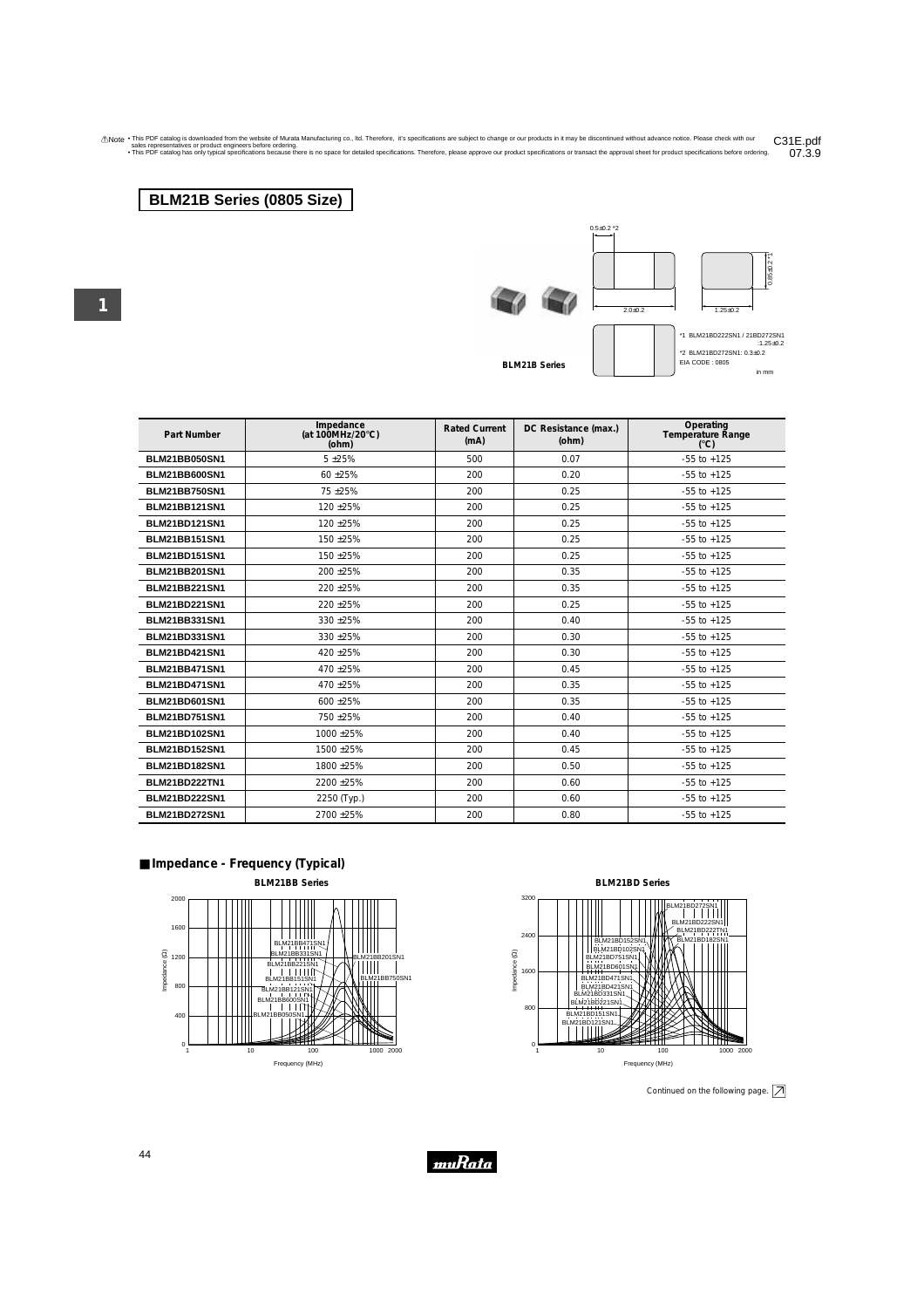









**BLM21BD151SN1** 300 240 Z R Impedance  $(\Omega)$ 180 Impedance (Ω) 120 X 60  $\Omega$ 10 100 1000 2000 Frequency (MHz)



**1**

**BLM21BB121SN1**



**BLM21BB151SN1** R Z

800

600



45 Continued on the following page.  $\boxed{\nearrow}$ 



muRata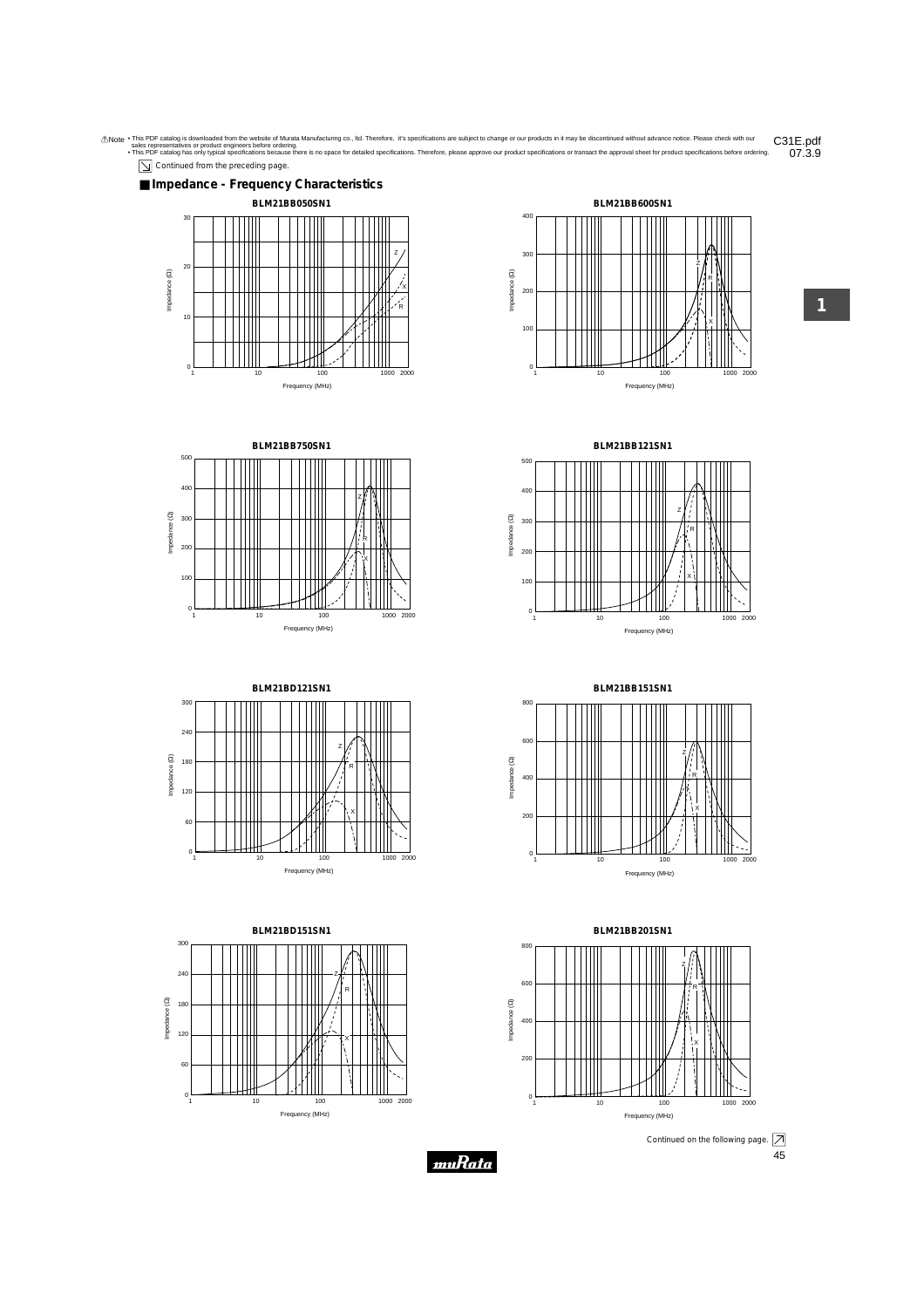

 $\boxed{\searrow}$  Continued from the preceding page.















**BLM21BD331SN1**

800

2000



**BLM21BB471SN1**



**BLM21BD601SN1** 1200 900 Z Impedance (22) Impedance (Ω) R 600 X 300  $\mathbf 0$ 1 10 100 1000 2000 Frequency (MHz)

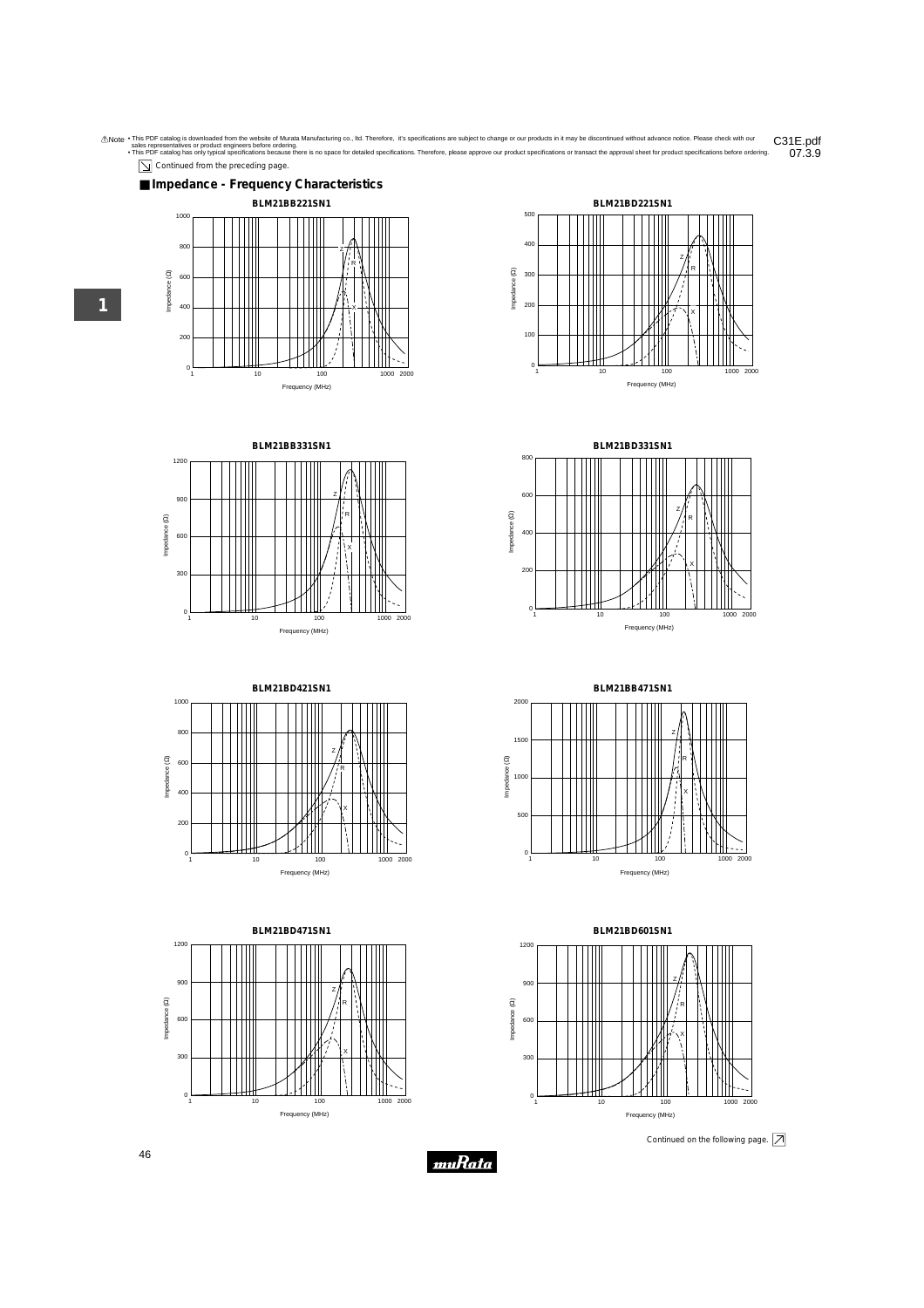











**1**





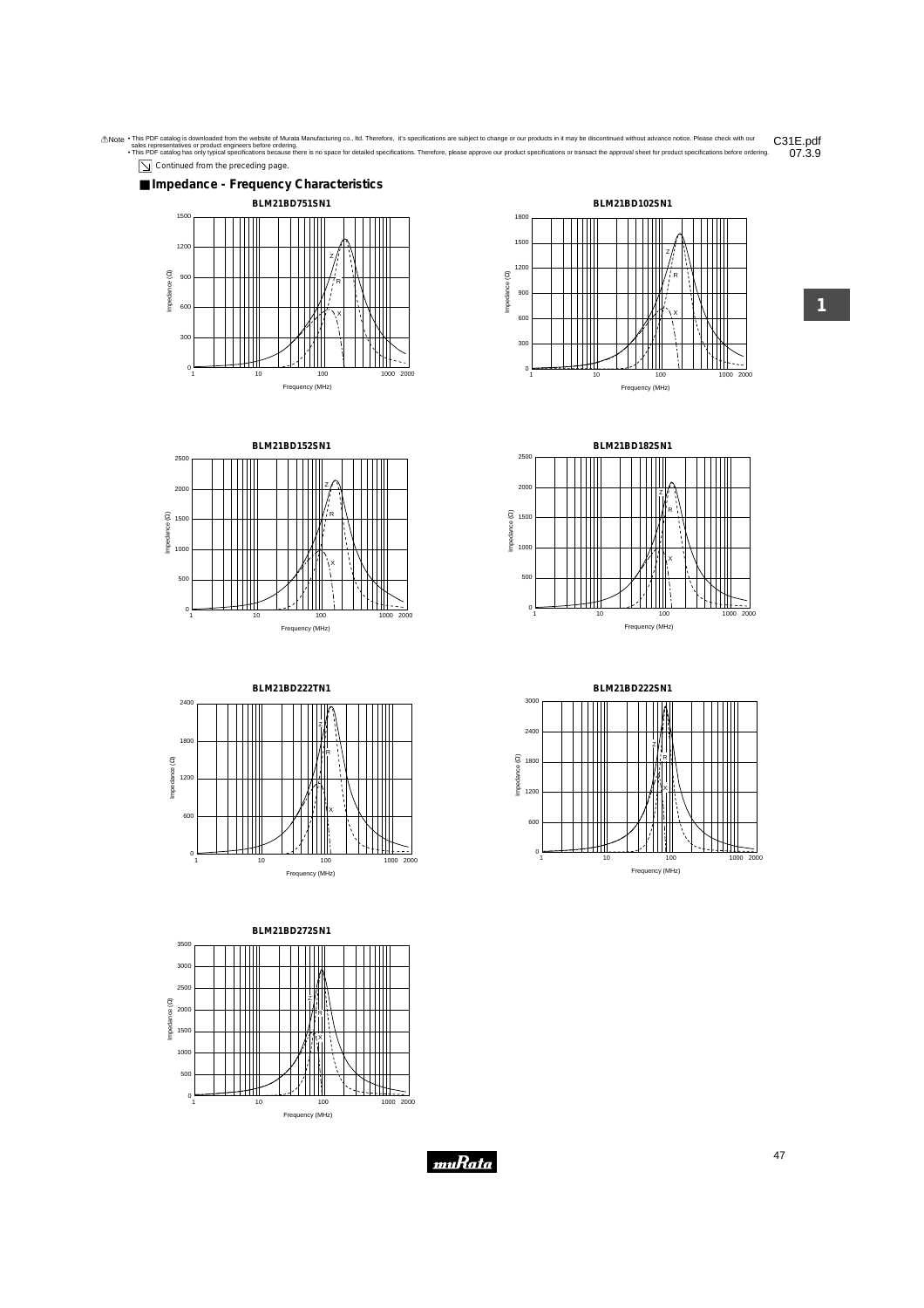### ■ **Features (BLM\_R Series)**

The chip ferrite beads BLM series is designed to function nearly as a resistor at noise frequencies, which greatly reduces the possibility of resonance and leaves signal wave forms undistorted. BLM series is effective in circuits without stable ground lines because BLM series does not need a connection to ground.

The nickel barrier structure of the external electrodes provides excellent solder heat resistance. BLM R series can be used in a digital Interface. Resistance of BLM\_R series especially grows in the lower frequency range. Therefore BLM\_R series is less effective for digital signal waveform at low frequency range and can suppress the ringing.

## **BLM18R Series (0603 Size)**

■ **Equivalent Circuit**

 $\bigcirc$ (Resistance element becomes dominant at high frequencies.)



| Part Number          | Impedance<br>(at 100MHz/20 $\degree$ C)<br>(ohm) | <b>Rated Current</b><br>(mA) | DC Resistance (max.)<br>(ohm) | Operating<br>Temperature Range |
|----------------------|--------------------------------------------------|------------------------------|-------------------------------|--------------------------------|
| BLM18RK121SN1        | 120 +25%                                         | 200                          | 0.25                          | $-55$ to $+125$                |
| BLM18RK221SN1        | $220 + 25%$                                      | 200                          | 0.30                          | $-55$ to $+125$                |
| BLM18RK471SN1        | $470 + 25%$                                      | 200                          | 0.50                          | $-55$ to $+125$                |
| BLM18RK601SN1        | $600 + 25\%$                                     | 200                          | 0.60                          | $-55$ to $+125$                |
| <b>BLM18RK102SN1</b> | 1000+25%                                         | 200                          | 0.80                          | $-55$ to $+125$                |

#### ■ **Impedance - Frequency (Typical)**



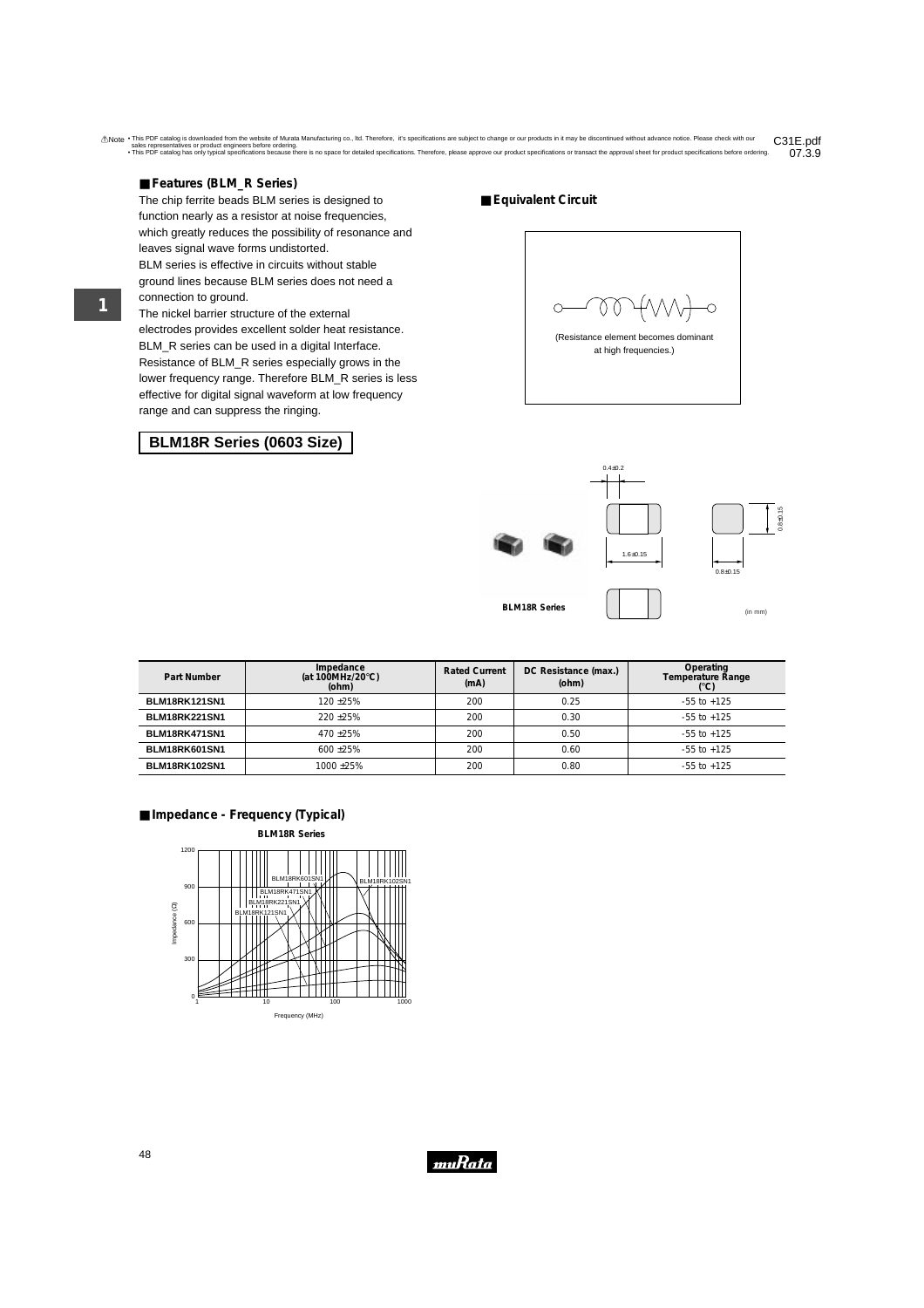







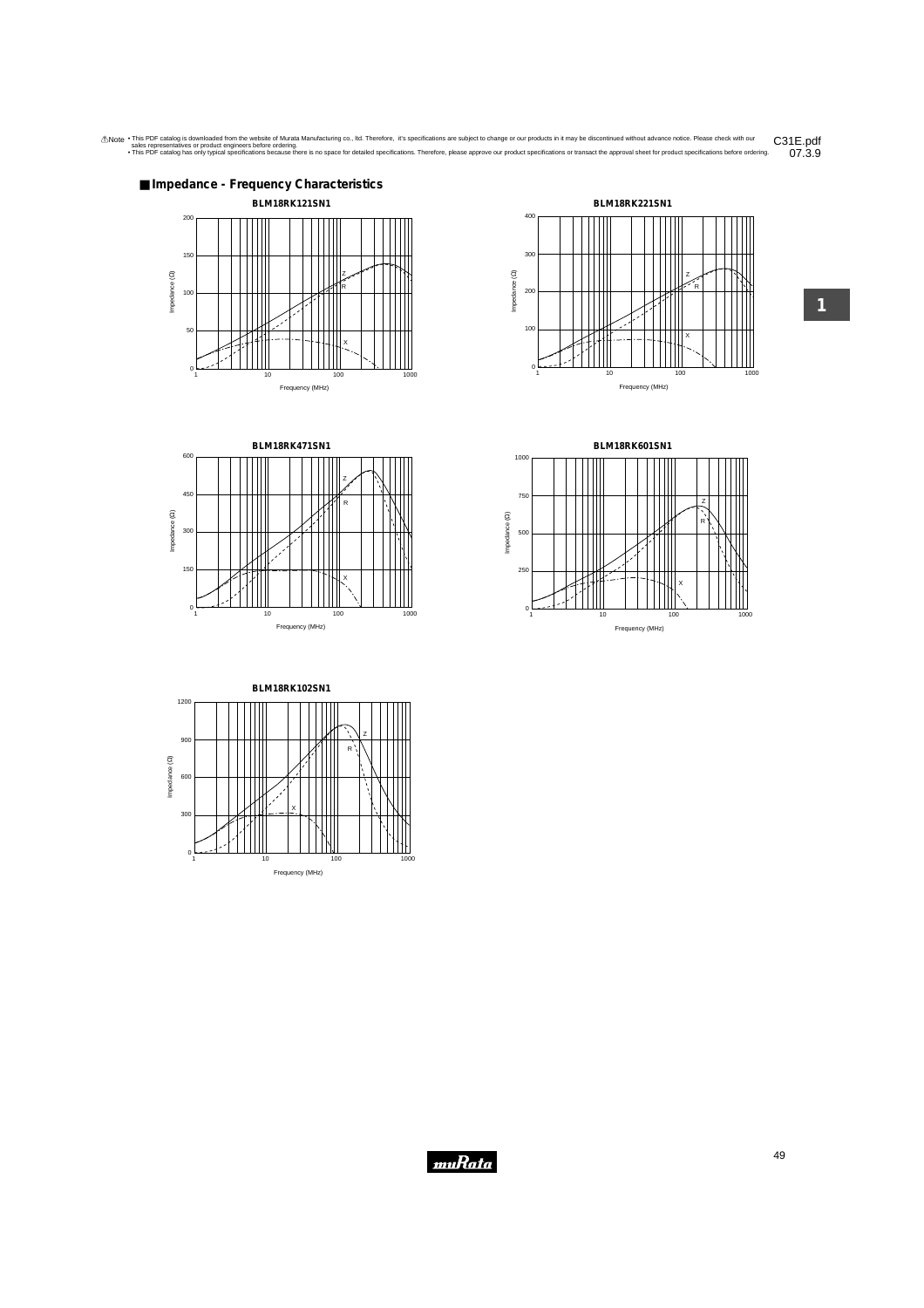## **BLM21R Series (0805 Size)**



 $0.5 \pm 0.2$ 



**BLM21R Series**

(in mm)

| Part Number          | Impedance<br>(at 100MHz/20 $\degree$ C)<br>(ohm) | <b>Rated Current</b><br>(mA) | DC Resistance (max.)<br>(ohm) | Operating<br>Temperature Range |
|----------------------|--------------------------------------------------|------------------------------|-------------------------------|--------------------------------|
| <b>BLM21RK121SN1</b> | 120 +25%                                         | 200                          | 0.15                          | $-55$ to $+125$                |
| <b>BLM21RK221SN1</b> | $220 + 25%$                                      | 200                          | 0.20                          | $-55$ to $+125$                |
| BLM21RK471SN1        | $470 + 25%$                                      | 200                          | 0.25                          | $-55$ to $+125$                |
| BLM21RK601SN1        | $600 + 25%$                                      | 200                          | 0.30                          | $-55$ to $+125$                |
| <b>BLM21RK102SN1</b> | 1000+25%                                         | 200                          | 0.50                          | $-55$ to $+125$                |

### ■ **Impedance - Frequency (Typical)**

**BLM21R Series**









Continued on the following page.  $\boxed{\nearrow}$ 

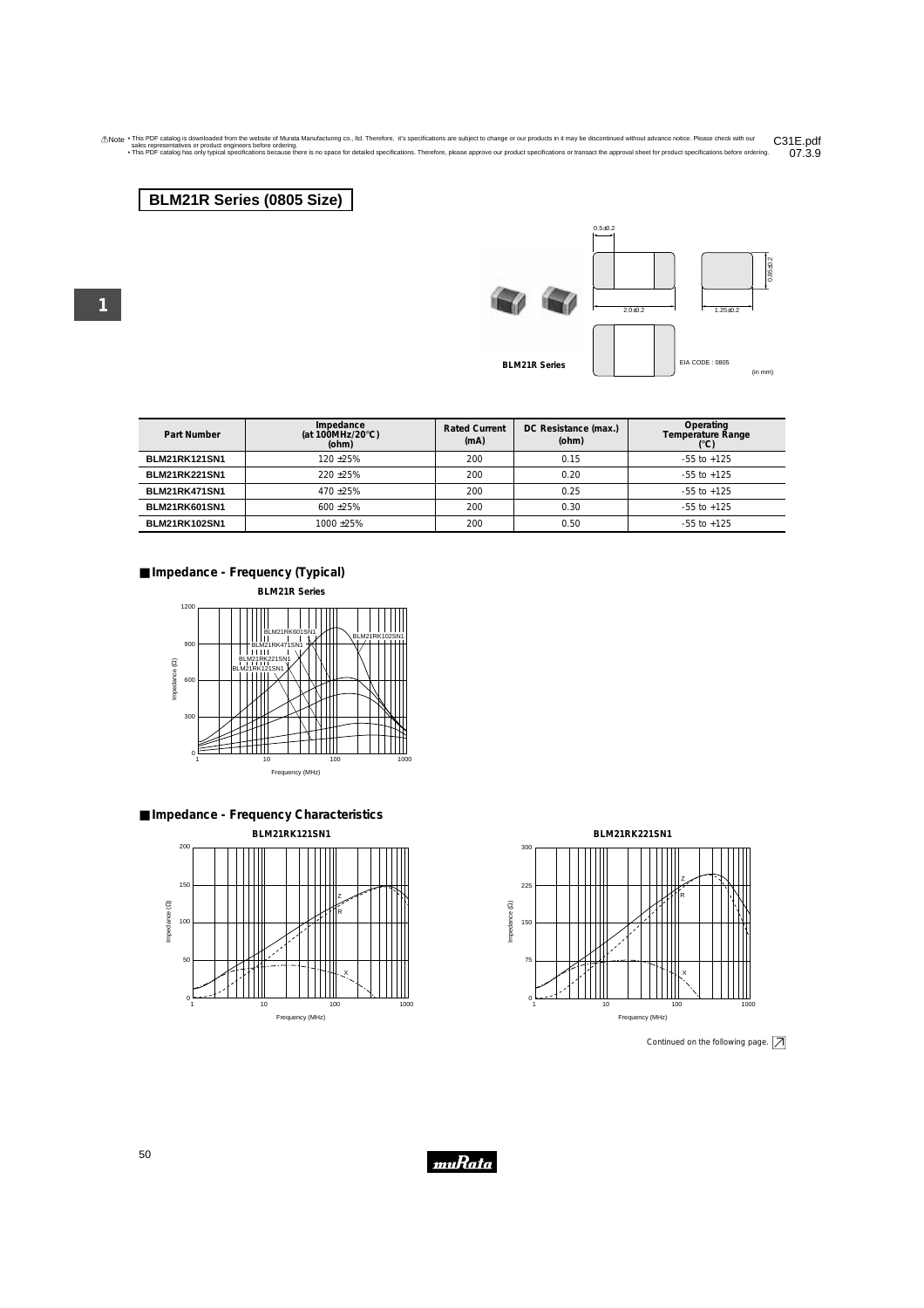Continued from the preceding page.







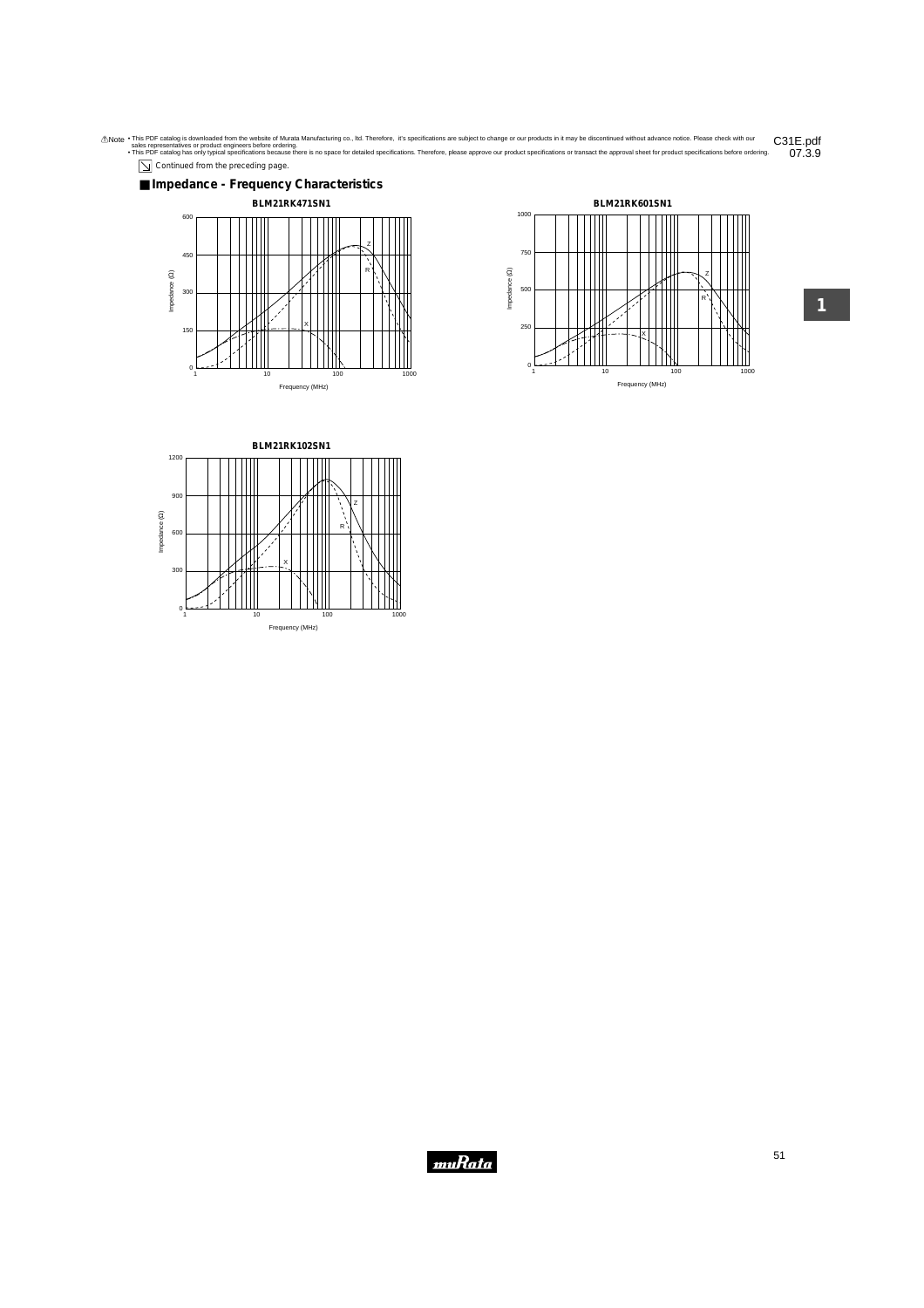# **Noise Suppression Effect of BLM\_R Series**

### !**Waveform Distortion Suppressing Performance of BLM** $\Box$ **R Series**





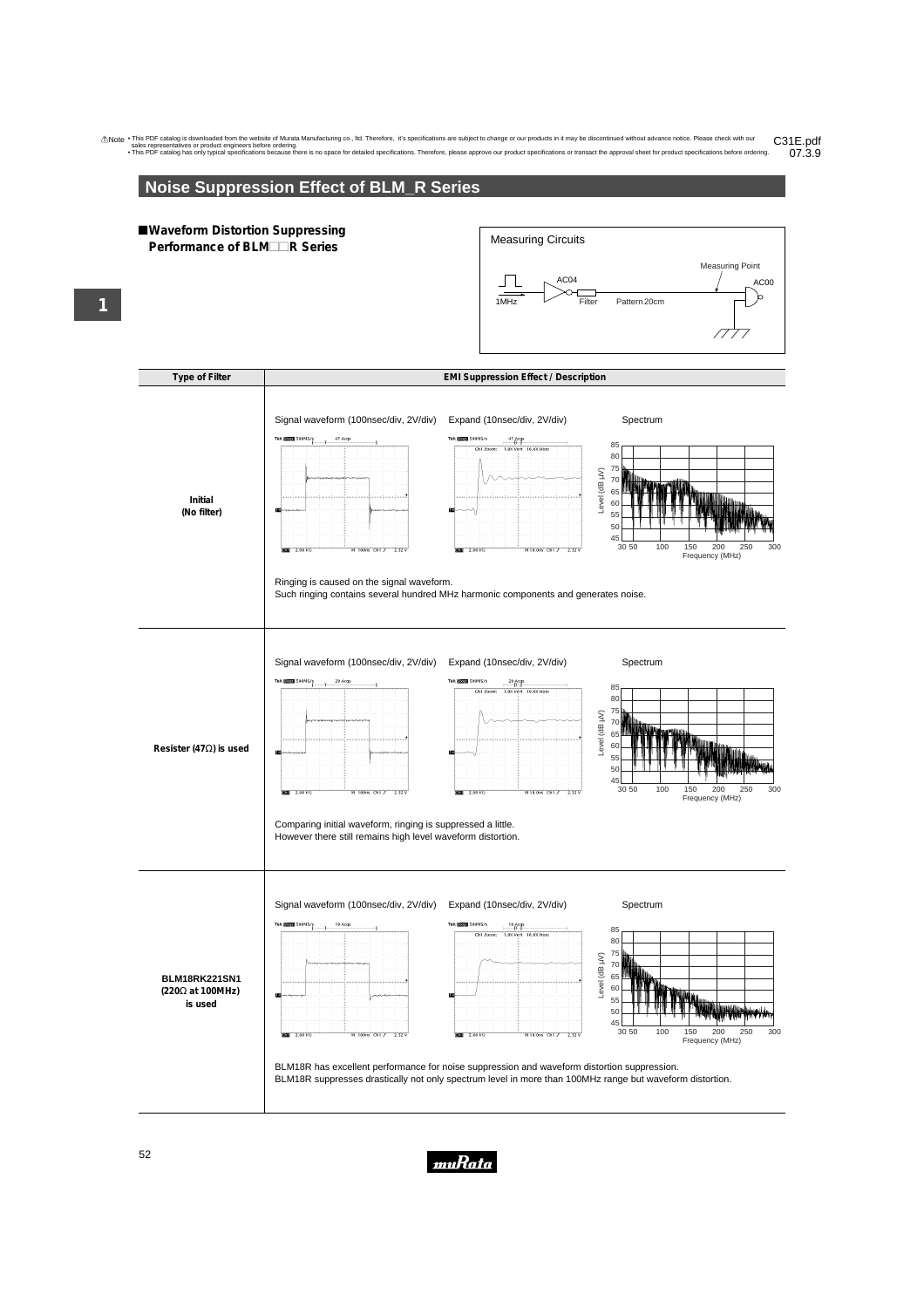## ■ **Features (BLM\_P Series)**

The chip ferrite beads BLM series is designed to function nearly as a resistor at noise frequencies, which greatly reduces the possibility of resonance and leaves signal wave forms undistorted. BLM series is effective in circuits without stable ground lines because BLM series does not need a connection to ground.

The nickel barrier structure of the external electrodes provides excellent solder heat resistance. BLM P series can be used in high current circuits due to its low DC resistance. It can match power lines to a maximum of 6A DC.

The small size of BLM03A series (0.6x0.3mm) is suitable for noise suppression in small equipment such as PA modules for cellular phones.

## **BLM03P Series (0201 Size)**

■ **Equivalent Circuit**



(Resistance element becomes dominant at high frequencies.)



(in mm)

| Part Number          | Impedance<br>(at 100MHz/20 $\degree$ C)<br>(ohm) | <b>Rated Current</b><br>(mA) | DC Resistance (max.)<br>(ohm) | Operating<br>Temperature Range |
|----------------------|--------------------------------------------------|------------------------------|-------------------------------|--------------------------------|
| <b>BLM03PG220SN1</b> | $22 + 25%$                                       | 900                          | 0.065                         | $-55$ to $+125$                |
| BLM03PG330SN1        | 33 ± 25%                                         | 750                          | 0.090                         | $-55$ to $+125$                |





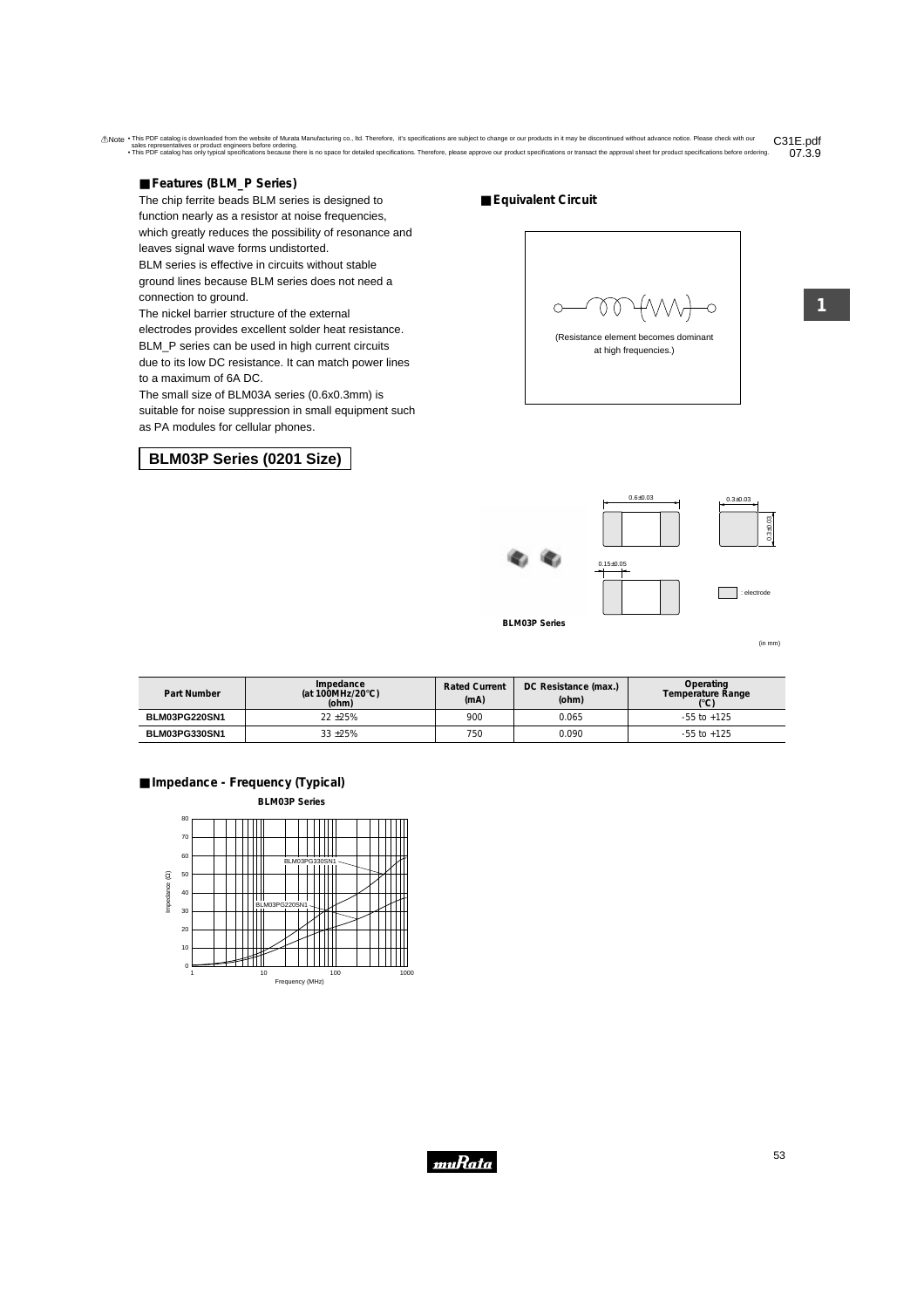



 $0.25 \pm 0.1$ 

# **BLM15P Series (0402 Size)**





**BLM15P Series**

(in mm)

| Impedance<br>(at 100MHz/20 $\degree$ C)<br>Part Number<br>(ohm) |           | <b>Rated Current</b><br>(mA) | DC Resistance (max.)<br>(ohm) | Operating<br>Temperature Range<br>$\sim$ |
|-----------------------------------------------------------------|-----------|------------------------------|-------------------------------|------------------------------------------|
| <b>BLM15PG100SN1</b>                                            | 10 (Typ.) | 1000                         | 0.05                          | $+125$<br>-55 to                         |

■ **Impedance - Frequency Characteristics**

**BLM15PG100SN1**



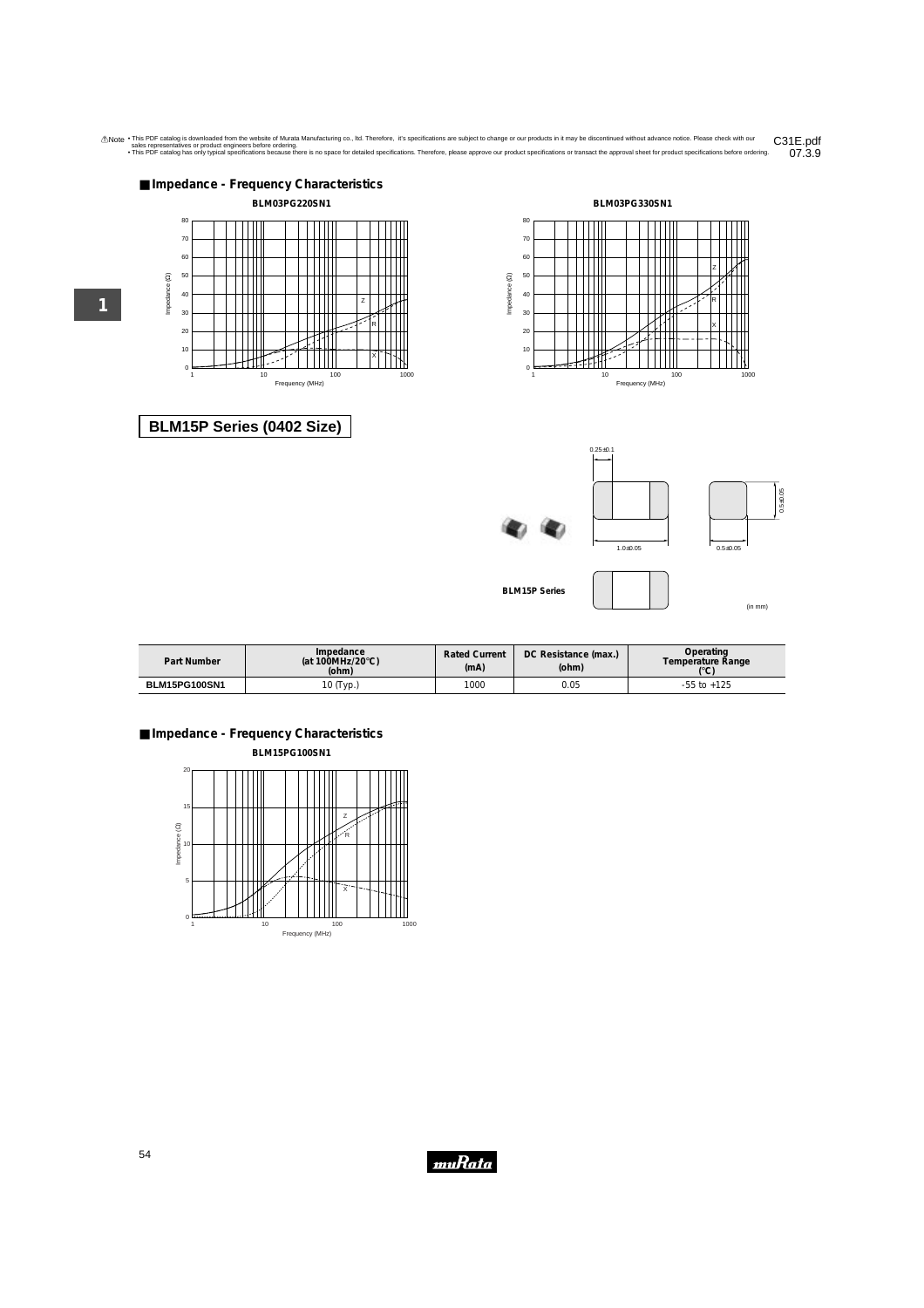# **BLM18P Series (0603 Size)**







(in mm) **BLM18P Series**

**1**

07.3.9

| Part Number          | Impedance<br>(at 100MHz/20 $\degree$ C)<br>(ohm) | <b>Rated Current</b><br>(mA) | DC Resistance (max.)<br>(ohm) | Operating<br><b>Temperature Range</b><br>$(^{\circ}C)$ |
|----------------------|--------------------------------------------------|------------------------------|-------------------------------|--------------------------------------------------------|
| <b>BLM18PG300SN1</b> | 30 (Typ.)                                        | 1000                         | 0.05                          | $-55$ to $+125$                                        |
| <b>BLM18PG330SN1</b> | $33 + 25%$                                       | 3000                         | 0.025                         | $-55$ to $+125$                                        |
| <b>BLM18PG600SN1</b> | 60 (Typ.)                                        | 500                          | 0.10                          | $-55$ to $+125$                                        |
| <b>BLM18PG121SN1</b> | $120 + 25%$                                      | 2000                         | 0.05                          | $-55$ to $+125$                                        |
| <b>BLM18PG181SN1</b> | $180 + 25%$                                      | 1500                         | 0.09                          | $-55$ to $+125$                                        |
| <b>BLM18PG221SN1</b> | $220 + 25%$                                      | 1400                         | 0.10                          | $-55$ to $+125$                                        |
| <b>BLM18PG331SN1</b> | $330 + 25%$                                      | 1200                         | 0.15                          | $-55$ to $+125$                                        |
| <b>BLM18PG471SN1</b> | $470 + 25%$                                      | 1000                         | 0.20                          | $-55$ to $+125$                                        |

Anote . This PDF catalog is downloaded from the website of Murata Manufacturing co., Itd. Therefore, it's specifications are subject to change or our products in it may be discontinued without advance notice. Please check

At rated current higher than 1200mA, derating is required.

Please refer to p.63, "Derating of Rated Current".

## ■ **Impedance - Frequency (Typical)**









Frequency (MHz)

Continued on the following page.  $\boxed{\nearrow}$ 

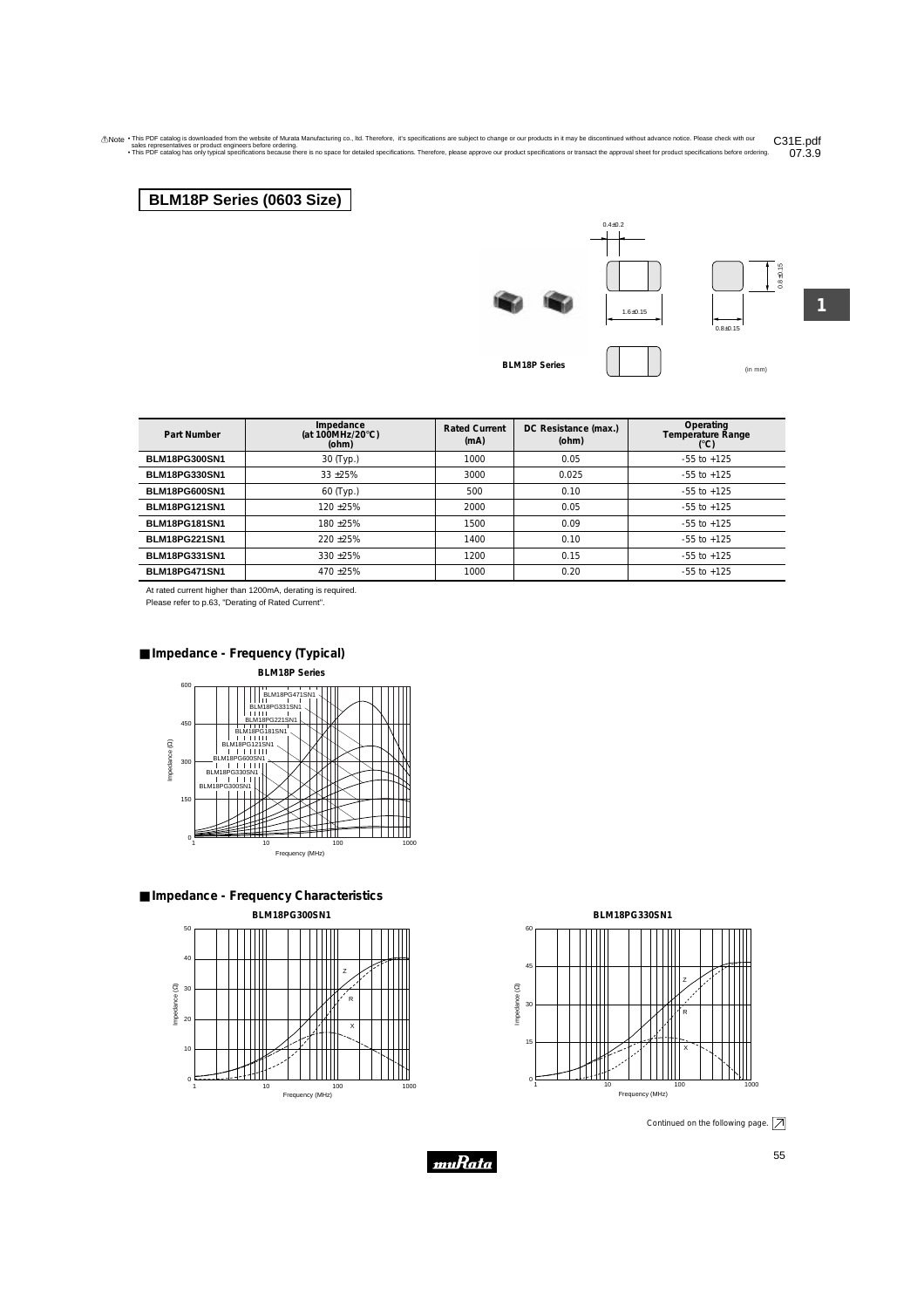$\boxed{\searrow}$  Continued from the preceding page.















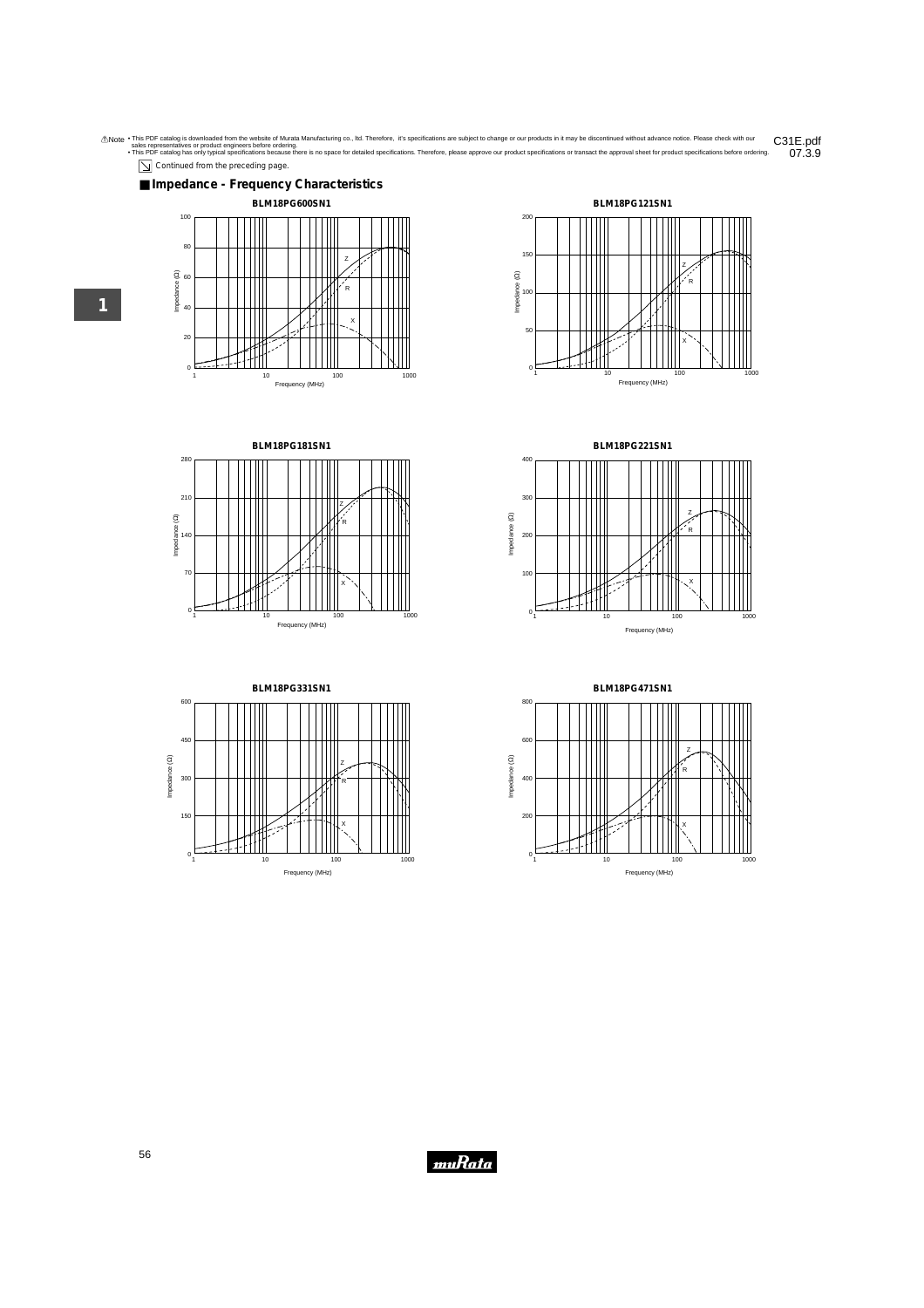## **BLM21P Series (0805 Size)**





0.85±0.2

**BLM21P Series**

EIA CODE : 0805 (in mm)

| Part Number          | Impedance<br>(at 100MHz/20 $\degree$ C)<br>(ohm) | <b>Rated Current</b><br>(mA) | DC Resistance (max.)<br>(ohm) | Operating<br>Temperature Range |
|----------------------|--------------------------------------------------|------------------------------|-------------------------------|--------------------------------|
| <b>BLM21PG220SN1</b> | $22 + 25%$                                       | 6000                         | 0.01                          | $-55$ to $+125$                |
| <b>BLM21PG300SN1</b> | 30 (Typ.)                                        | 3000                         | 0.015                         | $-55$ to $+125$                |
| <b>BLM21PG600SN1</b> | $60 + 25%$                                       | 3000                         | 0.025                         | $-55$ to $+125$                |
| <b>BLM21PG221SN1</b> | $220 + 25%$                                      | 2000                         | 0.050                         | $-55$ to $+125$                |
| <b>BLM21PG331SN1</b> | $330 + 25%$                                      | 1500                         | 0.09                          | $-55$ to $+125$                |

At rated current higher than 1500mA, derating is required.

Please refer to p.63, "Derating of Rated Current".

■ **Impedance - Frequency (Typical)**









Continued on the following page.  $\boxed{\nearrow}$ 

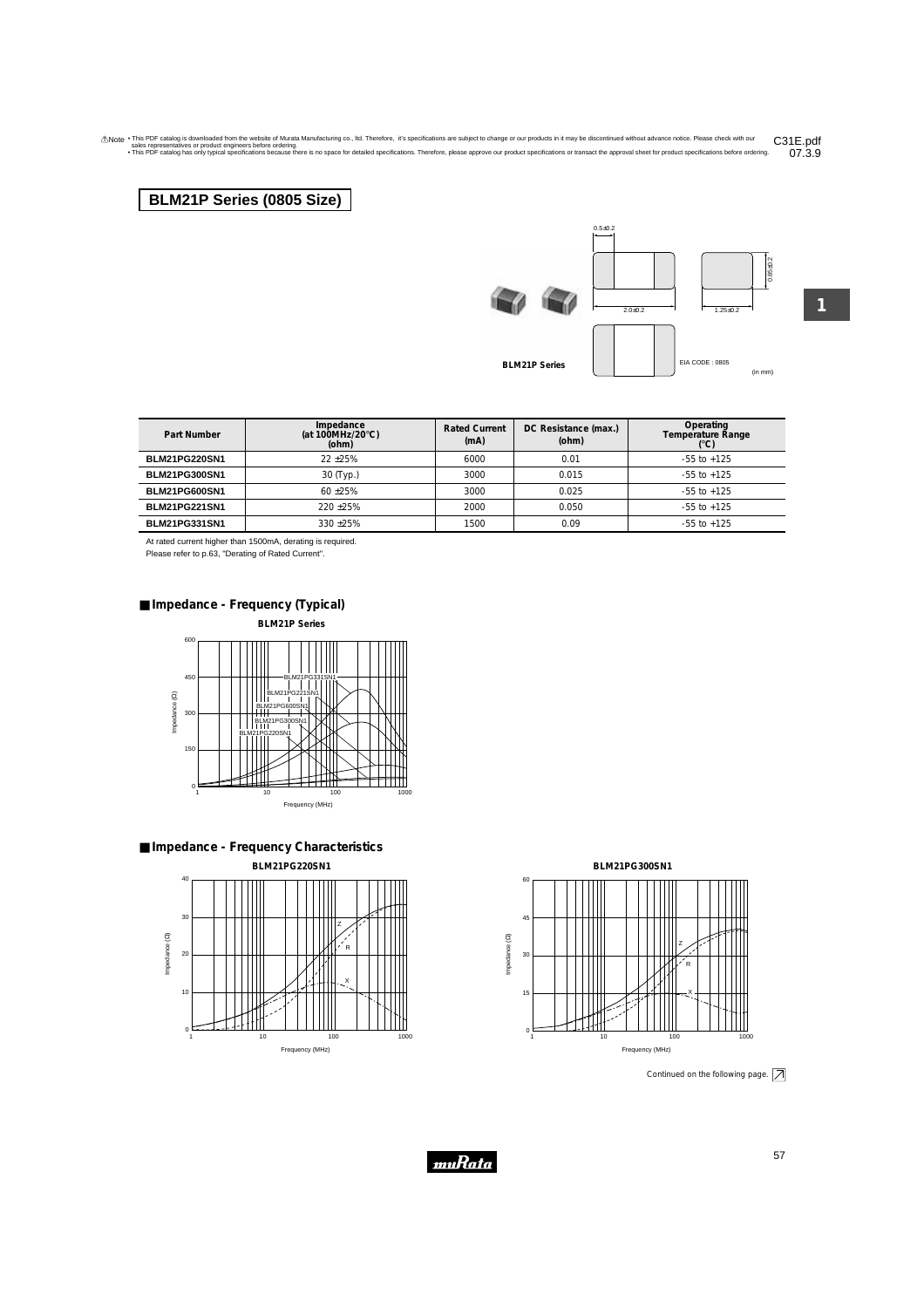







# **BLM31P Series (1206 Size)**



| Part Number          | Impedance<br>(at 100MHz/20 $\degree$ C)<br>(ohm) | <b>Rated Current</b><br>(mA) | DC Resistance (max.)<br>(ohm) | Operating<br>Temperature Range<br>(°C) |
|----------------------|--------------------------------------------------|------------------------------|-------------------------------|----------------------------------------|
| <b>BLM31PG330SN1</b> | $33 + 25%$                                       | 6000                         | 0.01                          | $-55$ to $+125$                        |
| <b>BLM31PG500SN1</b> | 50 (Typ.)                                        | 3000                         | 0.025                         | $-55$ to $+125$                        |
| <b>BLM31PG121SN1</b> | 120 +25%                                         | 3000                         | 0.025                         | $-55$ to $+125$                        |
| <b>BLM31PG391SN1</b> | $390 + 25%$                                      | 2000                         | 0.05                          | $-55$ to $+125$                        |
| <b>BLM31PG601SN1</b> | $600 + 25%$                                      | 1500                         | 0.09                          | $-55$ to $+125$                        |

At rated current higher than 1500mA, derating is required.

Please refer to p.63, "Derating of Rated Current".

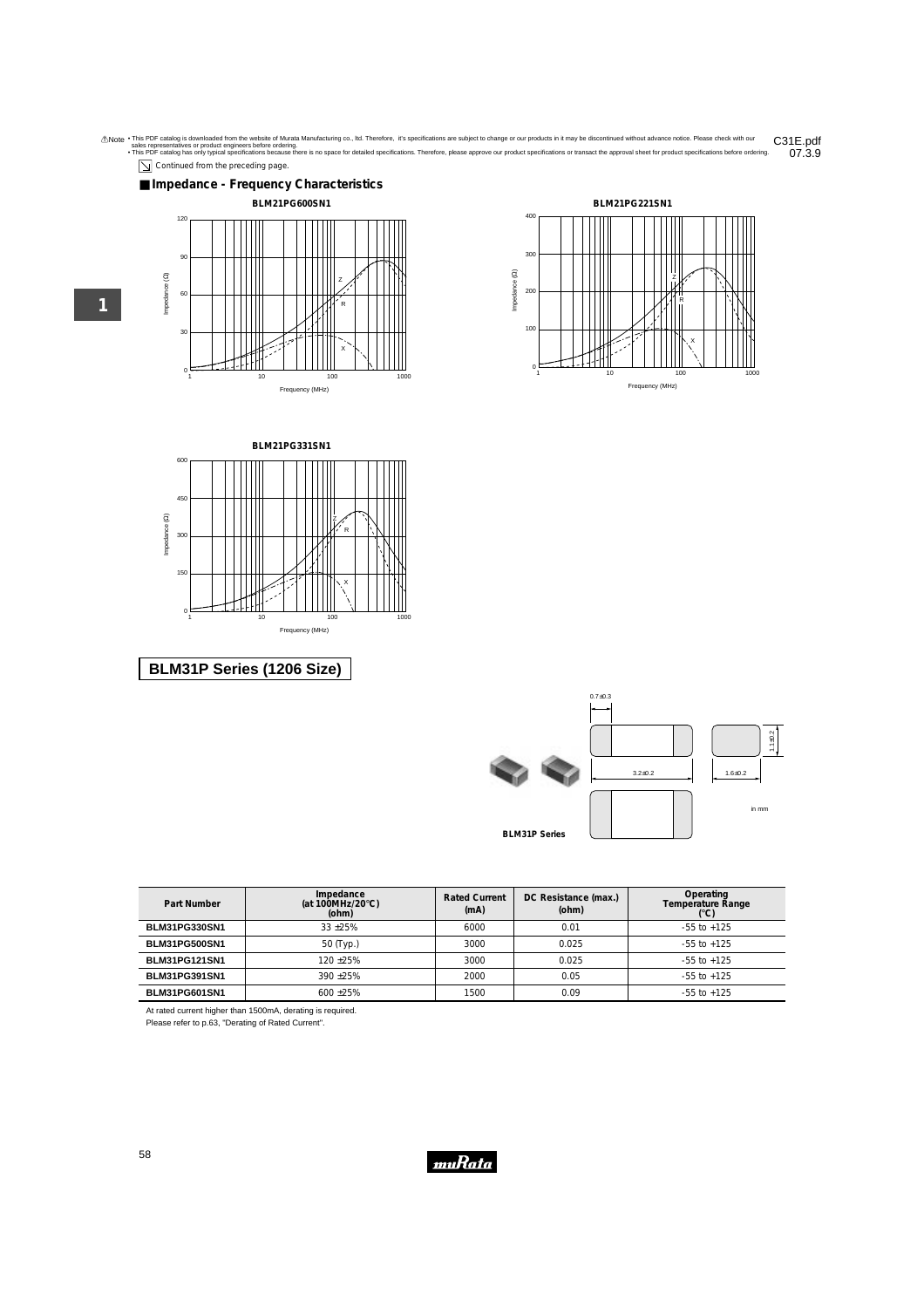

■ **Impedance - Frequency Characteristics**





**BLM31PG601SN1** 800 600 Z Impedance (2) Impedance (Ω) R 400 X 200  $^{\circ}$ 1 10 100 1000 1000 Frequency (MHz)







**1**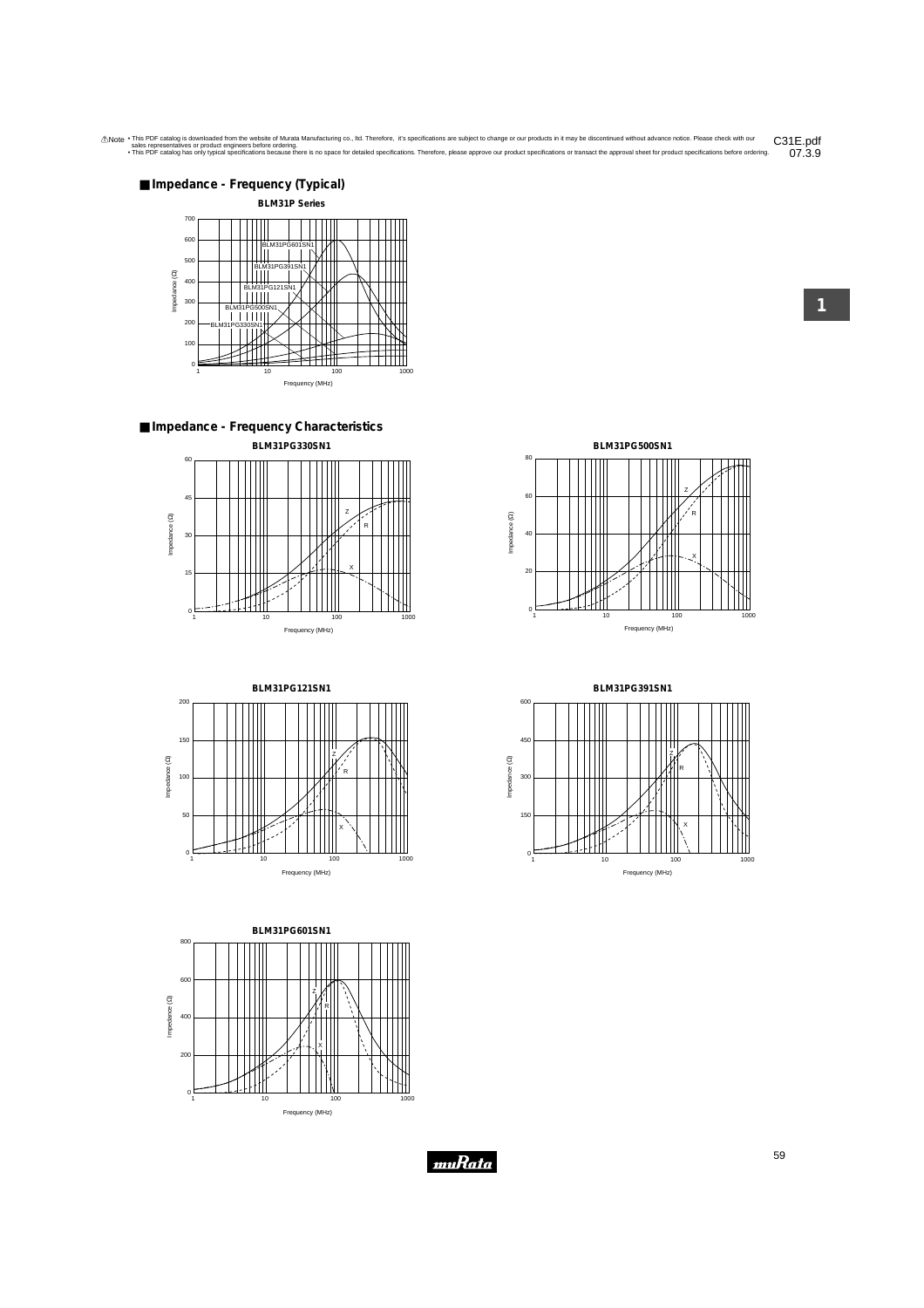## **BLM41P Series (1806 Size)**



**BLM41P Series**



| Part Number          | Impedance<br>(at 100MHz/20 $\degree$ C)<br>(ohm) | <b>Rated Current</b><br>(mA) | DC Resistance (max.)<br>(ohm) | Operating<br>Temperature Range<br>(°C) |
|----------------------|--------------------------------------------------|------------------------------|-------------------------------|----------------------------------------|
| BLM41PG600SN1        | $60$ (Typ.)                                      | 6000                         | 0.01                          | $-55$ to $+125$                        |
| <b>BLM41PG750SN1</b> | 75 (Typ.)                                        | 3000                         | 0.025                         | $-55$ to $+125$                        |
| <b>BLM41PG181SN1</b> | $180 + 25%$                                      | 3000                         | 0.025                         | $-55$ to $+125$                        |
| <b>BLM41PG471SN1</b> | $470 + 25%$                                      | 2000                         | 0.05                          | $-55$ to $+125$                        |
| <b>BLM41PG102SN1</b> | 1000+25%                                         | 1500                         | 0.09                          | $-55$ to $+125$                        |

At rated current higher than 1500mA, derating is required.

Please refer to p.63, "Derating of Rated Current".



**BLM41P Series (60-180ohm)**







**BLM41P Series (470-1000ohm)**





Continued on the following page.  $\boxed{\nearrow}$ 

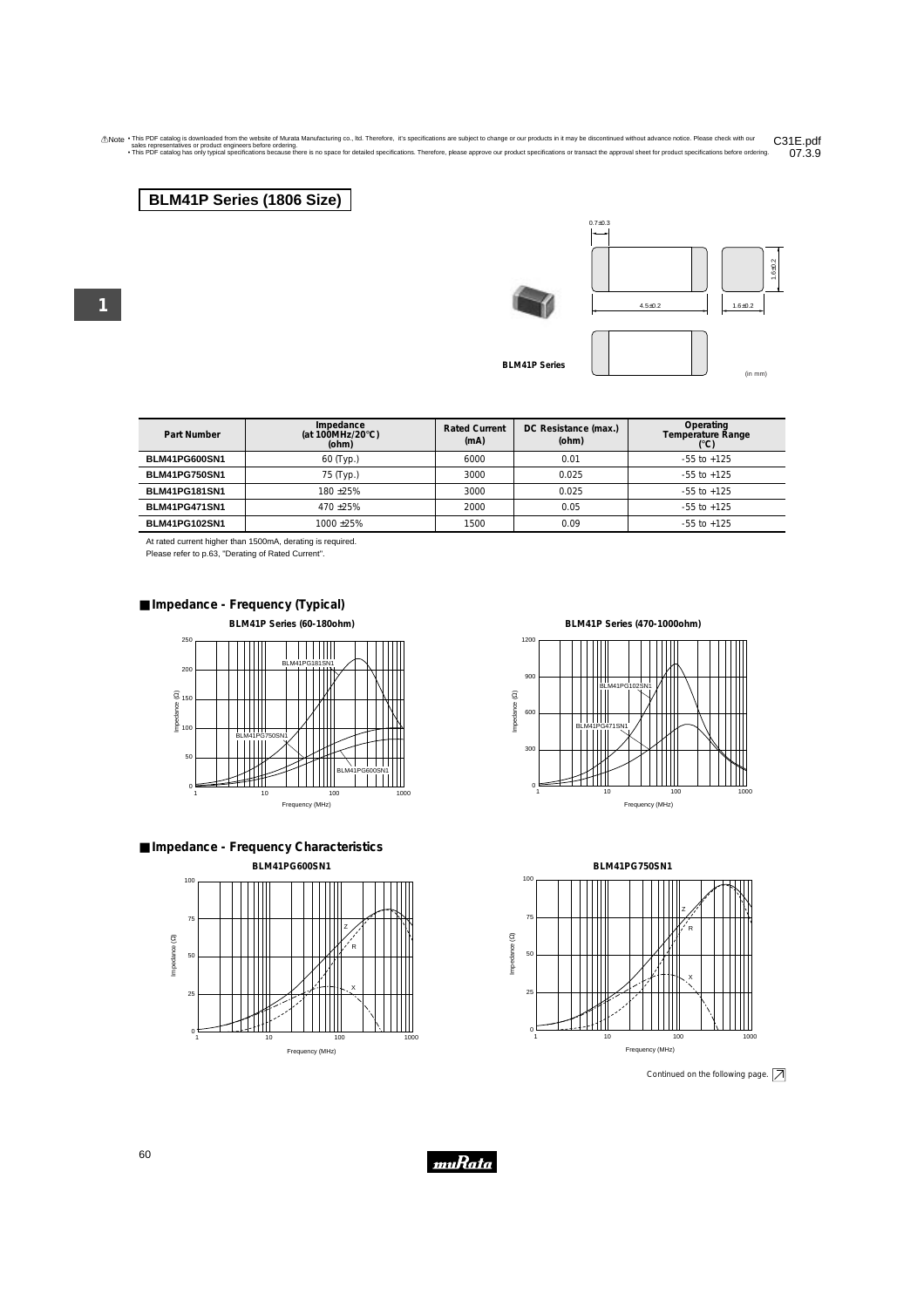







## **BLM18S Series (0603 Size)**

- **Features**
- 1. Low DC Resistance/Large Rated Current
- 2. BLM18S series can be used in high current circuits due to its low DC resistance.
	- It can match power lines to a maximum of 6A DC.
- 3. Ni+Sn plating structure of the extenal electrodes provides excellent solder heat resistance.

#### ■ **Applications**

EMI suppression for DC power line



(in mm)

0.5±0.15

| Part Number          | Impedance<br>(at 100MHz/20 $\degree$ C)<br>(ohm) | <b>Rated Current</b><br>(mA) | DC Resistance (max.)<br>(ohm) | Operating<br><b>Temperature Range</b><br>(°C) |
|----------------------|--------------------------------------------------|------------------------------|-------------------------------|-----------------------------------------------|
| <b>BLM18SG260TN1</b> | $26 + 25%$                                       | 6000                         | 0.007                         | $-55$ to $+125$                               |
| BLM18SG700TN1        | $70 + 25%$                                       | 4000                         | 0.020                         | $-55$ to $+125$                               |
| <b>BLM18SG121TN1</b> | $120 + 25%$                                      | 3000                         | 0.025                         | $-55$ to $+125$                               |
| <b>BLM18SG221TN1</b> | $220 + 25%$                                      | 2500                         | 0.040                         | $-55$ to $+125$                               |
| BLM18SG331TN1        | $330 + 25%$                                      | 1500                         | 0.070                         | $-55$ to $+125$                               |

At rated current higher than 1500mA, derating is required.

Please refer to p.63, "Derating of Rated Current".

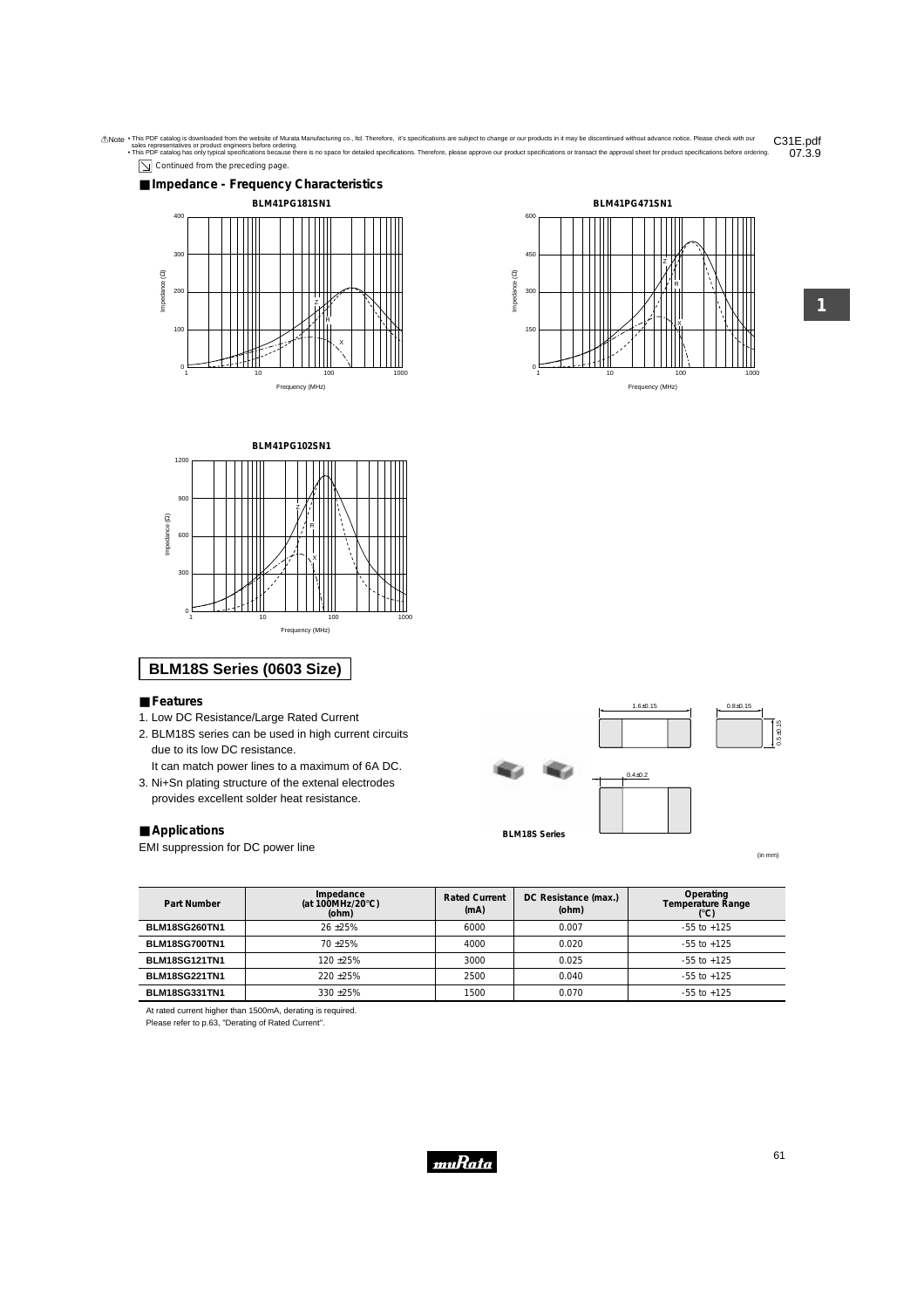#### ■ **Impedance - Frequency (Typical)**



■ **Impedance - Frequency Characteristics BLM18SG260TN1**







**BLM18SG700TN1**



**BLM18SG221TN1**





**1**

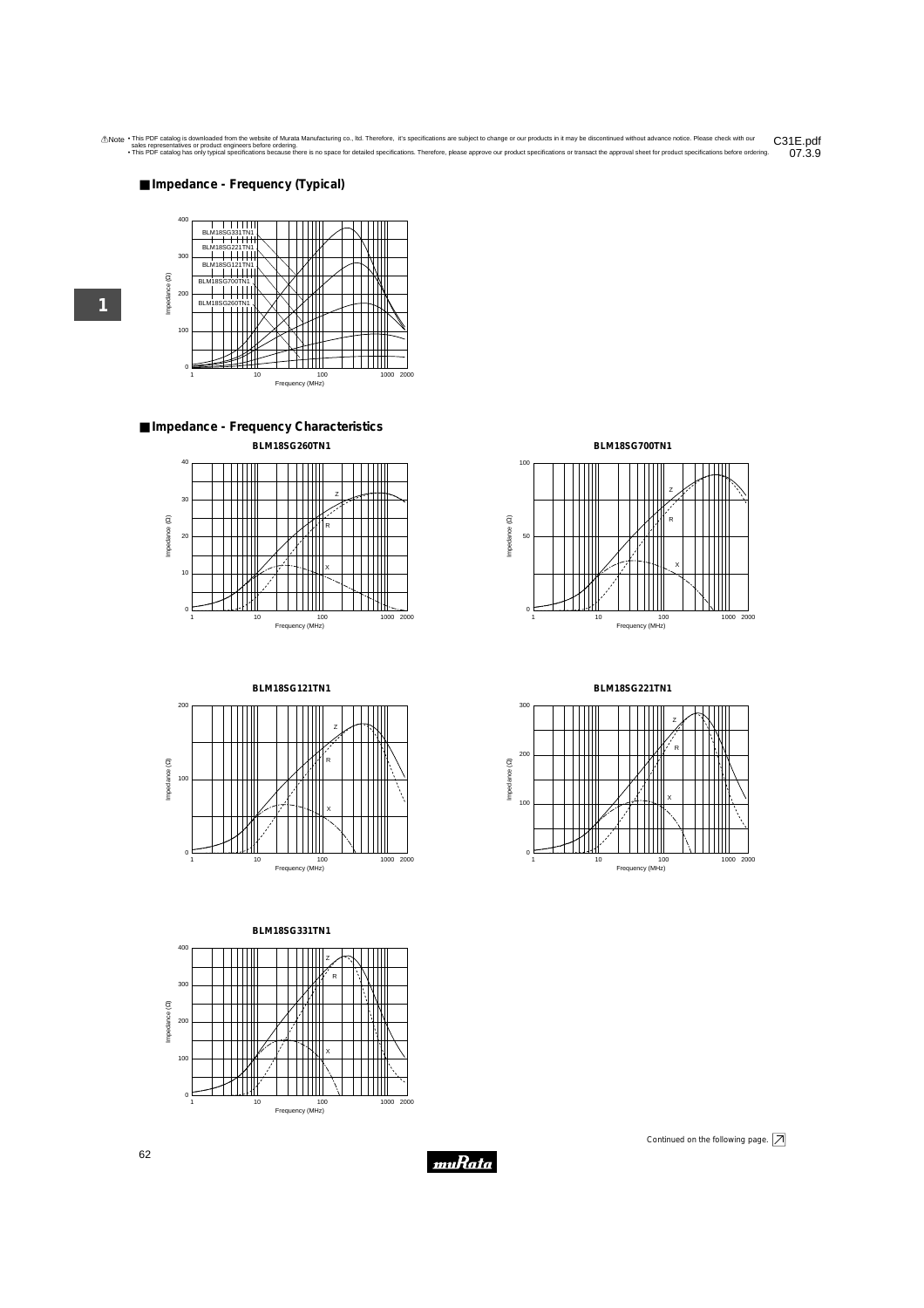Continued from the preceding page.

## ■ **N o t i c e (R a t i n g )**

In operating temperatures exceeding +85°C, derating of current is necessary for chip Ferrite Beads for which rated current is 1200mA or over. Please apply the derating curve shown in chart according to the operating temperature.

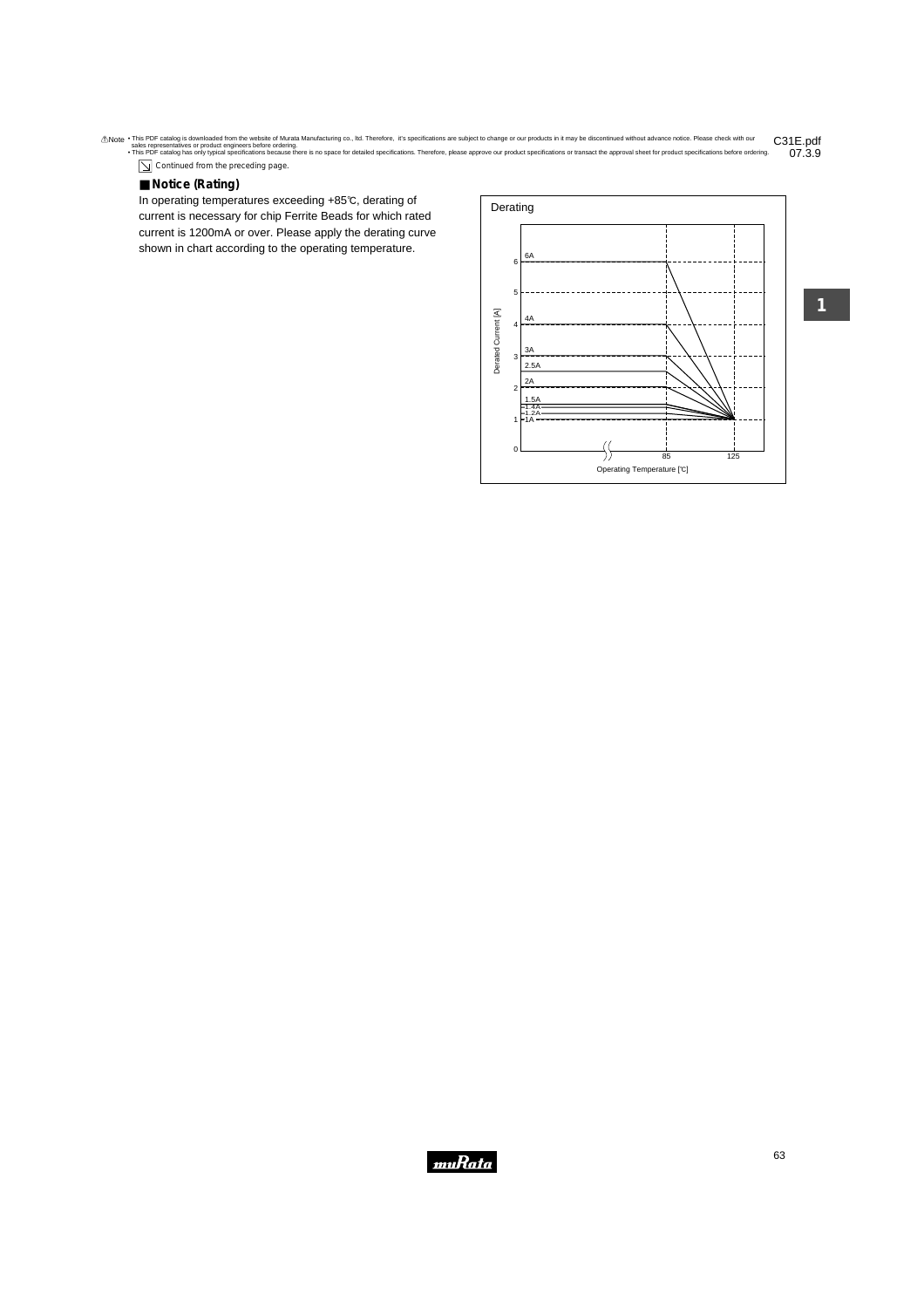# **On-Board Type (DC) EMI Suppression Filters (EMIFIL<sup>®</sup>)**



# **GHz Noise Suppression Chip Ferrite Beads BLM15H/15E/18H/18E/18G Series**

**1**

Excellent high frequency impedance characteristics with 0402 (EIA) size.

- **Features (BLM15HG/HD/EG Series)**
- 1. Small size: 1.0x0.5mm (0402)
- 2. Suitable for noise suppression in 1GHz or higher frequency
- 3. Low DC Resistance/Large Rated Current (BLM15E)
- 4. No Lead production using Ni+Sn plating in termination

### ■ **Applications**

- 1. EMI suppression for Note PC and DSC
- 2. Noise suppression for data line in mobile phone
- 3. Prevention of erroneous operation caused by local oscillation signal in mobile phone
- 4. Optical pickup modules

### ■ **Features (BLM15HB Series)**

- 1. Small size: 1.0x0.5mm
- 2. Suitable for noise suppression in 1GHz or higher frequency
- 3. No Lead production using Ni+Sn plating in termination

#### ■ **Applications**

- 1. EMI suppression for Note PC and DSC
- 2. Noise suppression for data line in mobile phone
- 3. Noise suppression for USB interface line in mobile phone
- 4. Prevention of erroneous operation caused by local oscillation signal in mobile phone

## **BLM15H Series (0402 Size)**

## ■ **Equivalent Circuit**





(in mm)

**Part Number Impedance (at 100MHz/20**°**C) (ohm) Impedance (at 1GHz/20**°**C) (ohm) Rated Current (mA) DC Resistance (max.) (ohm) Operating Temperature Range (**°**C) BLM15HG601SN1** 600 ±25% 1000 ±40% 300 0.7 -55 to +125 **BLM15HG102SN1** 1000 ±25% 1400 ±40% 250 1.1 1.1 - 55 to +125 **BLM15HB121SN1** 120 ±25% 500 ±40% 300 0.7 -55 to +125

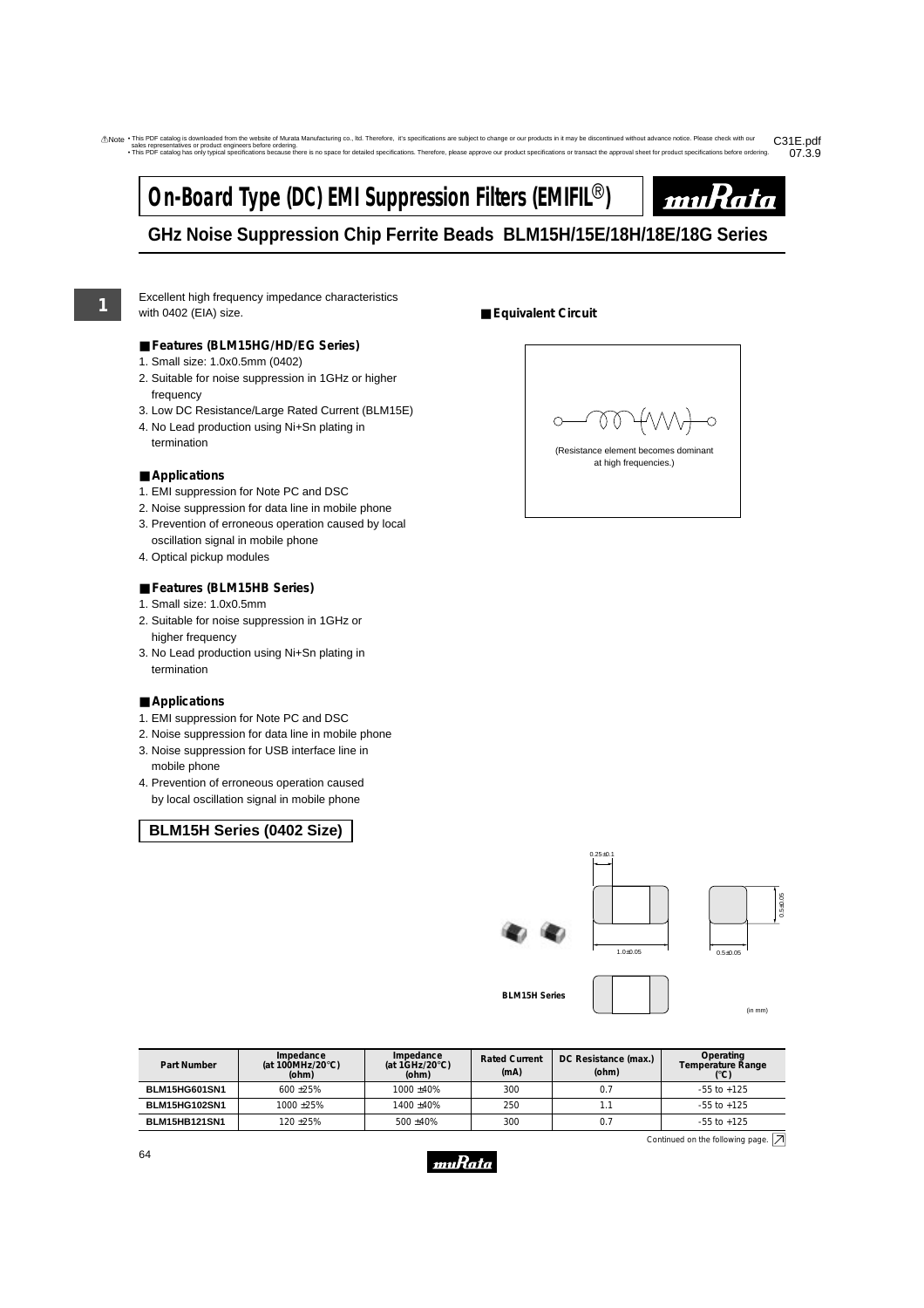| $\boxed{\searrow}$ Continued from the preceding page. |  |
|-------------------------------------------------------|--|
|-------------------------------------------------------|--|

| Part Number          | Impedance<br>(at 100MHz/20 $\degree$ C)<br>(ohm) | Impedance<br>(at $1$ GHz/20 $^{\circ}$ C)<br>(ohm) | <b>Rated Current</b><br>(mA) | DC Resistance (max.)<br>(ohm) | Operating<br>Temperature Range |
|----------------------|--------------------------------------------------|----------------------------------------------------|------------------------------|-------------------------------|--------------------------------|
| <b>BLM15HB221SN1</b> | $220 + 25%$                                      | $900 + 40%$                                        | 250                          | 1.0                           | $-55$ to $+125$                |
| <b>BLM15HD601SN1</b> | $600 + 25\%$                                     | $1400 + 40%$                                       | 300                          | 0.85                          | $-55$ to $+125$                |
| <b>BLM15HD102SN1</b> | $1000 + 25\%$                                    | $2000 + 40\%$                                      | 250                          | 1.25                          | $-55$ to $+125$                |
| <b>BLM15HD182SN1</b> | 1800+25%                                         | $2700 + 40\%$                                      | 200                          | 2.2                           | $-55$ to $+125$                |

## ■ **Impedance - Frequency (Typical)**













Continued on the following page.  $\boxed{\nearrow}$ 



**1**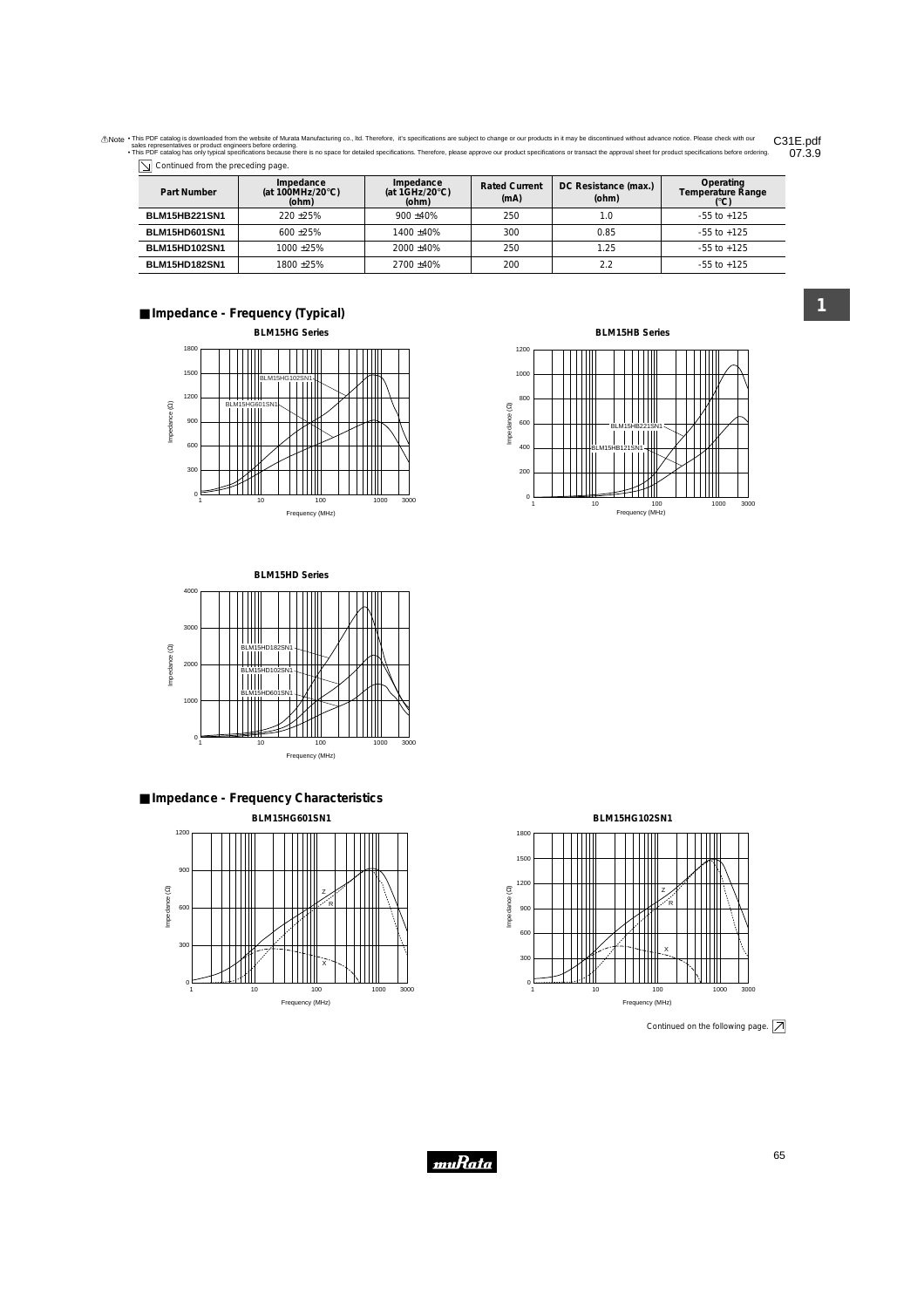$\boxed{\searrow}$  Continued from the preceding page.









**BLM15HD102SN1**



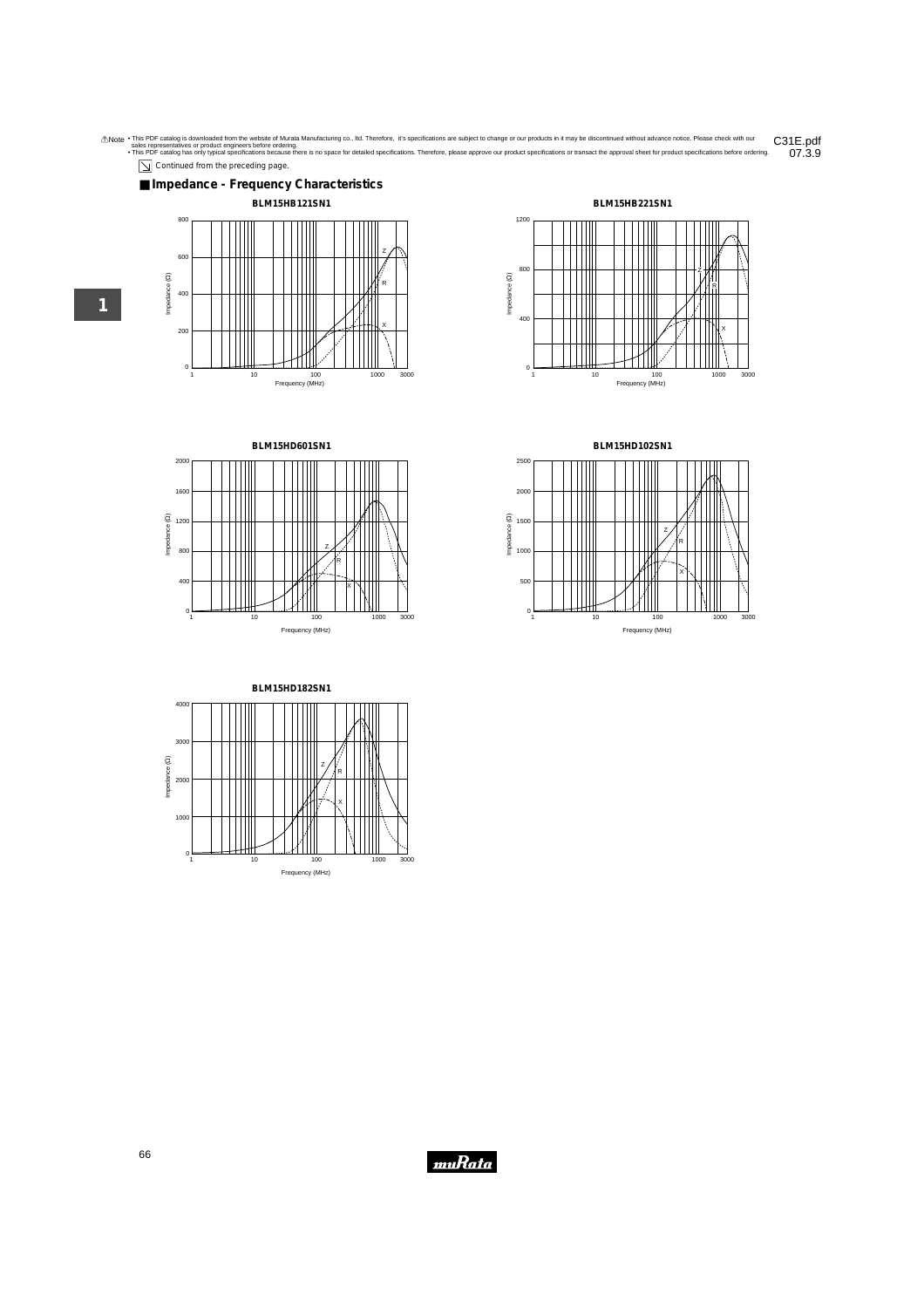# **BLM15E Series (0402 Size)**

# **BLM15E Series**

(in mm)

 $0.5 \pm 0.05$ 

1.0±0.05

 $0.25 \pm 0.1$ 

**1**

0.5±0.05

| Part Number          | Impedance<br>(at 100MHz/20 $\degree$ C)<br>(ohm) | Impedance<br>(at $1$ GHz/20 $^{\circ}$ C)<br>(ohm) | <b>Rated Current</b><br>(mA) | DC Resistance (max.)<br>(ohm) | Operating<br>Temperature Range |
|----------------------|--------------------------------------------------|----------------------------------------------------|------------------------------|-------------------------------|--------------------------------|
| <b>BLM15EG121SN1</b> | 120 +25%                                         | 145 (Тур.)                                         | 1500                         | 0.095                         | $-55$ to $+125$                |
| <b>BLM15EG221SN1</b> | 220 ± 25%                                        | 270 (Typ.)                                         | 700                          | 0.28                          | $-55$ to $+125$                |

muRata

In operating temperature exceeding +85°C, derating of current is necessary for BLM15E series. Please refer to p.68, "Derating of Rated Current".

## ■ **Impedance - Frequency (Typical)**









Continued on the following page.  $\boxed{\nearrow}$ 

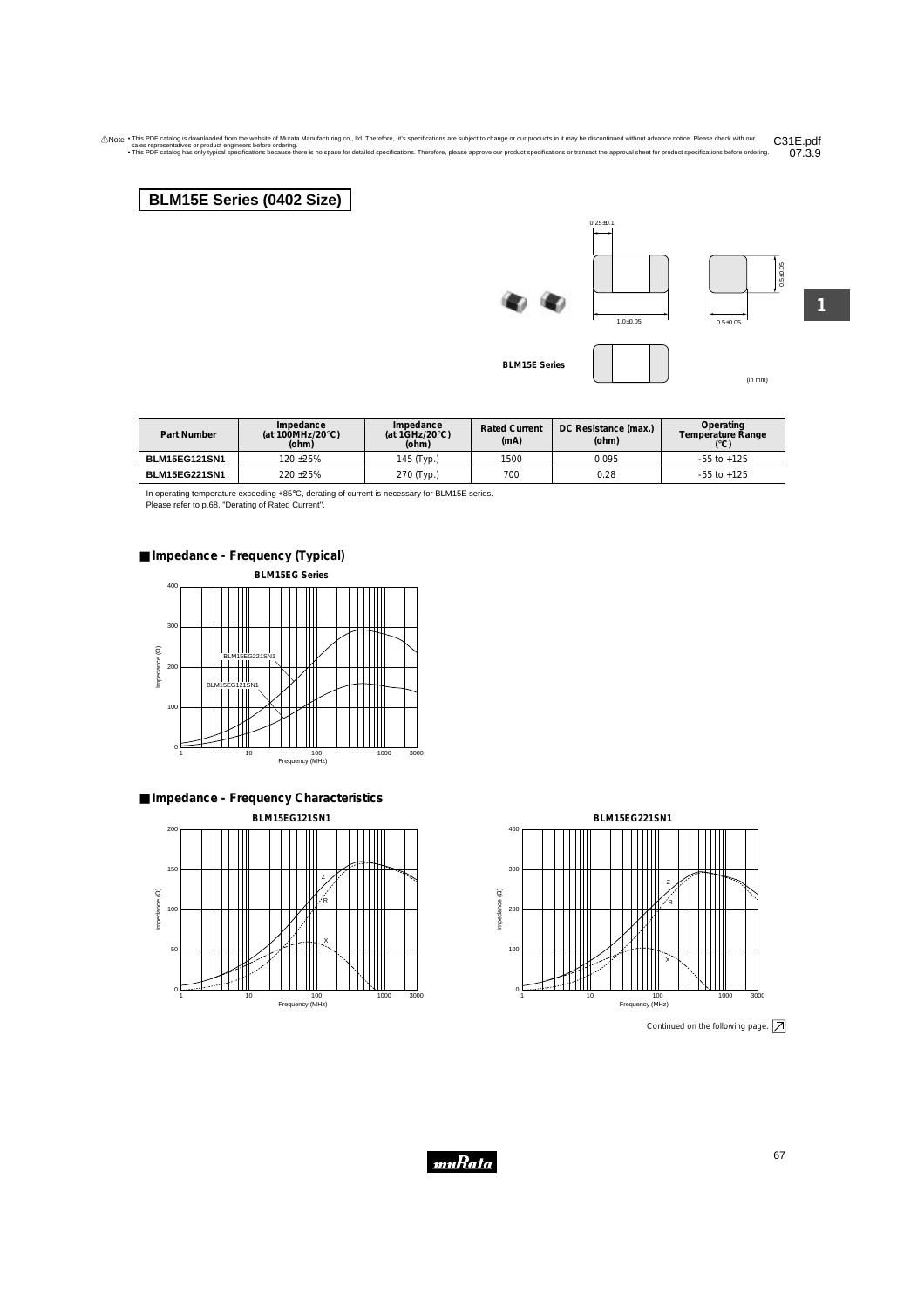$\boxed{\searrow}$  Continued from the preceding page.

### ■ **Notice (Rating)**

In operating temperature exceeding +85°C, derating of

current is necessary for BLM15E series.

Please apply the derating curve shown in chart according to the operating temperature.



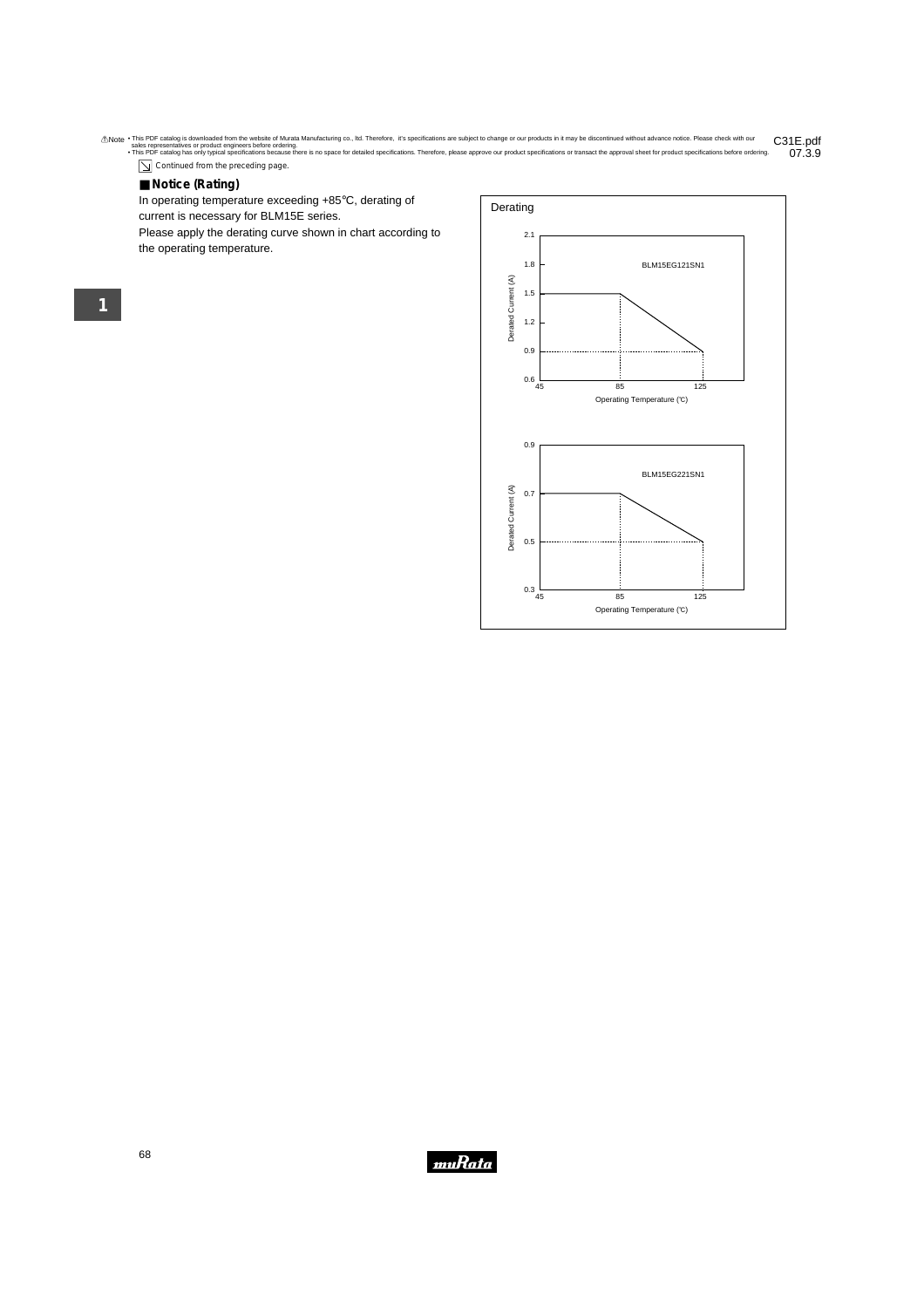BLM18H/BLM18E series has a modified internal electrode structure, that minimizes stray capacitance and increases the effective frequency range.

#### ■ **Features (BLM18H series)**

- 1. BLM18H series realizes high impedance at 1GHz and is suitable for noise suppression from 500MHz to GHz range. The impedance value of HG/HD-type is about three times as large as that of A/B-type at 1GHz, though the impedance characteristic of HG/HD-type is similar to A/B-type at 100MHz or less.
- 2. HG-type is effective in noise suppression in wide frequency range (several MHz to several GHz). HB/HD-type for high-speed signal line provides a sharper roll-off after the cut-off frequency. HK-type for digital interface is effective in suppressing the ringing because resistance especially grows in the lower frequency.
- 3. The magnetic shielded structure minimizes crosstalk.

#### ■ **Features (BLM18E series)**

- 1. Low DC Resistance and a large Rated Current are suitable for noise suppression of the driver circuit.
- 2. Excellent direct current characteristics
- 3. Thin type (t=0.5mm) is suitable for small and low profile equipment such as DSC, cellular phones.

### **BLM18H Series (0603 Size)**

#### ■ **Equivalent Circuit**



(Resistance element becomes dominant at high frequencies.)



 $0.4 + 0.2$ 

| Part Number          | Impedance<br>(at 100MHz/20 $\degree$ C)<br>(ohm) | Impedance<br>(at $1$ GHz/20 $^{\circ}$ C)<br>(ohm) | <b>Rated Current</b><br>(mA) | DC Resistance (max.)<br>(ohm) | Operating<br><b>Temperature Range</b><br>(°C) |
|----------------------|--------------------------------------------------|----------------------------------------------------|------------------------------|-------------------------------|-----------------------------------------------|
| <b>BLM18HG471SN1</b> | 470 ± 25%                                        | 600 (Typ.)                                         | 200                          | 0.85                          | $-55$ to $+125$                               |
| <b>BLM18HG601SN1</b> | 600 ± 25%                                        | 700 (Typ.)                                         | 200                          | 1.00                          | $-55$ to $+125$                               |
| <b>BLM18HG102SN1</b> | 1000 ± 25%                                       | 1000 (Typ.)                                        | 100                          | 1.60                          | $-55$ to $+125$                               |
| <b>BLM18HB121SN1</b> | 120 ± 25%                                        | 500 ±40%                                           | 200                          | 0.50                          | $-55$ to $+125$                               |
| <b>BLM18HB221SN1</b> | 220 ± 25%                                        | 1100 ±40%                                          | 100                          | 0.80                          | $-55$ to $+125$                               |
| <b>BLM18HB331SN1</b> | 330 ± 25%                                        | 1600 ±40%                                          | 50                           | 1.20                          | $-55$ to $+125$                               |
| <b>BLM18HD471SN1</b> | 470 ± 25%                                        | 1000 (Typ.)                                        | 100                          | 1.20                          | $-55$ to $+125$                               |
| BLM18HD601SN1        | $600 + 25%$                                      | 1200 (Typ.)                                        | 100                          | 1.50                          | $-55$ to $+125$                               |
| <b>BLM18HD102SN1</b> | $1000 + 25%$                                     | 1700 (Typ.)                                        | 50                           | 1.80                          | $-55$ to $+125$                               |
| <b>BLM18HK331SN1</b> | 330 ± 25%                                        | 400 ±40%                                           | 200                          | 0.50                          | $-55$ to $+125$                               |
| <b>BLM18HK471SN1</b> | 470 ± 25%                                        | 600 ±40%                                           | 200                          | 0.70                          | $-55$ to $+125$                               |
| BLM18HK601SN1        | 600 ± 25%                                        | 700 ±40%                                           | 100                          | 0.90                          | $-55$ to $+125$                               |
| <b>BLM18HK102SN1</b> | 1000 ± 25%                                       | 1200 ±40%                                          | 50                           | 1.50                          | $-55$ to $+125$                               |

muRata

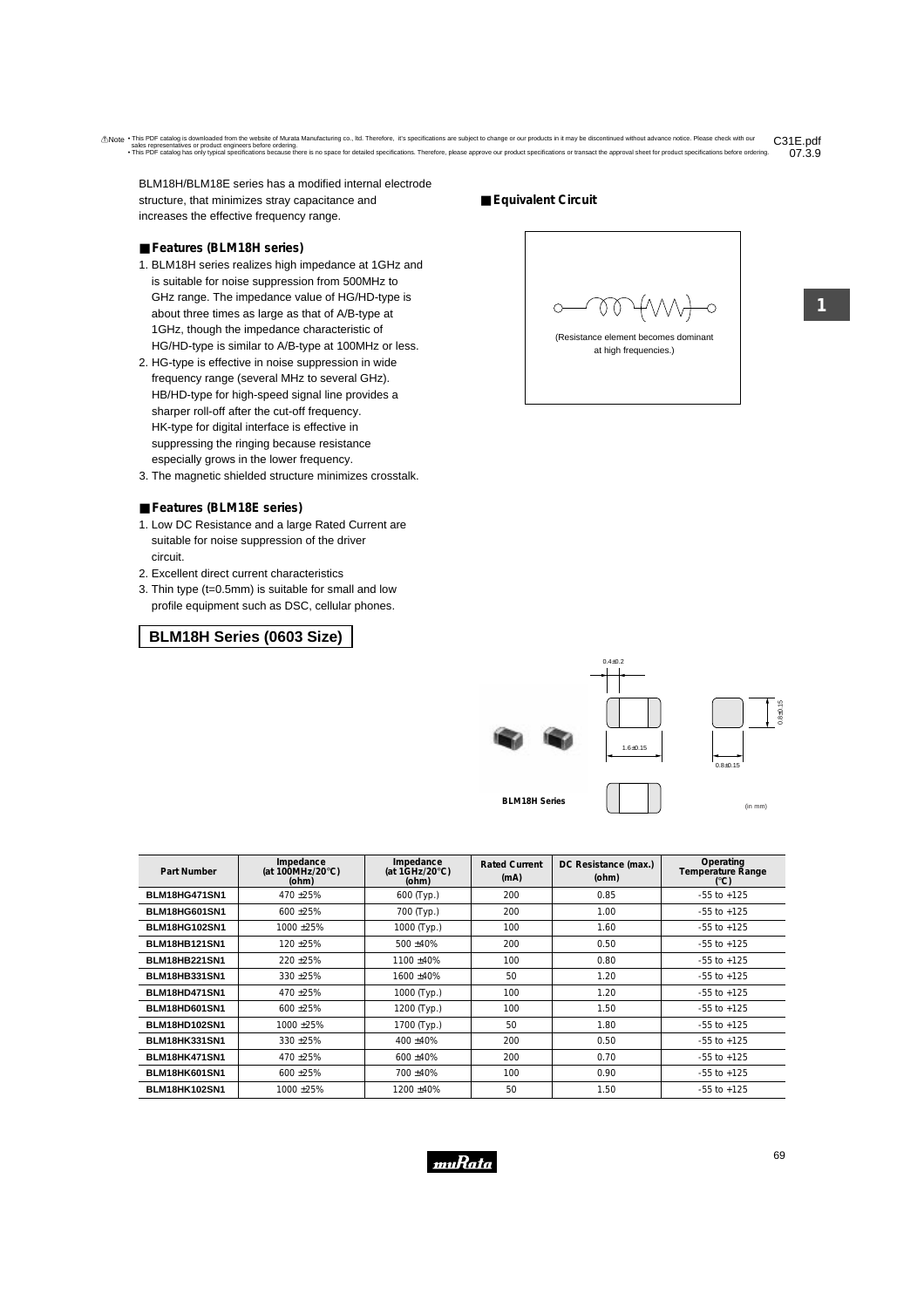











**BLM18HK Series** 1600 BLM18 1200  $\Box$  $\overline{\phantom{a}}$  $\mathbf{I}$ Impedance (22) BLM18HK601SN1 Impedance (Ω) 800 TTIIII BLM18HK331SN1<br>| | | | | 400 ₩  $0<sup>1</sup>$ 1 10 100 100 1000 2000 Frequency (MHz)



**BLM18HB121SN1**



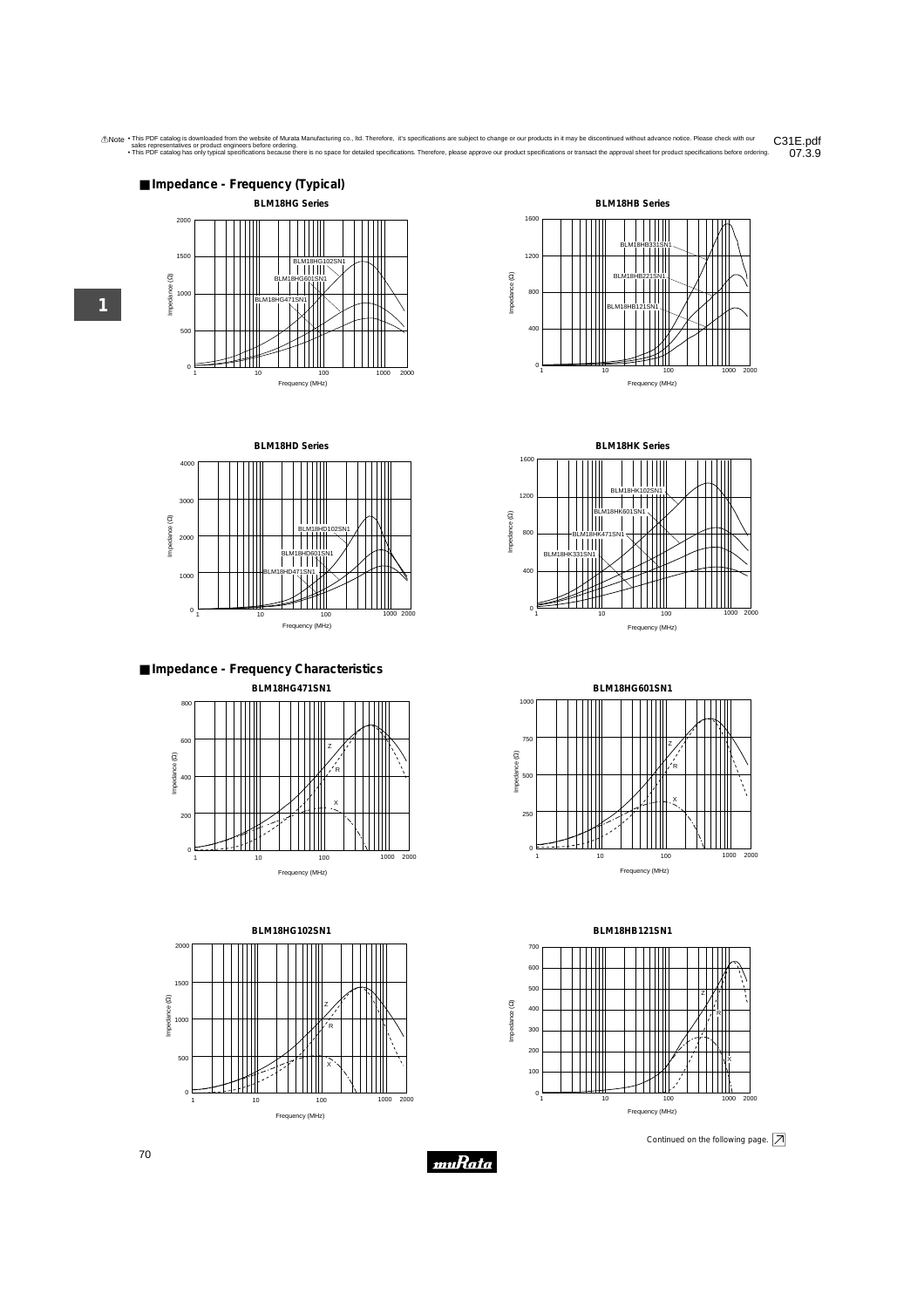



1 10 100 1000 2000 Frequency (MHz)



**BLM18HK471SN1** 800 600 Z Impedance (2) Impedance (Ω) R 400 200 X  $^{\circ}$ 100 1000 2000 Frequency (MHz)

**BLM18HD601SN1**

1 10 100 1000 2000 Frequency (MHz)





1 10 100 1000 2000 Frequency (MHz)





 $\mathbf{0}$ 

Impedance (Ω)

Impedance (2)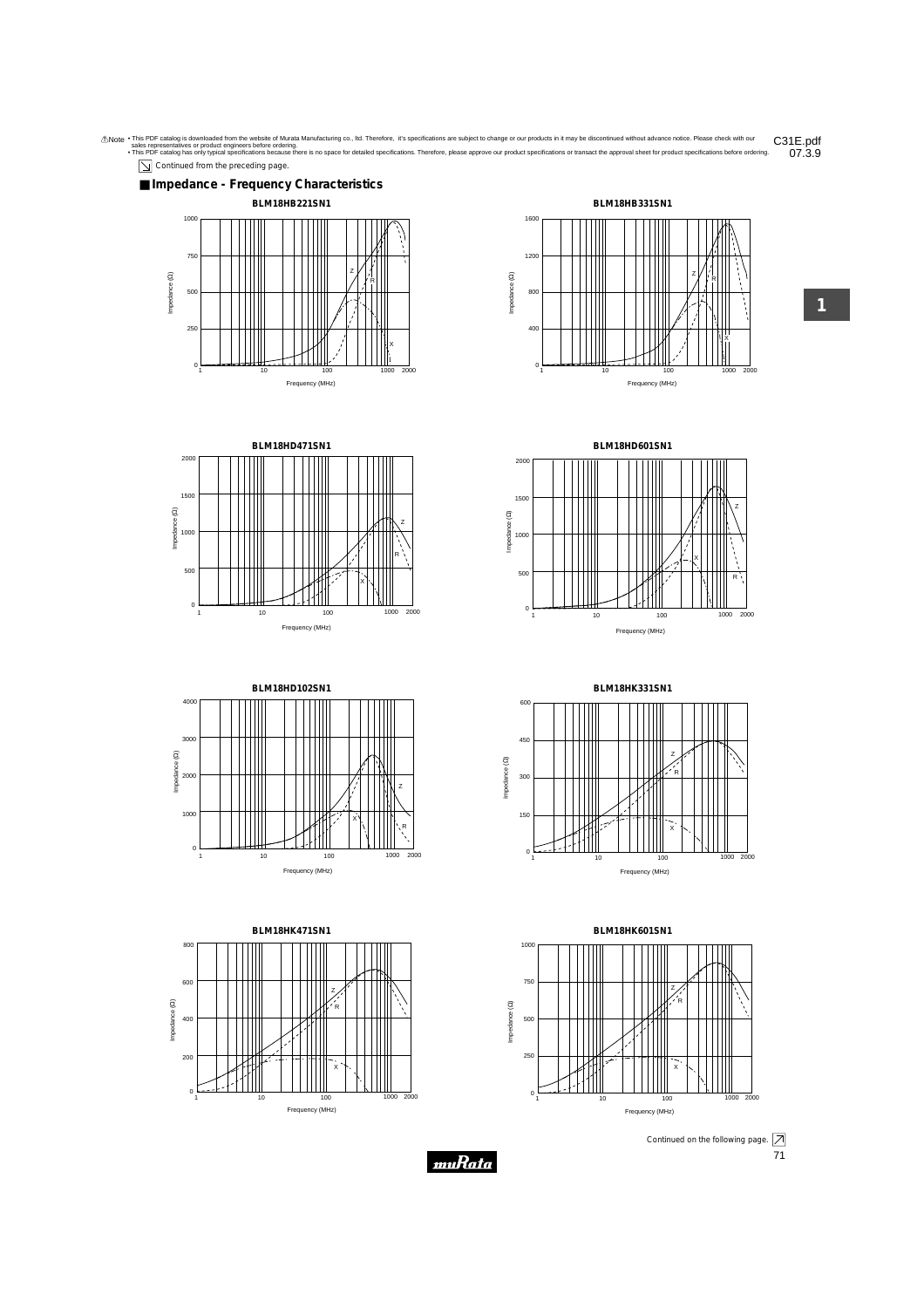$\boxed{\searrow}$  Continued from the preceding page.

### ■ **Impedance - Frequency Characteristics**



## **BLM18E Series (0603 Size)**

| $1.6 + 0.15$ | $0.8 + 0.15$ |
|--------------|--------------|
|              |              |
|              |              |
|              |              |







**BLM18E Series**

BLM18EG<sub>ppp</sub>psN1 0.8±0.15 (in mm)

0.5±0.15

| Part Number          | Impedance<br>(at 100MHz/20 $\degree$ C)<br>(ohm) | Impedance<br>(at $1$ GHz/20 $^{\circ}$ C)<br>(ohm) | <b>Rated Current</b><br>(mA) | DC Resistance (max.)<br>(ohm) | Operating<br><b>Temperature Range</b><br>$(^{\circ}C)$ |
|----------------------|--------------------------------------------------|----------------------------------------------------|------------------------------|-------------------------------|--------------------------------------------------------|
| BLM18EG101TN1        | $100 + 25%$                                      | 140 (Typ.)                                         | 2000                         | 0.045                         | $-55$ to $+125$                                        |
| <b>BLM18EG121SN1</b> | $120 + 25%$                                      | 145 (Typ.)                                         | 2000                         | 0.04                          | $-55$ to $+125$                                        |
| <b>BLM18EG221SN1</b> | $220 + 25%$                                      | 260 (Typ.)                                         | 2000                         | 0.05                          | $-55$ to $+125$                                        |
| <b>BLM18EG221TN1</b> | $220 + 25%$                                      | 300 (Typ.)                                         | 1000                         | 0.15                          | $-55$ to $+125$                                        |
| BLM18EG331TN1        | $330 + 25%$                                      | 450 (Typ.)                                         | 500                          | 0.21                          | $-55$ to $+125$                                        |
| BLM18EG391TN1        | $390 + 25%$                                      | 520 (Typ.)                                         | 500                          | 0.3                           | $-55$ to $+125$                                        |
| <b>BLM18EG471SN1</b> | $470 + 25%$                                      | 550 (Typ.)                                         | 500                          | 0.21                          | $-55$ to $+125$                                        |
| <b>BLM18EG601SN1</b> | $600 + 25%$                                      | 700 (Typ.)                                         | 500                          | 0.35                          | $-55$ to $+125$                                        |

At rated current 2000mA, derating is required.

Please refer to p.74, "Derating of Rated Current".

## ■ **Impedance - Frequency (Typical)**



**BLM18EG\_SN Series**  $1000$ <br>800<br>800<br> $\frac{100}{100}$  600<br> $\frac{100}{100}$  400 800 BLM18EG601SN1 600 BLM18EG471SN1 nse92213<br>|||||||| 400 BLM18EG121SN1 200  $0<sup>1</sup>$ Ħ 10 100 1000 2000 Frequency (MHz)

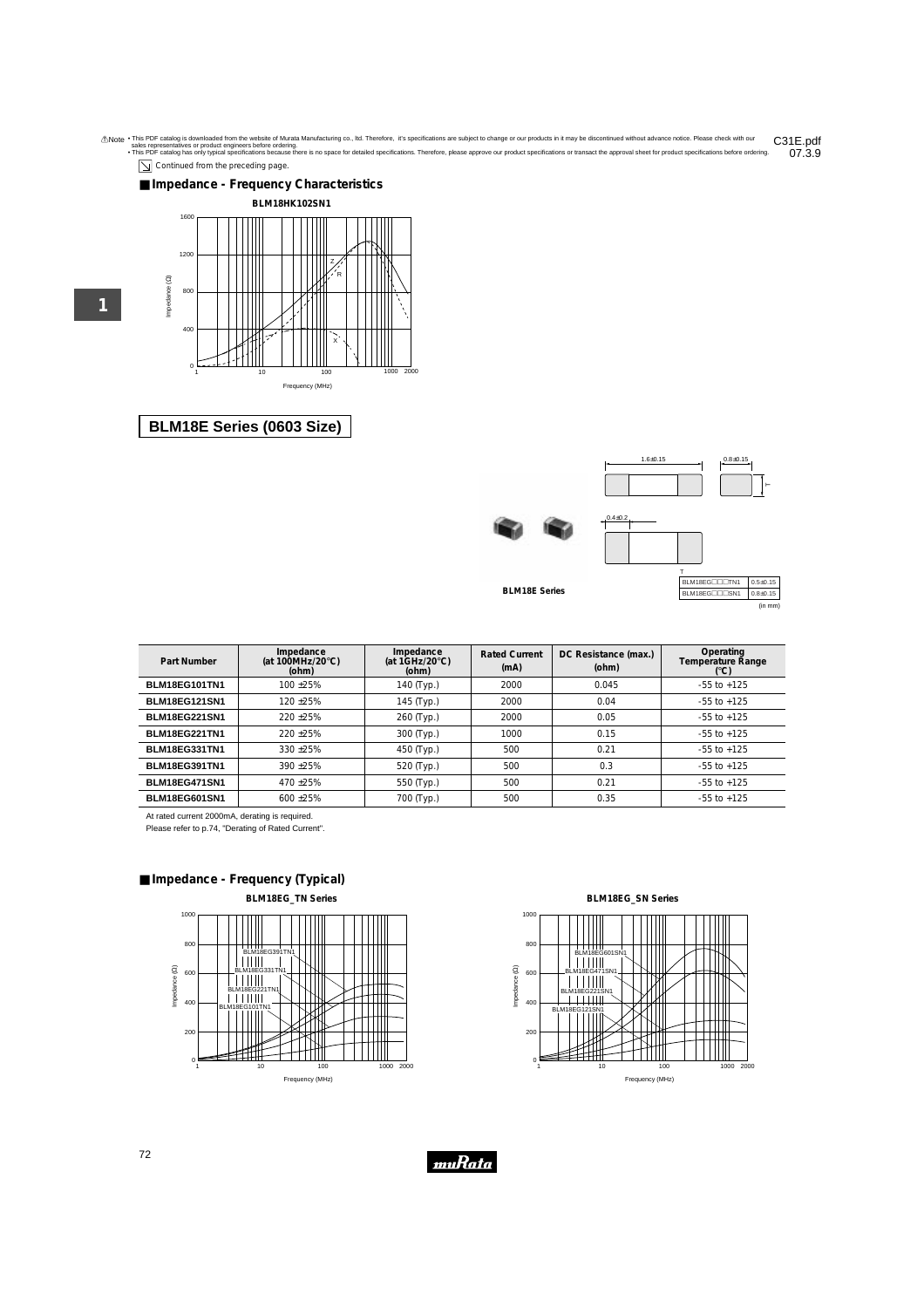

10 100 1000 1000 2000

Frequency (MHz)

**1**



 $^{\circ}$ 

1000 2000

 $0<sup>1</sup>$ 

1 10 100 1000 1000 Frequency (MHz)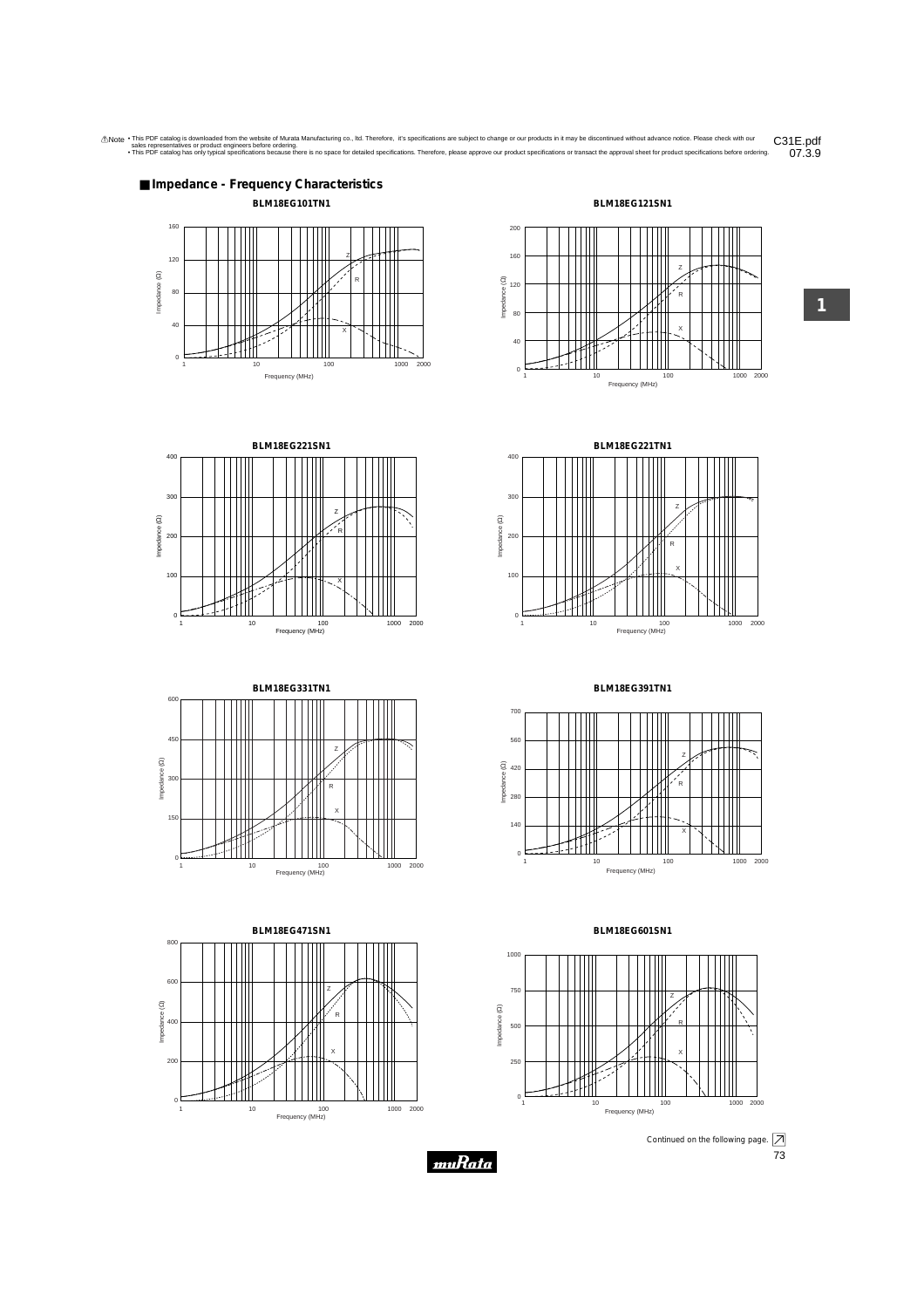$\boxed{\searrow}$  Continued from the preceding page.

#### ■ **Notice (Rating)**

**1**

In operating temperatures exceeding +85°C, derating of current is necessary for chip Ferrite Beads for which rated current is 1200mA or over. Please apply the derating curve shown in chart according to the operating temperature.



## **BLM18G Series (0603 Size)**

Chip ferrite beads for high frequency noise suppression over a wide frequency range.

#### ■ **Features**

- 1. High impedance characteristic in 1GHz or higher frequency
- 2. High impedance characteristic over a wide frequency band range of 100MHz to 6GHz
- 3. Small decrease in impedance during current loading, resulting in small impedance fluctuation during equipment operation.
- 4. Reflow soldering only

#### ■ **Applications**

- 1. Noise suppression for PCs with high-speed CPU and high-speed bus, and for interface lines of peripheral equipment.
- 2. High harmonic noise suppression for digital equipment with several hundred MHz or higher clock speeds.
- 3. Prevention of erroneous operation caused by local oscillation signals in mobile phone and W-LAN module (ensuring self-immunity).
- 4. Bias Tee modules in optical transceivers

| Part Number   | Impedance<br>(at 100MHz/20 $\degree$ C)<br>(ohm) | Impedance<br>(at $1$ GHz/20 $^{\circ}$ C)<br>(ohm) | <b>Rated Current</b><br>(mA) | DC Resistance (max.)<br>(ohm) | Operating<br>Temperature Range<br>رم01 |
|---------------|--------------------------------------------------|----------------------------------------------------|------------------------------|-------------------------------|----------------------------------------|
| BLM18GG471SN1 | $470 + 25%$                                      | 1800 ±30%                                          | 200                          | 1.30                          | $-55$ to $+125$                        |

muRata







| t Number | Impedance<br>(at 100MHz/20 $\degree$ C)<br>(ohm) | Impedance<br>(at $1$ GHz/20 $^{\circ}$ C)<br>(ohm) | <b>Rated Current</b><br>(mA) | DC Resistance (max.)<br>(ohm) | Operating<br>Temperature Range<br>$({}^{\circ}{\rm C})$ |
|----------|--------------------------------------------------|----------------------------------------------------|------------------------------|-------------------------------|---------------------------------------------------------|
|          |                                                  |                                                    |                              |                               |                                                         |

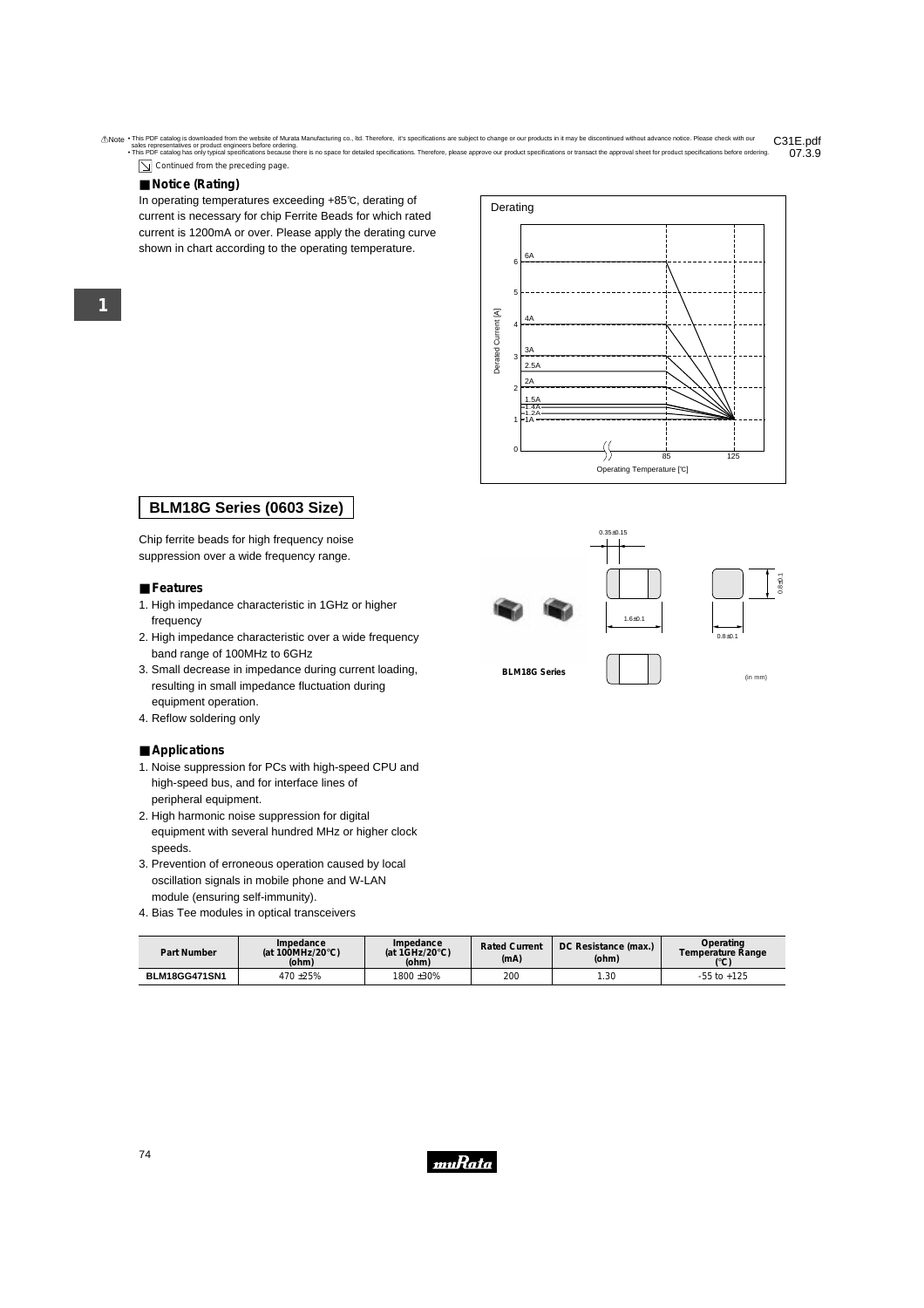



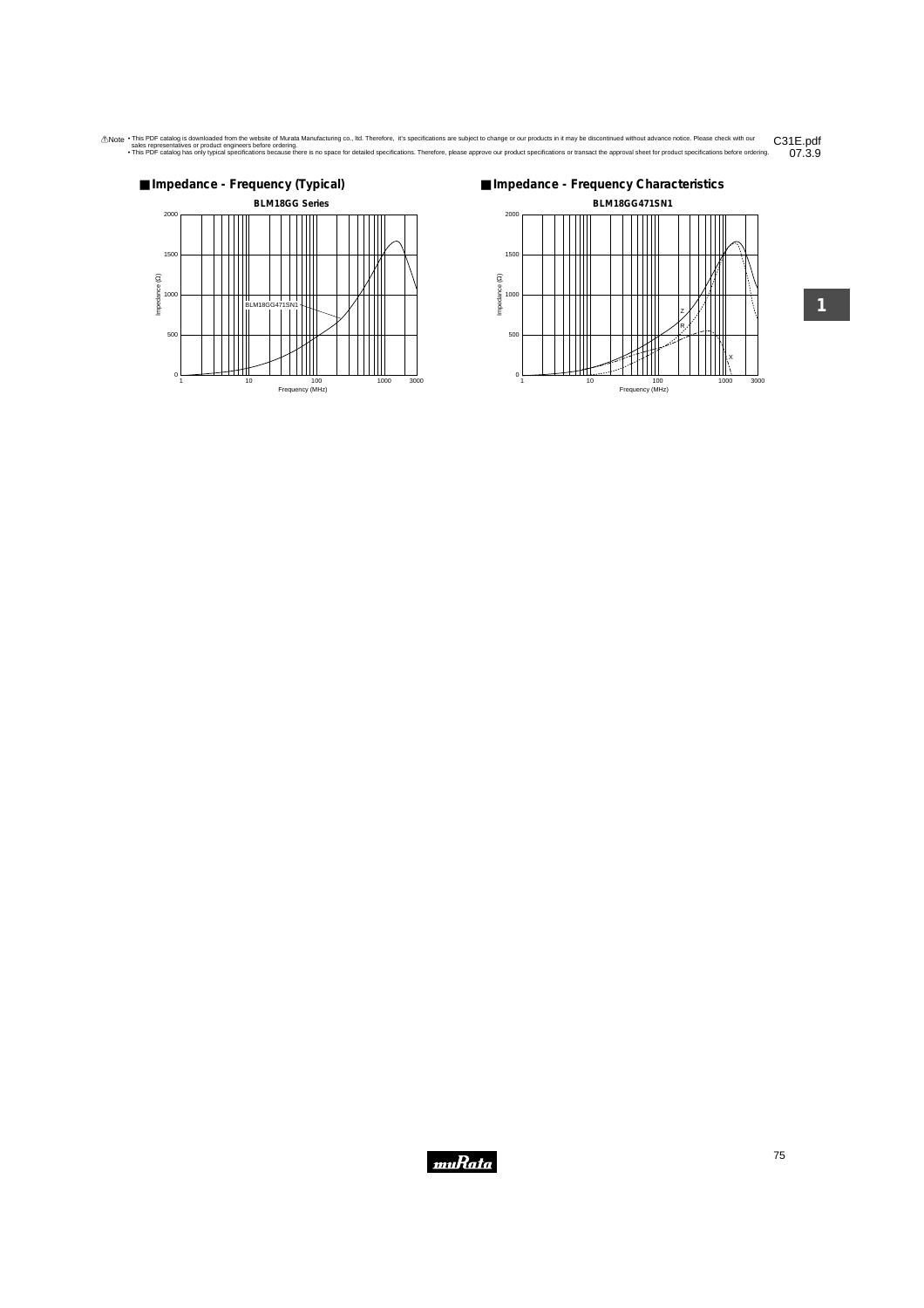# **Noise Suppression Effect**

#### !**Noise Suppression in UHF Range**





#### Comparison between BLM18HG102SN1 and BLM18AG102SN1 (Current Item)



76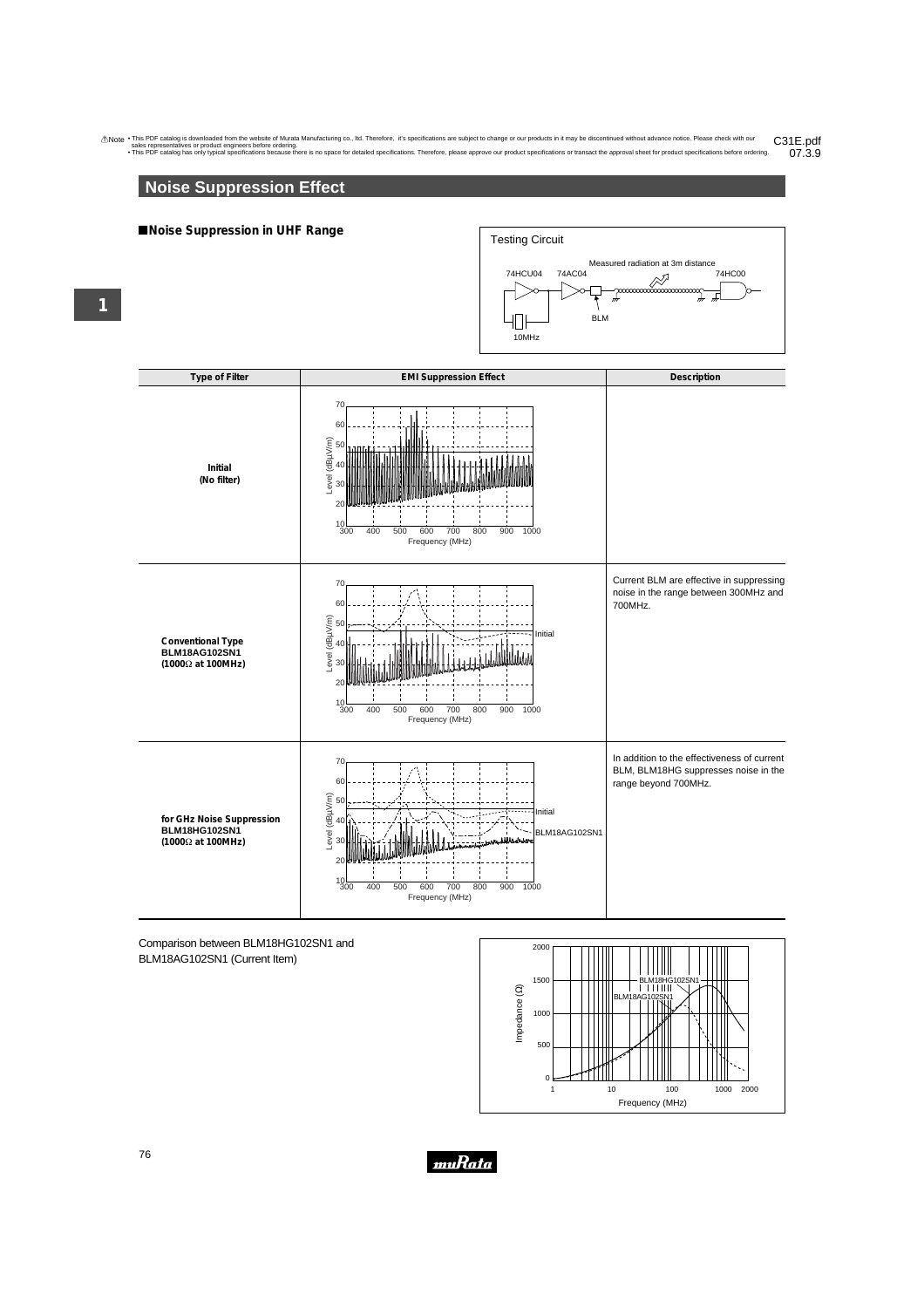# **On-Board Type (DC) EMI Suppression Filters (EMIFIL<sup>®</sup>)**



# **Chip Ferrite Beads Arrays BLA2AA/2AB/31A/31B Series**

## **BLA2AA/BLA2AB Series**

#### ■ **Features**

- 1. BLA2AA/2AB series has 4 circuits in 2.0x1.0mm body with 0.5mm pitch.
- 2. Provides attenuation across a broad frequency range. Two types of impedance characteristics are available, one is for general signal line and the other is for high speed signal line.
- 3. Original inner electrode structure enables extra low crosstalk.
- 4. The nickel barrier structure of the external electrodes provides excellent solder heat resistance.

#### ■ **Applications**

Notebook size PCs, PDAs and other compact size digital equipment



**BLA2AA/BLA2AB Series**

: Electrode (in mm)

| <b>Part Number</b> | Impedance<br>(at 100MHz/20 $\degree$ C)<br>(ohm) | <b>Rated Current</b><br>(mA) | DC Resistance (max.)<br>(ohm) | Operating<br>Temperature Range<br>$(^{\circ}C)$ |
|--------------------|--------------------------------------------------|------------------------------|-------------------------------|-------------------------------------------------|
| BLA2AAG121SN4      | 120 ± 25%                                        | 100                          | 0.50                          | $-55$ to $+125$                                 |
| BLA2AAG221SN4      | 220 ± 25%                                        | 50                           | 0.70                          | $-55$ to $+125$                                 |
| BLA2AAG601SN4      | 600 ± 25%                                        | 50                           | 1.10                          | $-55$ to $+125$                                 |
| BLA2AAG102SN4      | 1000 ± 25%                                       | 50                           | 1.30                          | $-55$ to $+125$                                 |
| BLA2ABB100SN4      | 10 ± 25%                                         | 200                          | 0.1                           | $-55$ to $+125$                                 |
| BLA2ABB220SN4      | $22 + 25%$                                       | 200                          | 0.2                           | $-55$ to $+125$                                 |
| BLA2ABB470SN4      | 47 ± 25%                                         | 200                          | 0.35                          | $-55$ to $+125$                                 |
| BLA2ABB121SN4      | 120 ± 25%                                        | 50                           | 0.60                          | $-55$ to $+125$                                 |
| BLA2ABB221SN4      | 220 ± 25%                                        | 50                           | 0.90                          | $-55$ to $+125$                                 |
| BLA2ABD750SN4      | 75 ± 25%                                         | 200                          | 0.20                          | $-55$ to $+125$                                 |
| BLA2ABD121SN4      | 120 ± 25%                                        | 200                          | 0.35                          | $-55$ to $+125$                                 |
| BLA2ABD221SN4      | 220 ± 25%                                        | 100                          | 0.40                          | $-55$ to $+125$                                 |
| BLA2ABD471SN4      | 470 ± 25%                                        | 100                          | 0.65                          | $-55$ to $+125$                                 |
| BLA2ABD601SN4      | $600 + 25%$                                      | 100                          | 0.80                          | $-55$ to $+125$                                 |
| BLA2ABD102SN4      | 1000 ±25%                                        | 50                           | 1.00                          | $-55$ to $+125$                                 |

Number of Circuits: 4

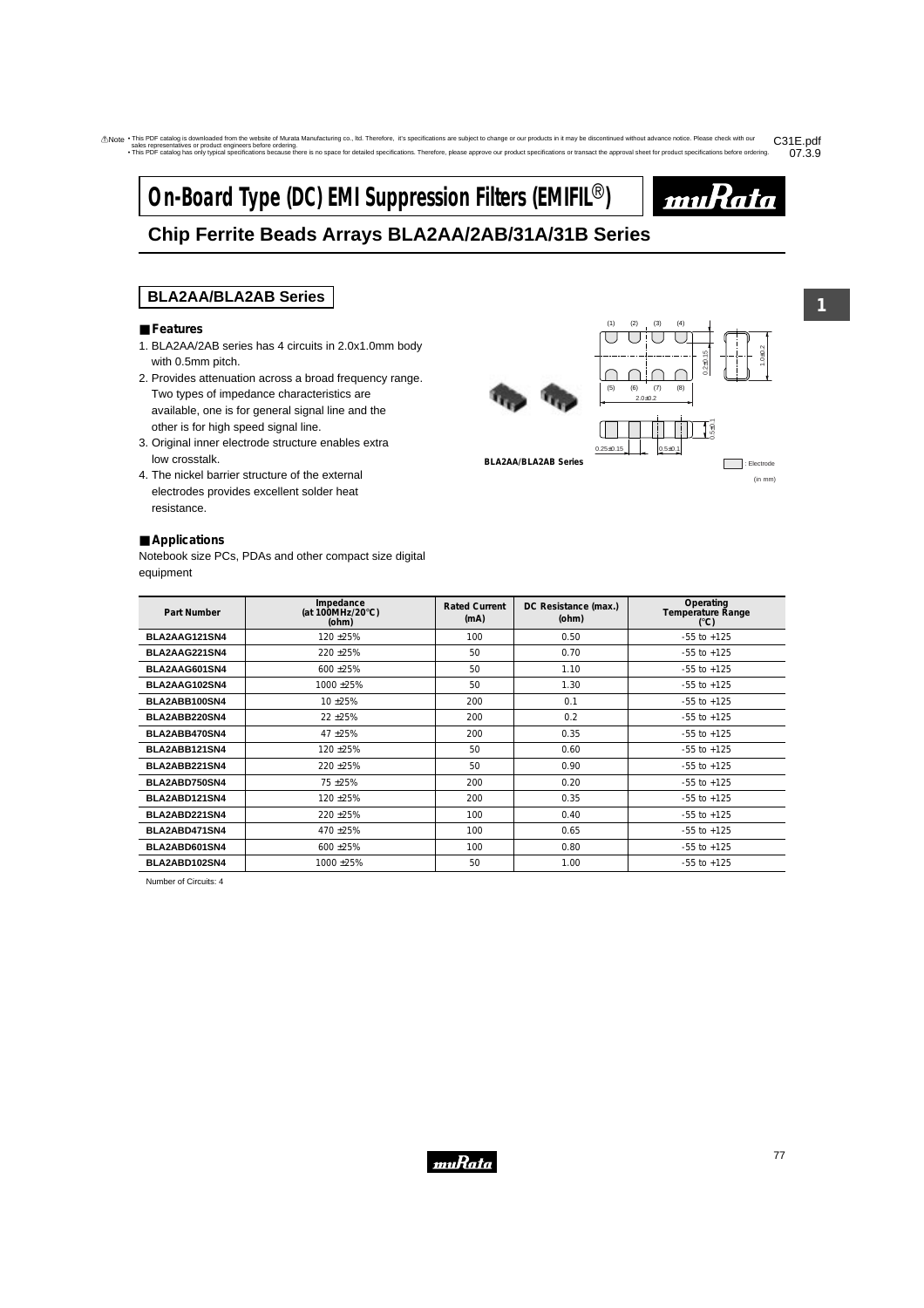#### ■ **Equivalent Circuit**





**1**









**BLA2ABD Series**



**BLA2AAG221SN4** 400 300 Z Impedance (2) Impedance (Ω) R 200 100 X  $0<sup>1</sup>$ 1 10 100 1000 1000 Frequency (MHz)



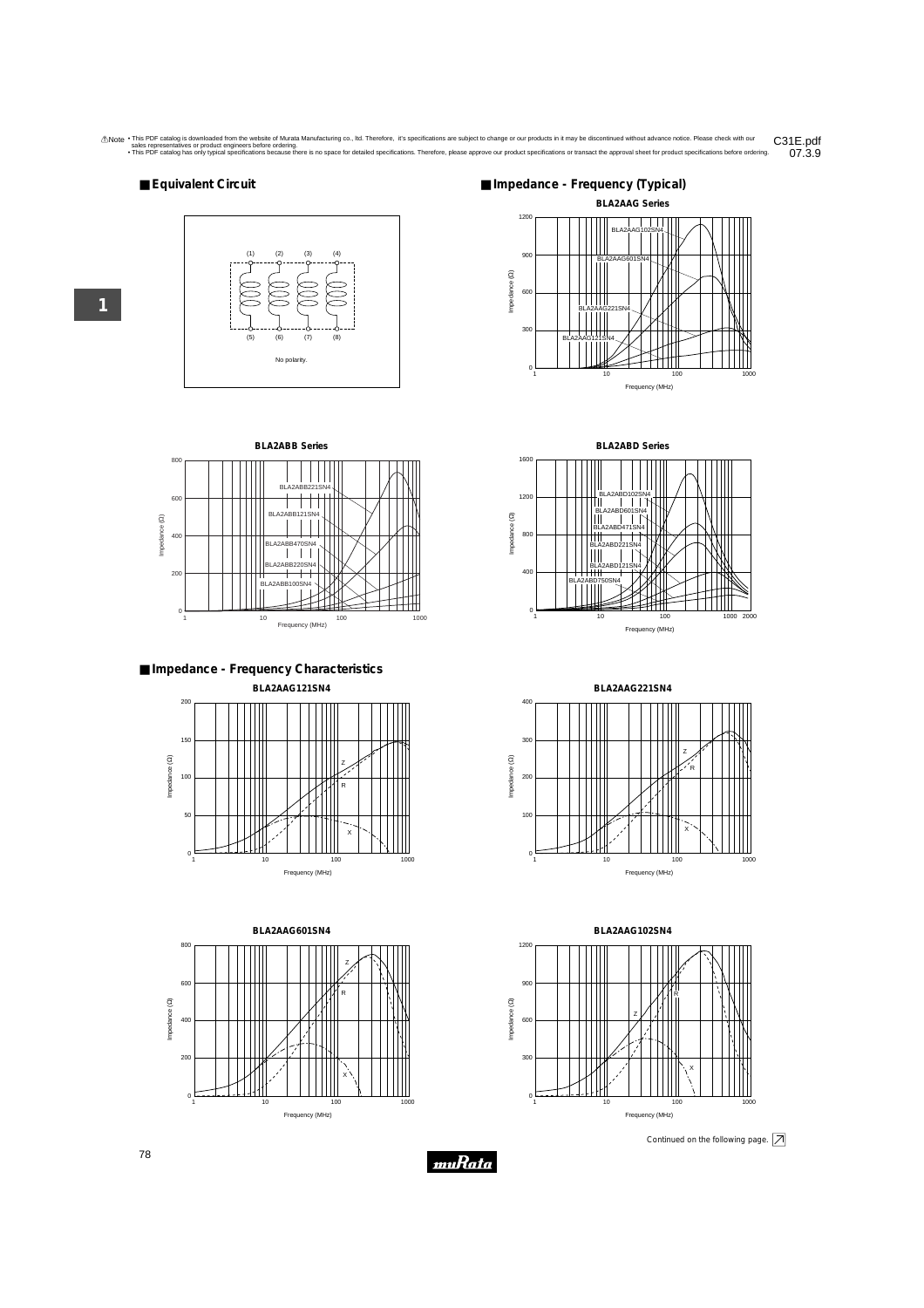

 $\boxed{\searrow}$  Continued from the preceding page.









**BLA2ABD121SN4** 300 225 Z Impedance (2) Impedance (Ω) 150 R 75 X  $0 \frac{1}{1}$ 2000 1 10 100 1000 Frequency (MHz)





**BLA2ABB121SN4**







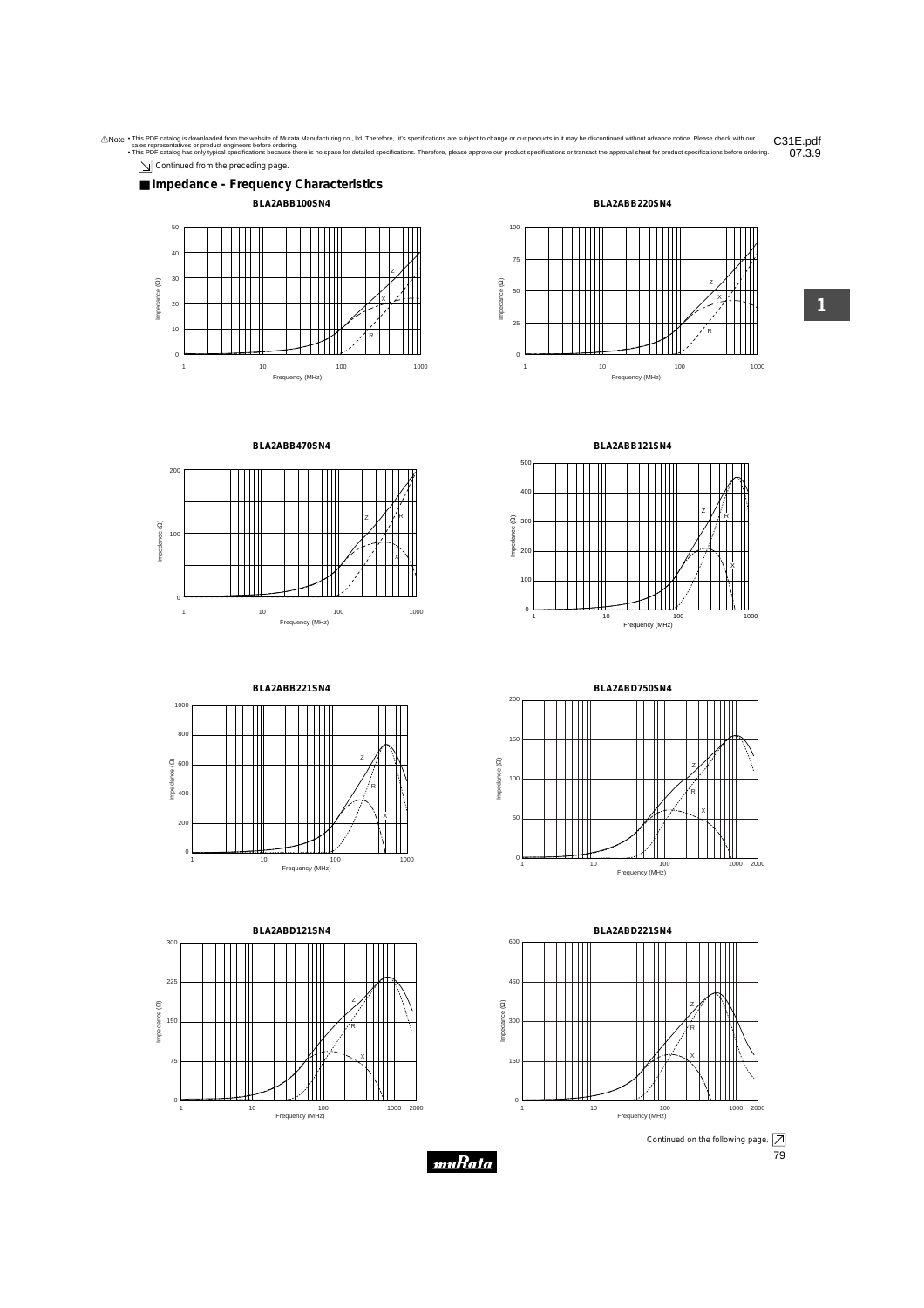$\boxed{\searrow}$  Continued from the preceding page.



### **BLA2ABD471SN4**







**BLA2ABD102SN4**



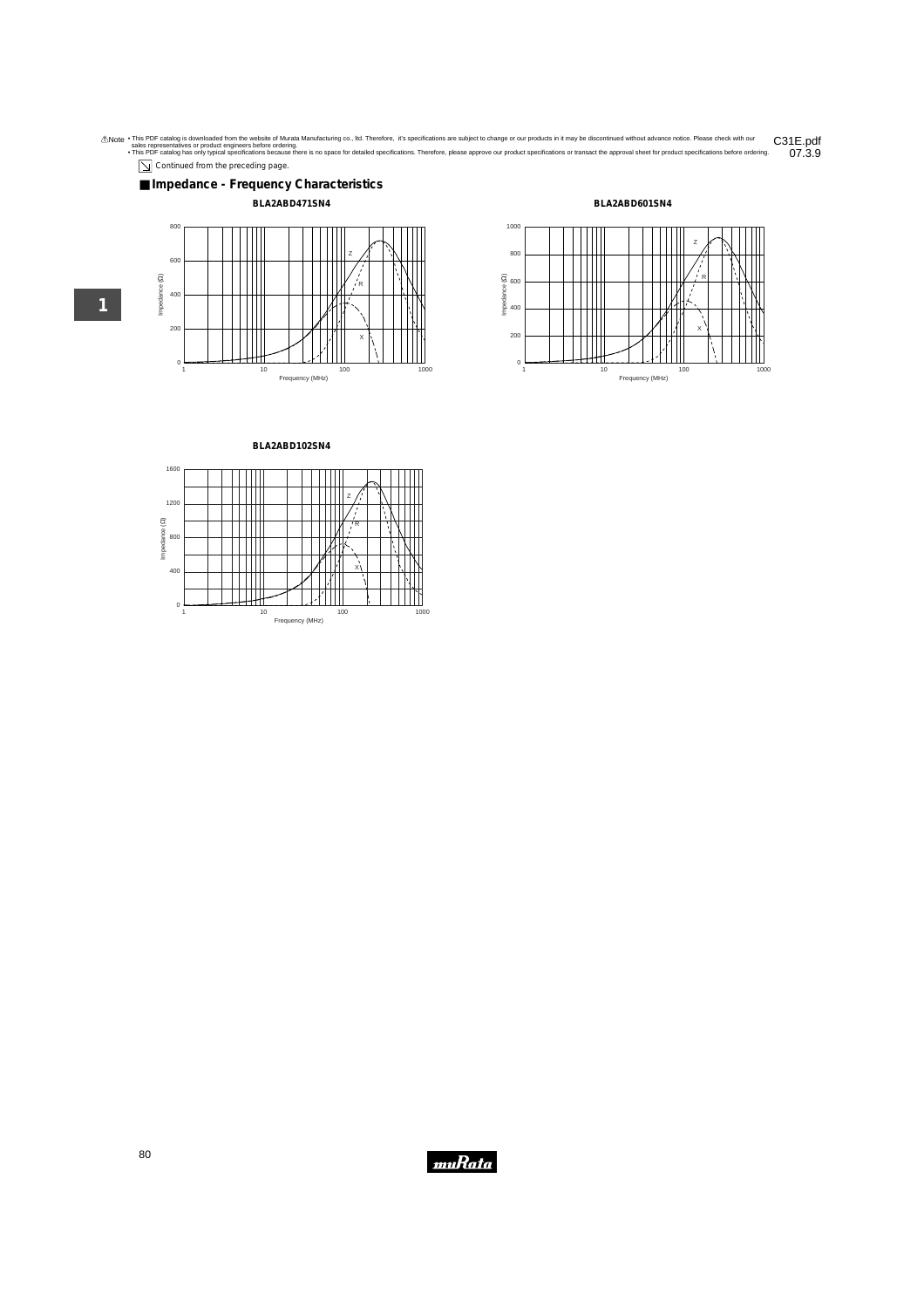# **BLA31A/BLA31B Series**

The miniaturization of electronic equipment requires high performance EMI filters which enable high density mounting. BLA31A/B series consists of 4 circuits of ferrite beads.

BLA31A/B is suitable for EMI suppression in smaller digital equipment.

#### ■ **Features**

- 1. BLA31A/B has 4 circuits in 3.2x1.6mm body with 0.8mm pitch.
- 2. Provides attenuation across a broad frequency range. Two types of impedance are available which meet general signal line and high speed signal line.
- 3. Original inner electrode structure enables extra low crosstalk.
- 4. The nickel barrier structure of the external electrodes provides excellent solder heat resistance. Both flow and reflow soldering methods can be employed.



 $3.2+0.2$ 

**BLA31A/BLA31B Series**

(in mm)

1.6±0.2

**1**

| Part Number          | Impedance<br>(at 100MHz/20 $\degree$ C)<br>(ohm) | <b>Rated Current</b><br>(mA) | DC Resistance (max.)<br>(ohm) | Operating<br><b>Temperature Range</b><br>(°C) |
|----------------------|--------------------------------------------------|------------------------------|-------------------------------|-----------------------------------------------|
| <b>BLA31AG300SN4</b> | $30 + 25%$                                       | 200                          | 0.10                          | $-55$ to $+125$                               |
| <b>BLA31AG600SN4</b> | $60 + 25%$                                       | 200                          | 0.15                          | $-55$ to $+125$                               |
| <b>BLA31AG121SN4</b> | $120 + 25%$                                      | 150                          | 0.20                          | $-55$ to $+125$                               |
| <b>BLA31AG221SN4</b> | $220 + 25%$                                      | 150                          | 0.25                          | $-55$ to $+125$                               |
| <b>BLA31AG601SN4</b> | $600 + 25%$                                      | 100                          | 0.35                          | $-55$ to $+125$                               |
| <b>BLA31AG102SN4</b> | 1000 ± 25%                                       | 50                           | 0.45                          | $-55$ to $+125$                               |
| <b>BLA31BD121SN4</b> | 120 ± 25%                                        | 150                          | 0.30                          | $-55$ to $+125$                               |
| <b>BLA31BD221SN4</b> | 220 ± 25%                                        | 150                          | 0.35                          | $-55$ to $+125$                               |
| <b>BLA31BD471SN4</b> | 470 ± 25%                                        | 100                          | 0.40                          | $-55$ to $+125$                               |
| <b>BLA31BD601SN4</b> | 600 ± 25%                                        | 100                          | 0.45                          | $-55$ to $+125$                               |
| <b>BLA31BD102SN4</b> | 1000 ± 25%                                       | 50                           | 0.55                          | $-55$ to $+125$                               |

Number of Circuits: 4

#### ■ **Equivalent Circuit**



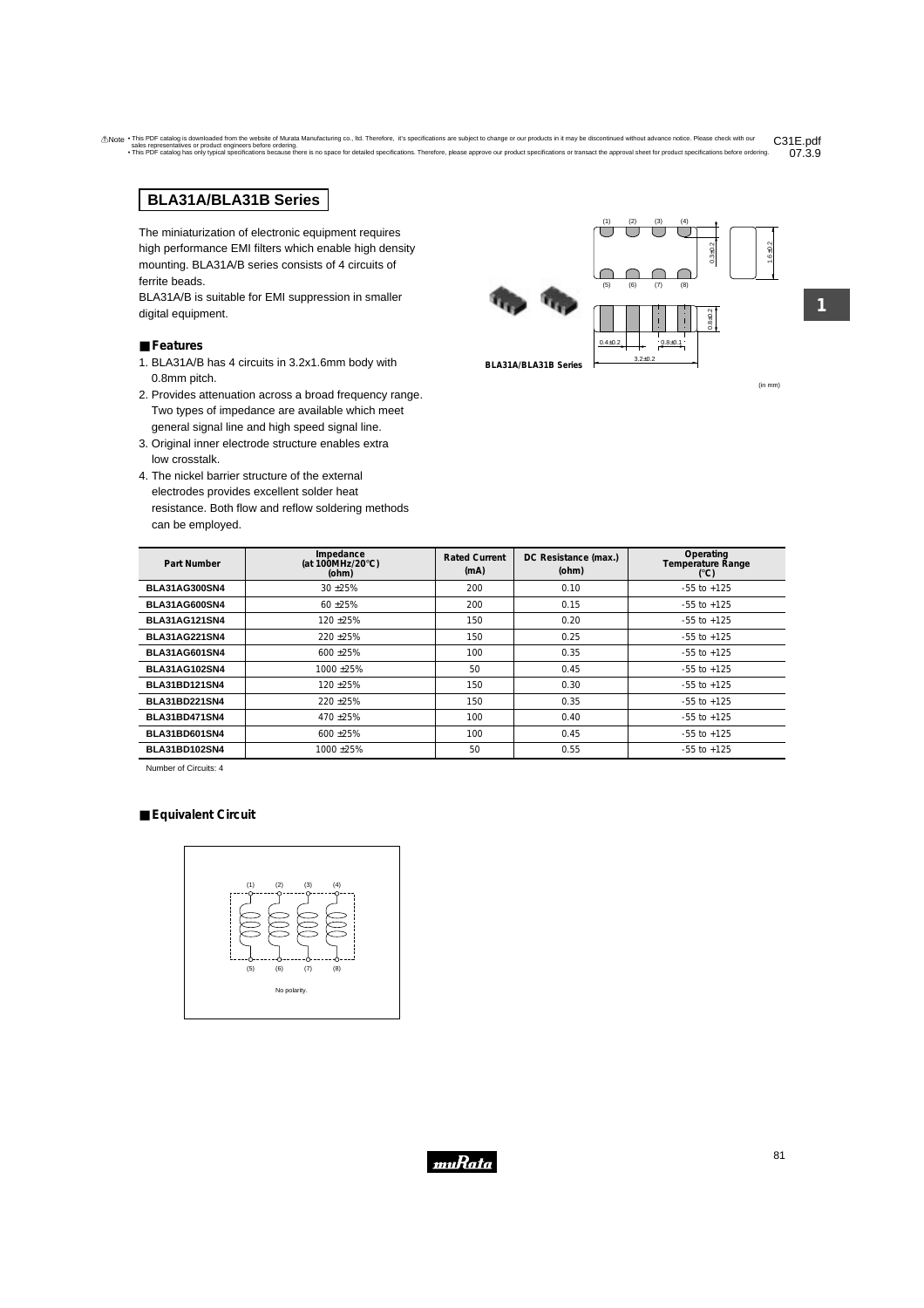

■ **Impedance - Frequency Characteristics**













**BLA31AG102SN4** 1200 900 Z Impedance (2) Impedance (Ω) R 600 X 300 0 1 10 100 1000 1000 Frequency (MHz)

**1**

Continued on the following page.  $\boxed{\nearrow}$ 

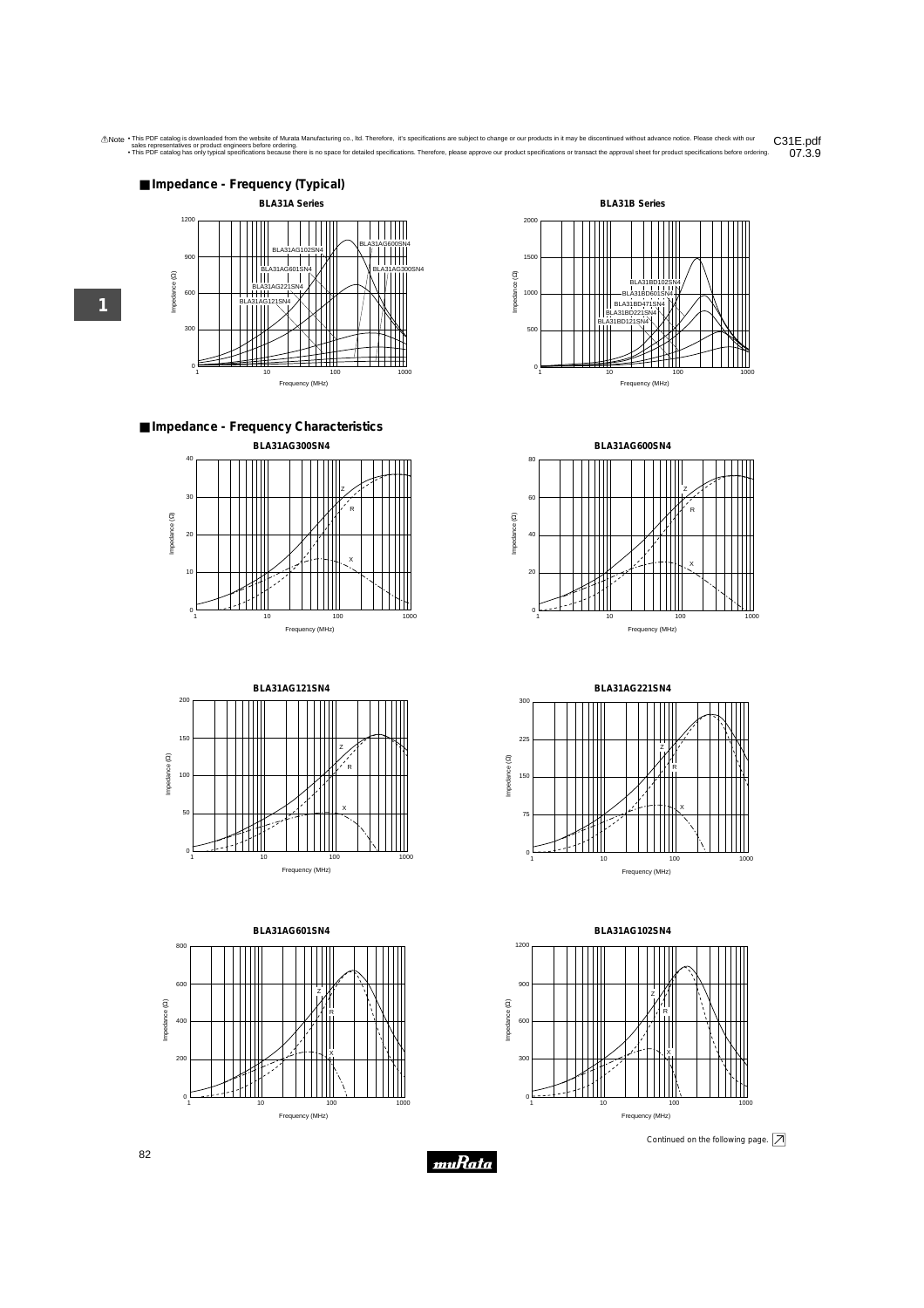$\boxed{\searrow}$  Continued from the preceding page.









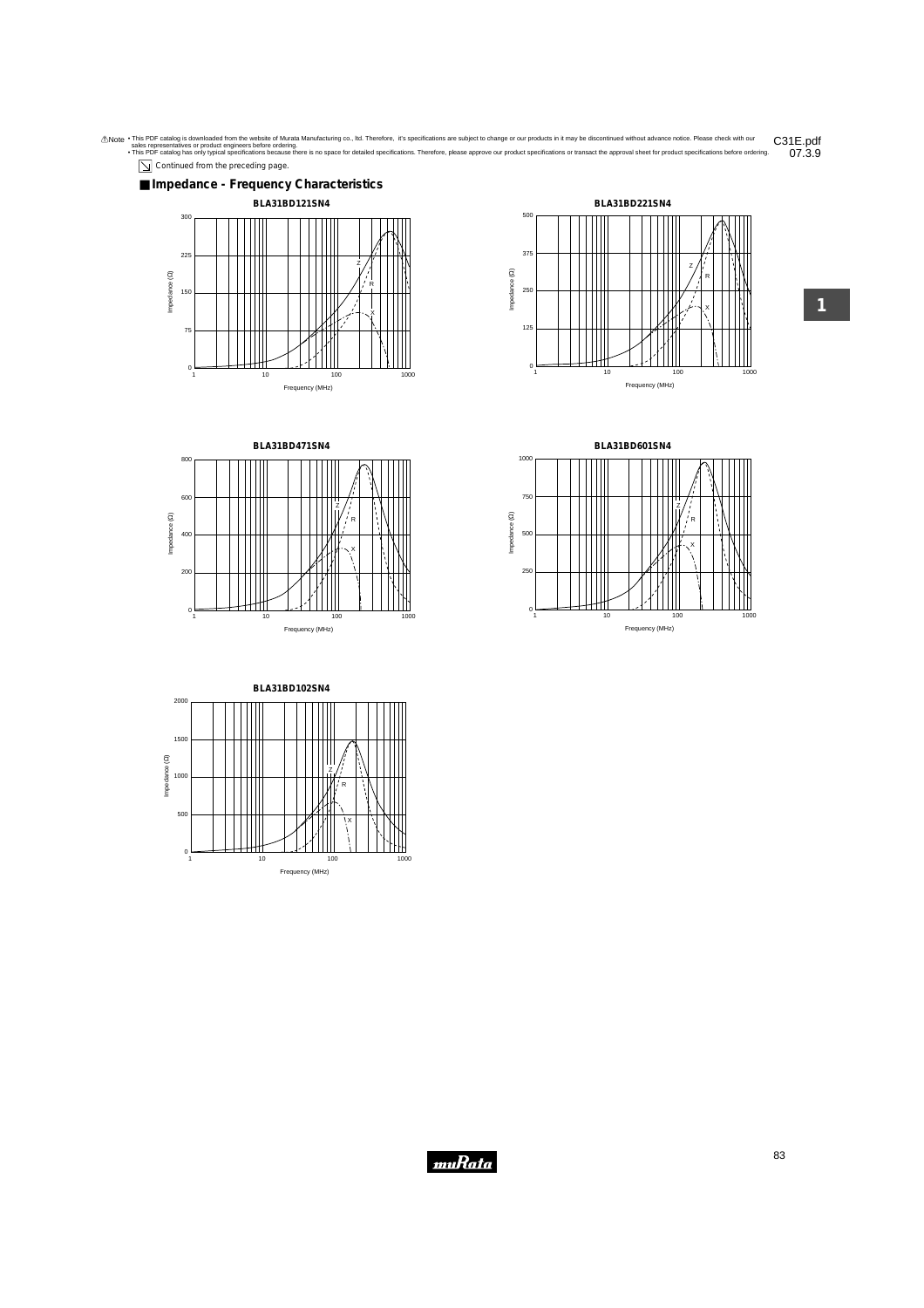$\overline{a}$ 

# **On-Board Type (DC) EMI Suppression Filters (EMIFIL<sup>®</sup>)**



# **Chip EMIFIL<sup>®</sup> Part Numbering**

| Chip EMIFIL <sup>®</sup> Capacitor Type/Capacitor Array Type |                                                                                         |  |  |
|--------------------------------------------------------------|-----------------------------------------------------------------------------------------|--|--|
| (Part Number)                                                | $3D$ $ CC $ 102 $ R $<br>1H<br>NF I<br>М<br>3<br><b>0 0</b><br>- 0<br><b>00000</b><br>➊ |  |  |
| <b>O</b> Product ID                                          |                                                                                         |  |  |
| Product ID                                                   |                                                                                         |  |  |
| ΝF                                                           | Chip EMIFIL <sup>®</sup>                                                                |  |  |
| <b>OStructure</b>                                            |                                                                                         |  |  |
| Code                                                         | Structure                                                                               |  |  |
| М                                                            | Capacitor Type                                                                          |  |  |
| A                                                            | Capacitor Array Type                                                                    |  |  |
|                                                              |                                                                                         |  |  |

#### **ODimensions (LXW)**

| Code | Dimensions (LXW)   | EIA  |
|------|--------------------|------|
| 18   | $1.6\times0.8$ mm  | 0603 |
| 21   | $2.0\times1.25$ mm | 0805 |
| 3D   | $3.2\times1.25$ mm | 1205 |
| 31   | $3.2\times1.6$ mm  | 1206 |
| 41   | $4.5\times1.6$ mm  | 1806 |
| 55   | $5.7\times5.0$ mm  | 2220 |

#### **OFeatures**

| Code | <b>Features</b>                  |
|------|----------------------------------|
| CC.  | Capacitor Type for Signal Lines  |
| PC.  | Capacitor Type for Large Current |
| PS   | High Loss Type for Large Current |

#### **O**Capacitance

Expressed by three figure and second figures are sig expresses the number of zeros which follow the two figures.

#### **O**Packaging

| capacitor Type for Large Current                                                        |                                                         |                           |
|-----------------------------------------------------------------------------------------|---------------------------------------------------------|---------------------------|
| High Loss Type for Large Current                                                        | <b><sup>■</sup></b> Number of Circuits (NFA□□CC Series) |                           |
|                                                                                         | Code                                                    | <b>Number of Circuits</b> |
|                                                                                         | 4                                                       | 4 Circuits                |
| es. The unit is in pico-farad (pF). The first<br>gnificant digits, and the third figure |                                                         |                           |

| Code | Packaging                     | <b>Series</b>       |
|------|-------------------------------|---------------------|
|      | Embossed Taping (ø180mm Reel) | NFM3D/NFM41/NFM55   |
| в    | Bulk                          | All series          |
| D    | Paper Taping (ø180mm Reel)    | NFM18/NFM21/NFA□□CC |

#### **O**Characteristics

| Code | Capacitance Change (Temperature Characteristics) |
|------|--------------------------------------------------|
|      | ±10%                                             |
|      | $+30/ -80%$                                      |
| R    | ±15%                                             |
| יי   | $-750 \pm 120$ ppm/°C                            |
|      | +350 to -1000ppm/ $\degree$ C                    |

#### **ORated Voltage**

| Code | <b>Rated Voltage</b> |
|------|----------------------|
| 0J   | 6.3V                 |
| 1A   | <b>10V</b>           |
| 1C   | 16V                  |
| 1E   | 25V                  |
| 1H   | 50V                  |
| 2A   | 100V                 |

#### **@Electrode/Others (NFM Series)**

| Code | Electrode      | <b>Series</b>             |
|------|----------------|---------------------------|
| 3    | Sn Plating     | <b>NFM (Except NFM55)</b> |
|      | Solder Coating | <b>NFM55</b>              |

| Code | Number of Circuits |
|------|--------------------|
|      | 4 Circuits         |



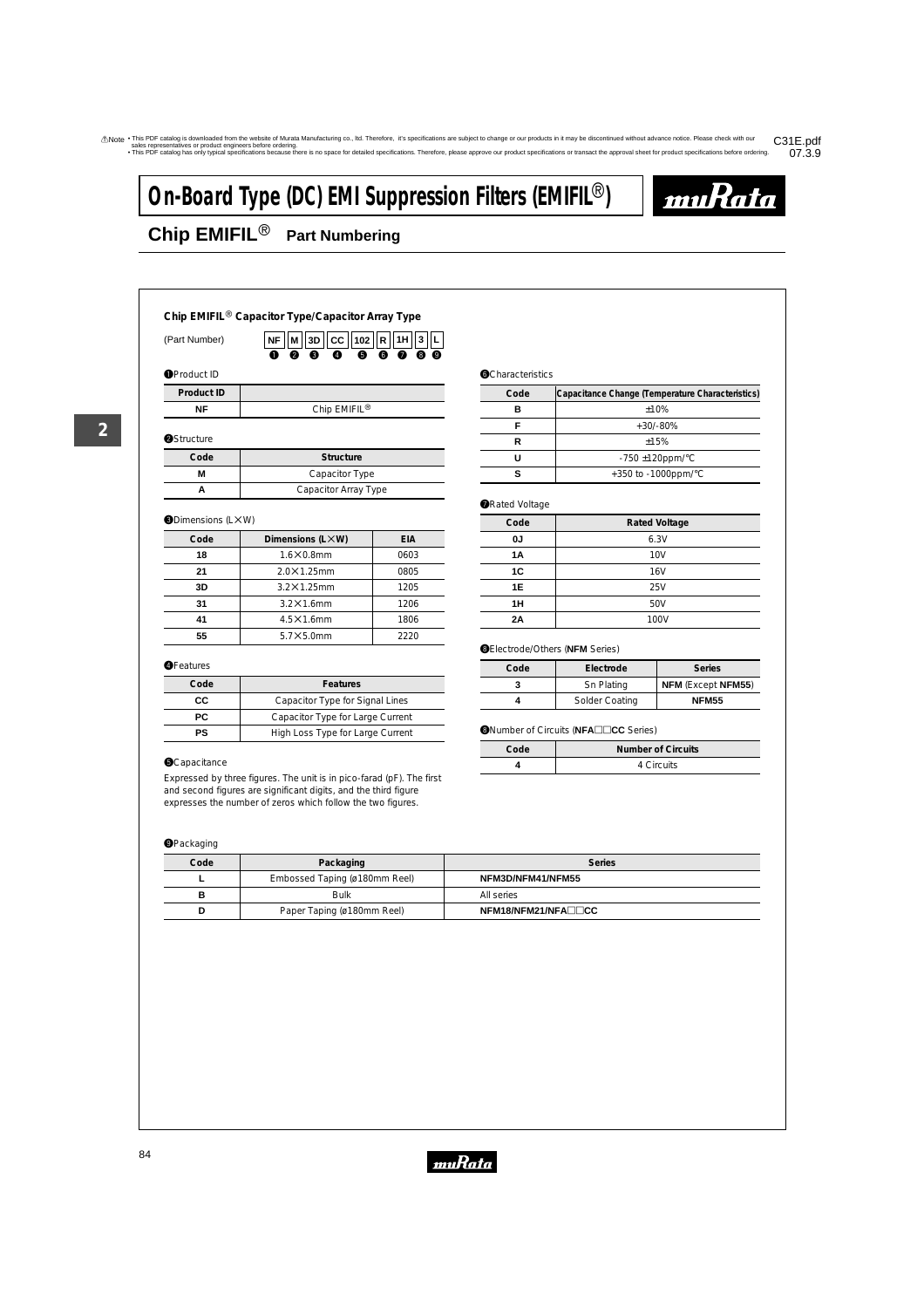|                                           | $\bullet$ |  | $\bullet$ $\bullet$ $\bullet$ $\bullet$ $\bullet$ $\circ$ $\circ$                                                                               |  |  |
|-------------------------------------------|-----------|--|-------------------------------------------------------------------------------------------------------------------------------------------------|--|--|
| (Part Number)                             |           |  | $\vert$ NF $\vert\vert$ L $\vert\vert$ 18 $\vert\vert$ ST $\vert\vert$ 107 $\vert\vert$ X $\vert\vert$ 1C $\vert\vert$ 3 $\vert\vert$ L $\vert$ |  |  |
| Chip EMIFIL <sup>®</sup> LC Combined Type |           |  |                                                                                                                                                 |  |  |

#### **O**Product ID

| Product ID |                          |
|------------|--------------------------|
| ᇉ          | Chip EMIFIL <sup>®</sup> |

#### **@Structure**

| Code | Structure                    |
|------|------------------------------|
|      | Monolithic, LC Combined Type |
| w    | Winding, LC Combined Type    |
|      | Block, LC Combined Type      |

#### **ODimensions (LXW)**

| Code | Dimensions (LXW)   | EIA  |
|------|--------------------|------|
| 18   | $1.6\times0.8$ mm  | 0603 |
| 21   | $2.0\times1.25$ mm | 0805 |
| 31   | $3.2\times1.6$ mm  | 1206 |
| 61   | $6.8\times1.6$ mm  | 2606 |

#### **OFeatures**

| Code | <b>Features</b>                |
|------|--------------------------------|
| SP   | $\pi$ Circuit for Signal Lines |
| SТ   | T Circuit for Signal Lines     |
| PТ   | T Circuit for Large Current    |
|      | T Circuit for Heavy-duty       |

#### **O**Cut-off Frequency (NFL/NFW Series)

Expressed by three figures. The unit is in hertz (Hz). The first and second figures are significant digits, and the third figure expresses the number of zeros which follow the two figures.

#### **O**Capacitance (NFE Series)

Expressed by three figures. The unit is in pico-farad (pF). The first and second figures are significant digits, and the third figure expresses the number of zeros which follow the two figures.

#### **O**Packaging

| . .  |                               |                 |
|------|-------------------------------|-----------------|
| Code | Packaging                     | <b>Series</b>   |
| v    | Embossed Taping (ø330mm Reel) | NFW31/NFE       |
|      | Embossed Taping (ø180mm Reel) | NFW31/NFE       |
| в    | <b>Bulk</b>                   | NFL18/NFL21/NFE |
|      | Paper Taping (ø180mm Reel)    | NFL18/NFL21     |

#### **OCharacteristics (NFL/NFW Series)**

| Code | Characteristics   |
|------|-------------------|
|      | Cut-off Frequency |

## **@Characteristics (NFE Series)**

| Code | Capacitance Change (Temperature Characteristics) |
|------|--------------------------------------------------|
| в    | ±10%                                             |
| C    | $±20\%$ , $±22\%$                                |
| n    | $+20/-30\%$ , $+22/-33\%$                        |
| Е    | $+20/-55\%$ , $+22/-56\%$                        |
| F    | +30/-80%, +22/-82%                               |
| R    | $+15%$                                           |
| U    | $-750 \pm 120$ ppm/ $°C$                         |
| 7    | Other                                            |

#### **ORated Voltage**

| Code | <b>Rated Voltage</b> |
|------|----------------------|
| 1A   | <b>10V</b>           |
| 1C   | 16V                  |
| 1E   | 25V                  |
| 1H   | 50V                  |
| 2A   | 100V                 |

#### **OElectrode**

| Code<br>Electrode |                          | <b>Series</b> |
|-------------------|--------------------------|---------------|
| 3/7               | Sn Plating               | NFL           |
|                   | Lead Free Solder Coating | <b>NFW</b>    |
| 9                 | <b>Others</b>            | <b>NFF</b>    |

**2**

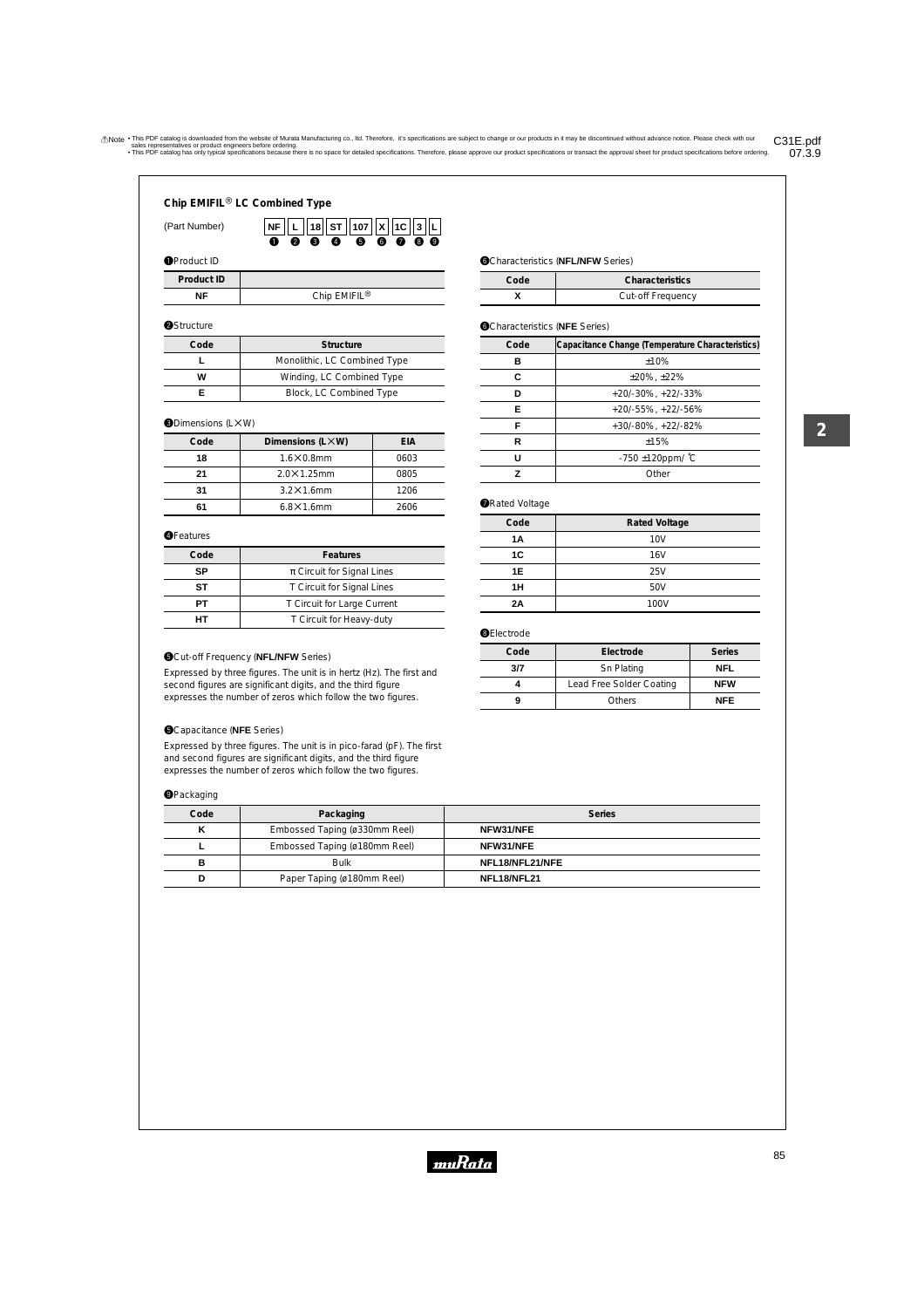$\bf{0}$ 

 $\bullet$ **207 NF X SL 21 A 1A 4 5 L**

 $\bullet$ e  $\boldsymbol{\Omega}$ 

 $\overline{a}$ 

 $\bullet\; \bullet\; \bullet\; \bullet$ 

| (Part Number) |  |
|---------------|--|
|               |  |

| Product ID |
|------------|
|            |

**NF** | Chip EMIFIL<sup>®</sup>

#### **@Structure**

| Code | Structure  |
|------|------------|
|      | Array Type |

#### **ODimensions (LXW)**

| Code | Dimensions (LXW)   | EIA  |
|------|--------------------|------|
| 18   | $1.6\times0.8$ mm  | 0603 |
| 21   | $2.0\times1.25$ mm | 0805 |

#### **OFeatures**

Γ

| Code | Features                   |
|------|----------------------------|
|      | L Circuit for Signal Lines |

#### **O**Cut-off Frequency

Expressed by three figures. The unit is in hertz (Hz). The first and second figures are significant digits, and the third figure expresses the number of zeros which follow the two figures.

| <b>OFeatures</b> |  |  |
|------------------|--|--|
|------------------|--|--|

| Code | Features              |  |  |  |  |
|------|-----------------------|--|--|--|--|
|      |                       |  |  |  |  |
|      | Expressed by a letter |  |  |  |  |

#### **ORated Voltage**

| Code | <b>Rated Voltage</b> |  |  |  |  |  |
|------|----------------------|--|--|--|--|--|
| ۱Α   | 10V                  |  |  |  |  |  |

#### **O**Number of Circuits

| Code | Number of Circuits |
|------|--------------------|
|      | 4 Circuits         |

## **ODimensions (T)**

| Code | Dimensions (T)    |  |  |  |  |  |
|------|-------------------|--|--|--|--|--|
|      | 0.5 <sub>mm</sub> |  |  |  |  |  |
|      | $0.85$ mm         |  |  |  |  |  |

#### **OPackaging**

| Code | Packaging                     |
|------|-------------------------------|
|      | <b>Bulk</b>                   |
|      | Embossed Taping (ø180mm Reel) |

#### **Chip EMIFIL<sup>®</sup> LC Combined Array Type (NFA2AS Series)**

| (Part Number) |  |             | $\overline{\mathbf{N}}$ $\overline{\mathbf{F}}$ $\overline{\mathbf{A}}$ $\overline{\mathbf{2A}}$ $\overline{\mathbf{S}}$ $\overline{\mathbf{N}}$ $\overline{\mathbf{907A}}$ $\overline{\mathbf{A}}$ $\overline{\mathbf{A}}$ $\overline{\mathbf{L}}$ |  |  |
|---------------|--|-------------|-----------------------------------------------------------------------------------------------------------------------------------------------------------------------------------------------------------------------------------------------------|--|--|
|               |  | $0$ 0 6 $0$ | 6600                                                                                                                                                                                                                                                |  |  |

**O**Product ID

| NF         | Chip EMIFIL <sup>®</sup> |
|------------|--------------------------|
| Product ID |                          |

#### **@Structure**

| Code | Structure  |
|------|------------|
|      | Array Type |

#### **ODimensions (LXW)**

| Code | Dimensions (LXW)  | EIA  |
|------|-------------------|------|
| ?A   | $2.0\times1.0$ mm | 0804 |

#### **OFeatures**

| Code | <b>Features</b>               |
|------|-------------------------------|
| SΝ   | Notch Filter for Signal Lines |

#### **OFirst Resonance Characteristics**

| Code | Resonance Frequency |  |
|------|---------------------|--|
| 907A | 942.5MHz            |  |
| 807A | 880MHz              |  |

#### **O**Second Resonance Characteristics

| Code | Resonance Frequency |  |
|------|---------------------|--|
|      | 1842.5MHz           |  |
|      | 2140MHz             |  |

#### **O**Number of Circuits

| Code | <b>Number of Circuits</b> |  |
|------|---------------------------|--|
|      | 4 Circuits                |  |

#### **@**Packaging

| Code | Packaging                     |  |
|------|-------------------------------|--|
|      | <b>Bulk</b>                   |  |
|      | Embossed Taping (ø180mm Reel) |  |

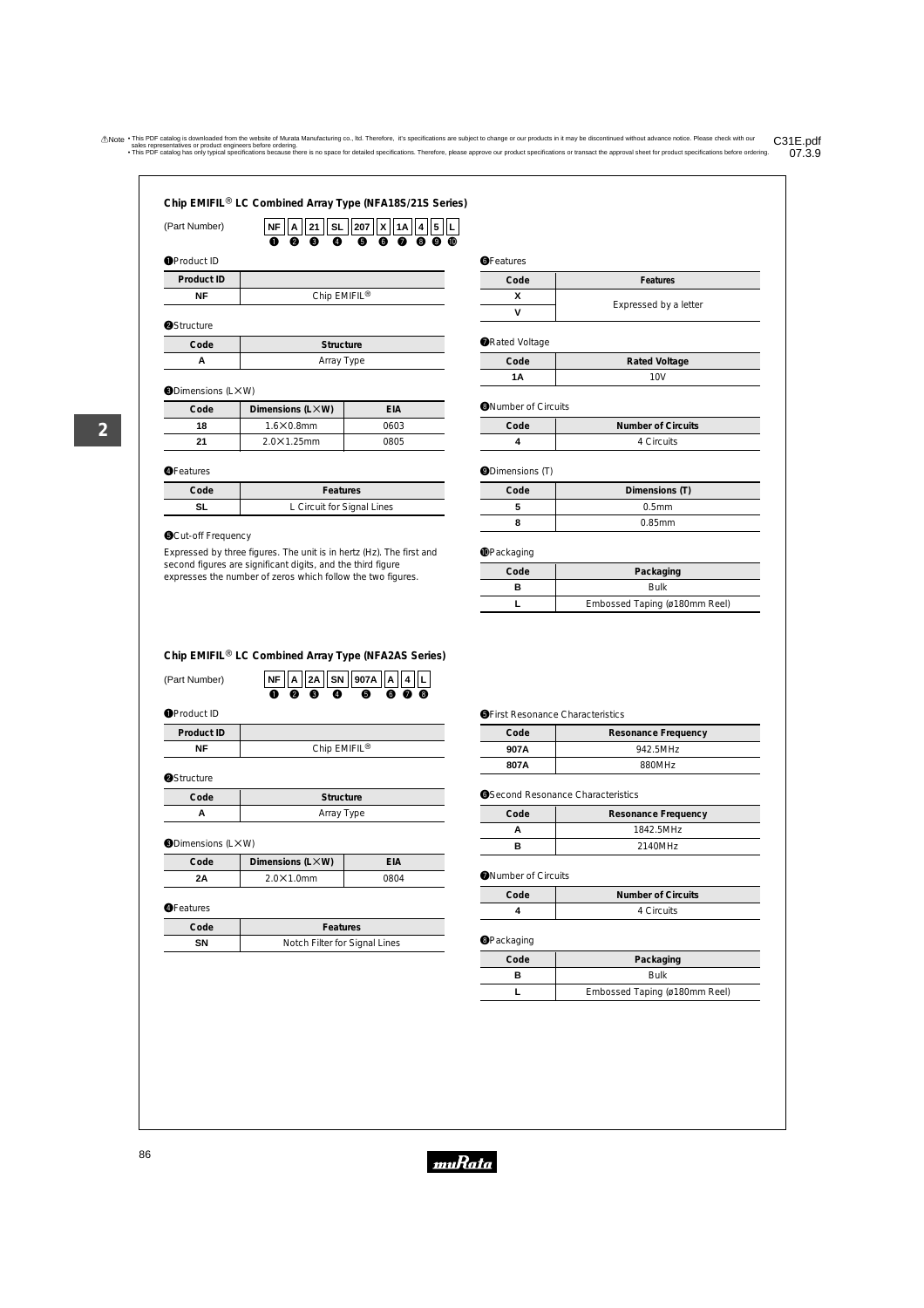| Chip EMIFIL <sup>®</sup> RC Combined Type/RC Combined Array Type |  |
|------------------------------------------------------------------|--|
|------------------------------------------------------------------|--|

e w

 $\overline{\bullet}$ **470 470 NF GD 21 R 2 L**

 $\overline{\mathbf{c}}$ 

 $\overline{\bullet}$ 

0 Q

| (Part Number) |  |
|---------------|--|
|               |  |

#### **O**Product ID

**Product ID**

**NF** Chip EMIFIL<sup>®</sup>

 $\bf{0}$ 

#### **@Structure**

| Code | Structure               |  |
|------|-------------------------|--|
|      | <b>RC Combined Type</b> |  |
|      | RC Combined Array Type  |  |

#### **ODimensions (LXW)**

| Code | Dimensions (LXW)   | EIA  |
|------|--------------------|------|
| 21   | $2.0\times1.25$ mm | 0805 |
| 31   | $3.2\times1.6$ mm  | 1206 |

#### **OFeatures**

| Code | <b>Features</b>                   |  |
|------|-----------------------------------|--|
| GD   | RC Combined Type for Signal Lines |  |

#### **@**Packaging

#### **O**Capacitance

Expressed by three figures. The unit is in pico-farad (pF). The first and second figures are significant digits, and the third figure expresses the number of zeros which follow the two figures.

#### **O**Resistance

Expressed by three-digit alphanumerics. The unit is in ohm  $(\Omega)$ . The first and second figures are significant digits, and the third figure expresses the number of zeros which follow the two figures. If there is a decimal point, it is expressed by the capital letter "**R**". In this case, all figures are significant digits.

#### uElectrode/Others (**NFR** Series)

| Code | Electrode  |  |  |  |
|------|------------|--|--|--|
|      | Sn Plating |  |  |  |

#### **O**Number of Circuits (NFA $\square$  $\square$ GD Series)

| Code | Number of Circuits |  |  |  |
|------|--------------------|--|--|--|
|      | 4 Circuits         |  |  |  |

| Code | Packaging                     | <b>Series</b> |
|------|-------------------------------|---------------|
| -    | Embossed Taping (ø180mm Reel) | <b>NFR</b>    |
| в    | <b>Bulk</b>                   | All Series    |
| D    | Paper Taping (ø180mm Reel)    | NFA⊟⊟GD       |

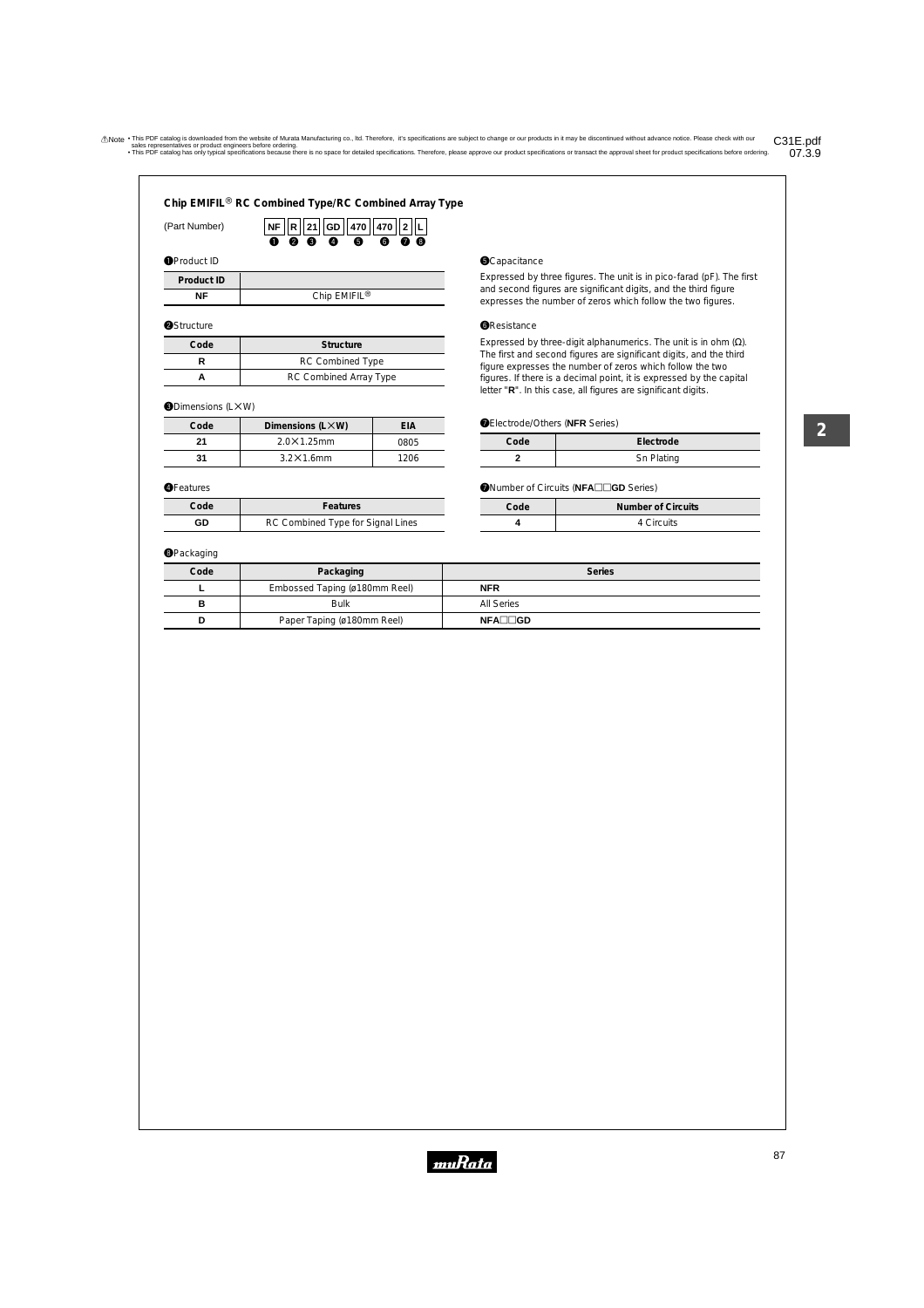# **On-Board Type (DC) EMI Suppression Filters (EMIFIL<sup>®</sup>)**



## **Chip EMIFIL**r **Capacitor Type NFM18C/21C/3DC/41C Series**

## **NFM18C Series**

NFM18C series is a 1.6x0.8mm EMI suppression filter for signal lines which have a three terminal structure using Murata's multilayer technology.

## ■ **Features**

- 1. Ultra small size in 1.6x0.8x0.6mm enables high density mounting.
- 2. Three terminal structure with low residual inductance (ESL)\* characteristics achieves large insertion loss characteristics even in high frequency area.
- 3. NFM18C series covers capacitance range from 22 to 22,000pF.
- \* Not exceeding one-tenth of monolithic ceramic capacitors (two terminals).

## ■ **Applications**

- 1. EMI suppression of circuit for insertion loss in quantity
- 2. Noise suppression up to GHz



(in mm)

| Part Number           | Capacitance<br>(pF) | <b>Rated Voltage</b><br>(Vdc) | <b>Rated Current</b><br>(mA) | <b>Insulation Resistance</b><br>(min.)<br>(M ohm) | <b>Operating Temperature Range</b><br>$(^\circ C)$ |
|-----------------------|---------------------|-------------------------------|------------------------------|---------------------------------------------------|----------------------------------------------------|
| <b>NFM18CC220U1C3</b> | 22+20%.-20%         | 16                            | 400                          | 1000                                              | $-55$ to $+125$                                    |
| <b>NFM18CC470U1C3</b> | 47+20%.-20%         | 16                            | 400                          | 1000                                              | $-55$ to $+125$                                    |
| <b>NFM18CC101R1C3</b> | 100 + 20% - 20%     | 16                            | 500                          | 1000                                              | $-55$ to $+125$                                    |
| <b>NFM18CC221R1C3</b> | 220 + 20% - 20%     | 16                            | 500                          | 1000                                              | $-55$ to $+125$                                    |
| <b>NFM18CC471R1C3</b> | 470 +20%, -20%      | 16                            | 500                          | 1000                                              | $-55$ to $+125$                                    |
| NFM18CC102R1C3        | 1000 + 20%, - 20%   | 16                            | 600                          | 1000                                              | $-55$ to $+125$                                    |
| NFM18CC222R1C3        | 2200 +20%, -20%     | 16                            | 700                          | 1000                                              | $-55$ to $+125$                                    |
| NFM18CC223R1C3        | 22000 +20%, -20%    | 16                            | 1000                         | 1000                                              | $-55$ to $+125$                                    |

## ■ **Equivalent Circuit**



## ■ **Insertion Loss Characteristics**